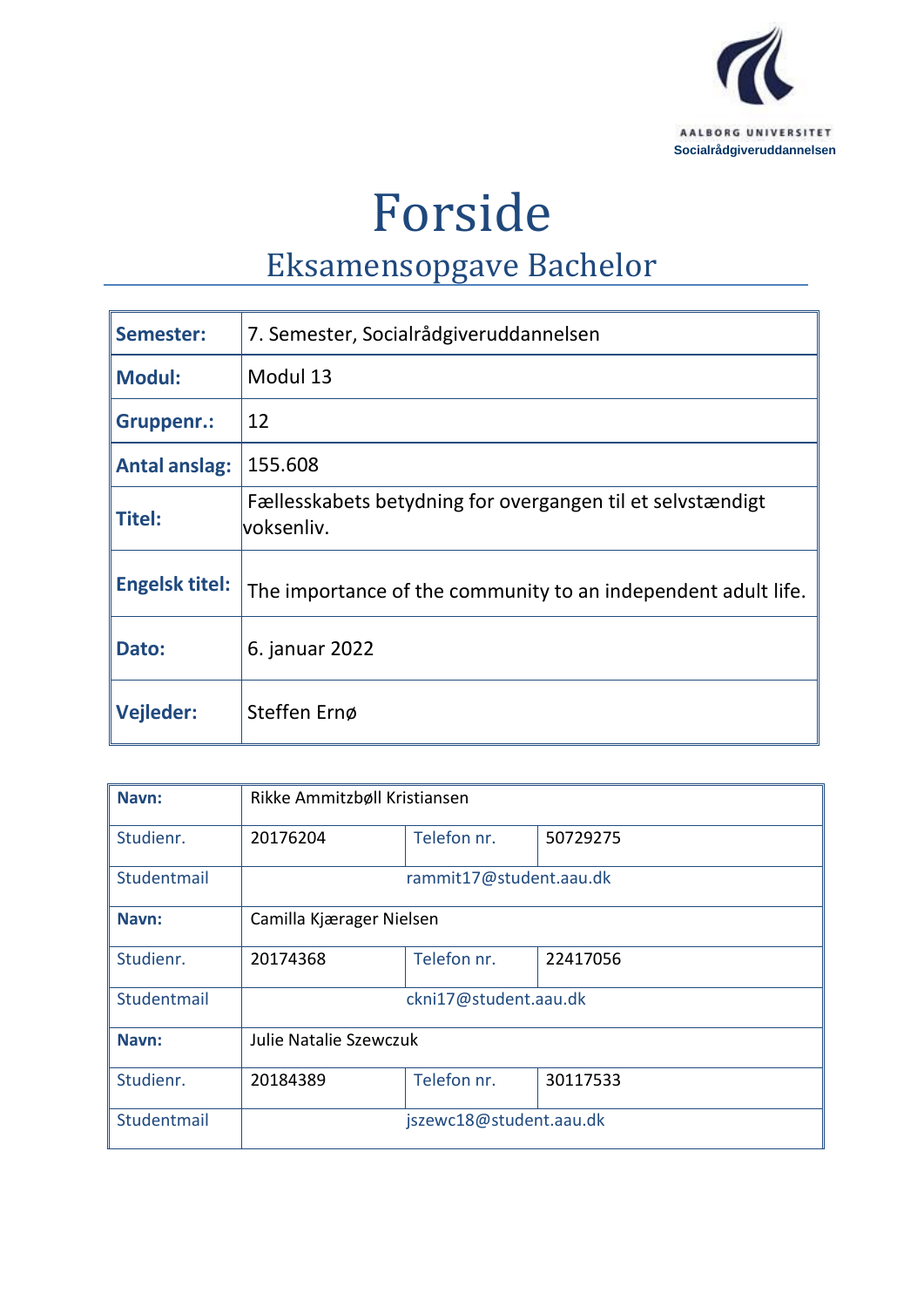

## <span id="page-1-0"></span>**Forord**

Dette bachelorprojekt er udarbejdet af tre studerende på Socialrådgiveruddannelsen ved Aalborg Universitet. Projektet er skrevet på baggrund af interessen for, hvad en utraditionel tilgang til arbejdet med udsatte unge, vil kunne bidrage med.

Vi vil gerne sige en stor tak til vores vejleder Steffen Ernø. Du har fra starten af været med på vores idé, omkring at gå en utraditionel vej med dette projekt, og altid haft en positiv tilgang til vores ideer og tanker. Du har derudover bidraget med nogle konstruktive refleksioner, som har været med til at udfordre os.

Derudover skal der lyde en stor tak til Comeback og Råt&Godt, som har bidraget med en ny og spændende viden inden for vores interessefelt. Desuden skal der også lyde en stor tak til de unge, som har stillet op til vores interviews. I har været med til at tilføje endnu et perspektiv til projektet, som dermed har gjort det muligt at skabe viden fra begge parter.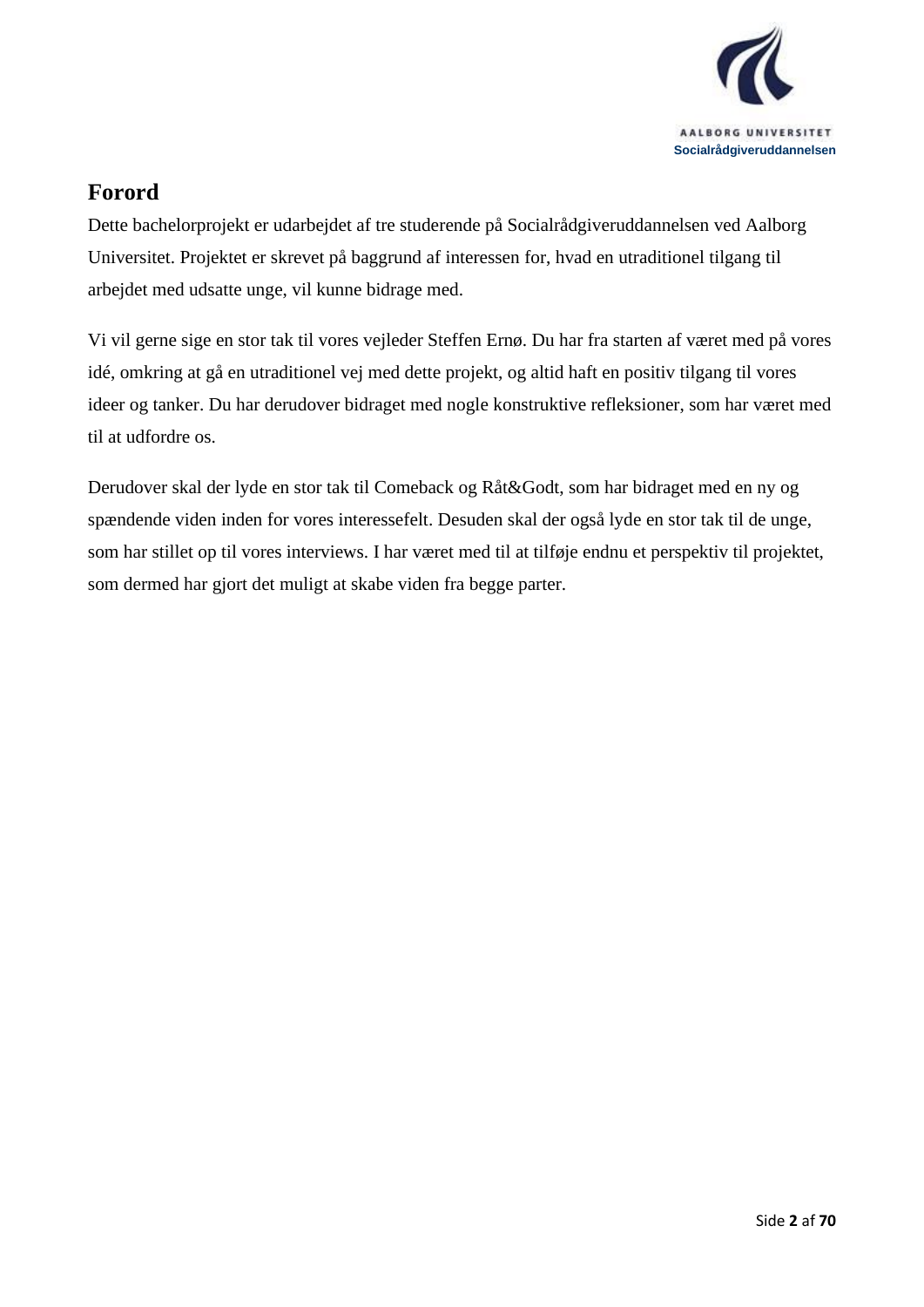

## <span id="page-2-0"></span>**Abstract**

The purpose of this project is to investigate the problem of the transition of vulnerable young people to an independent adult life. Therefore the research question in this bachelor project is the following: How can community-oriented efforts by private actors contribute to the transition of vulnerable young people to independent adult life? To answer our research question, we have worked with the theoretical approach to science in the form of hermeneutics. We had a preconception that we would meet young people with a lack of a social network and not being active participants of healthy communities. In addition, we also had the preconception that the vulnerable young people over the age of 18, had been part of the system for many years and had experienced several challenges in the collaboration with the municipality. This is related to our chosen target group, which is vulnerable young people from 15-30 years, as we see this target group as being part of the phenomenon "The transition to an independent adulthood".

The study in the project includes qualitative interviews with the director of Comeback, a social worker from Råt&Godt, and four of the young people who are a part of Råt&Godt. Before the study, we had prepared an interview guide, in which we had been inspired by Axel Honneth's theory of recognition and the three spheres. The empirical data from the qualitative study has been processed through coding, which has made it easier to shed light on the project's main themes. After coding our qualitative interviews, we became aware of two additional theories that were essential for our upcoming analytical work; Carl Rogers' theory of the professional relationship and the Empowerment approach. Using these theories, we got a picture of how community-oriented efforts by private actors can contribute to the work with our chosen target group, as well as how they can address any shortcomings that the young people have experienced in the system. After preparing our interviews with the young informants, it became clear that they experienced shortcomings in all three spheres that Axel Honneth uses in his theory. Furthermore, it was also expressed, after our interview with the young people, that the creation and the feeling of being listened to and met as who you are, has a great significance for one's self-image. Several of the young people did not have this experience when encountering the system, but at Råt&Godt and Comeback they were met by professional people who understood them and gave them the space they individually needed. In that extension, it was also expressed what difference the empowerment approach makes for the young people. The young people had the experience of strengthening their self-image and at the same time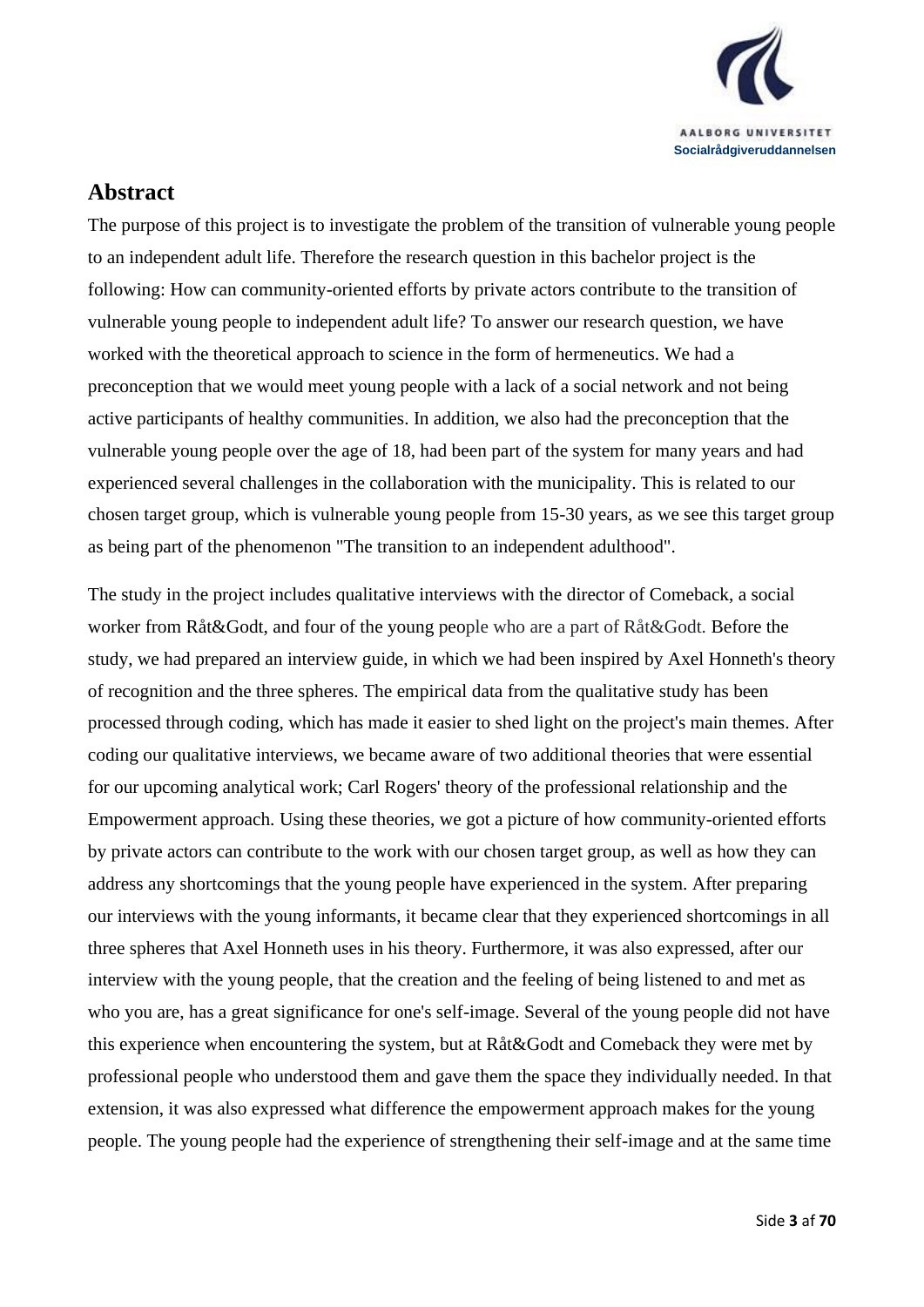

increased faith in themselves and what they were capable of. Following the analysis, the advantages and disadvantages of Råt&Godt and Comeback's efforts have been discussed. At last, it has also been discussed which barrier stands in the way of the municipality's role in the young person's efforts.

Based on our project, we can conclude that there are several problems in the vulnerable young people's transition to an independent adult life. At the same time, it can be concluded that with this target group, there is a need for some non-traditional efforts, instead of just those the municipality can offer.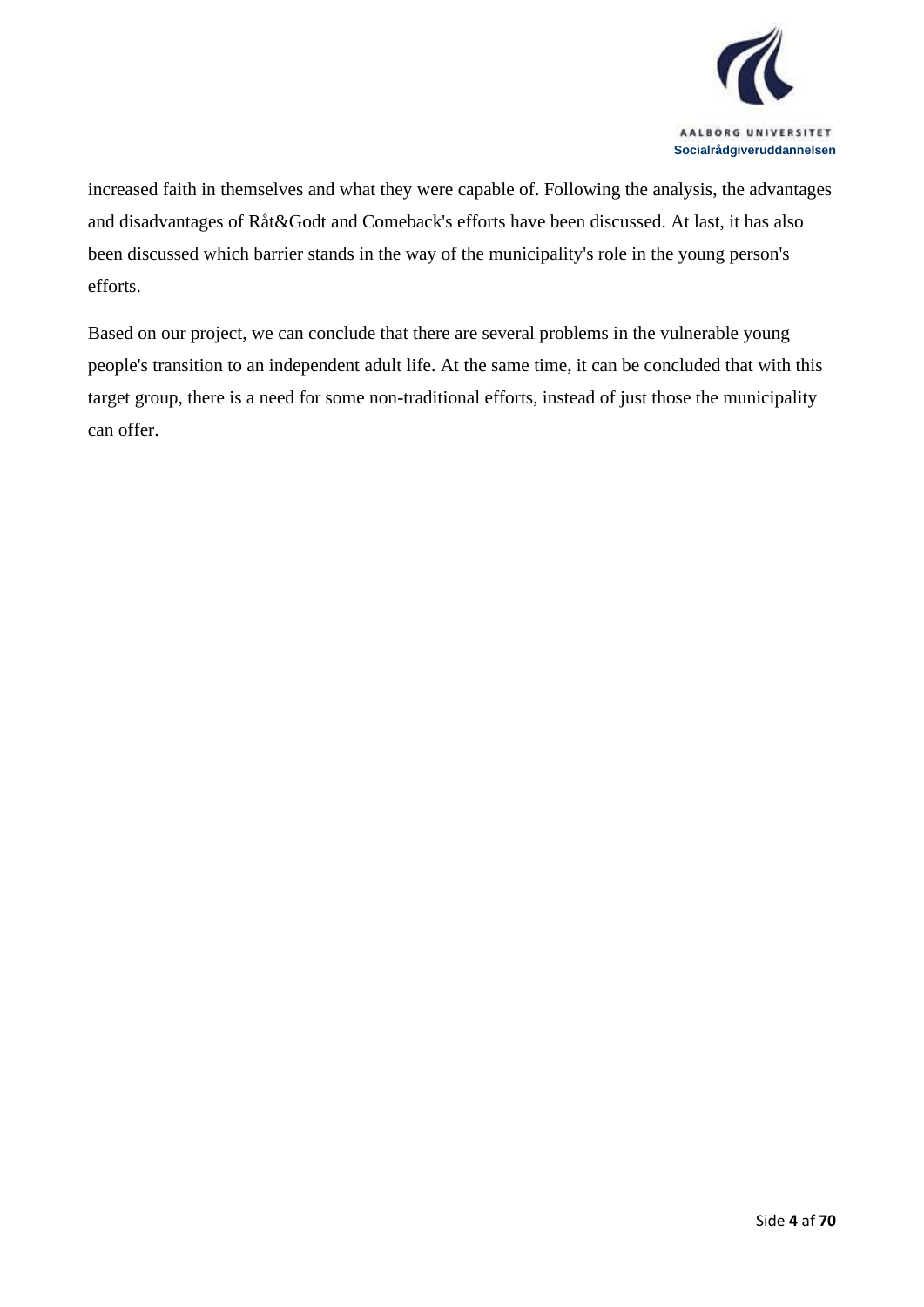

## <span id="page-4-0"></span>Indholdsfortegnelse

| Råt&Godt. | $\dots 20$ |
|-----------|------------|
|           |            |
|           |            |
|           |            |
|           |            |
|           |            |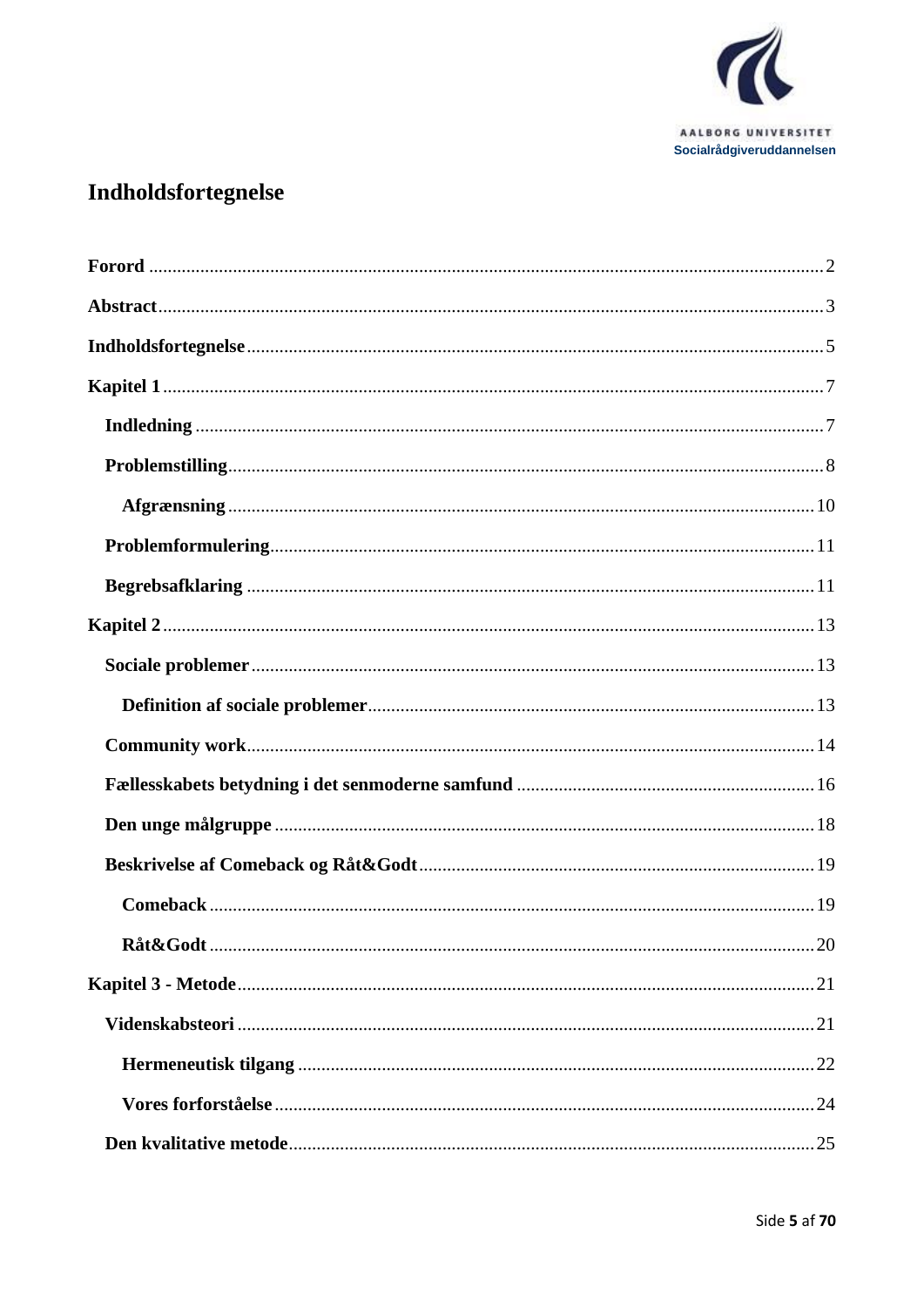

#### AALBORG UNIVERSITET Socialrådgiveruddannelsen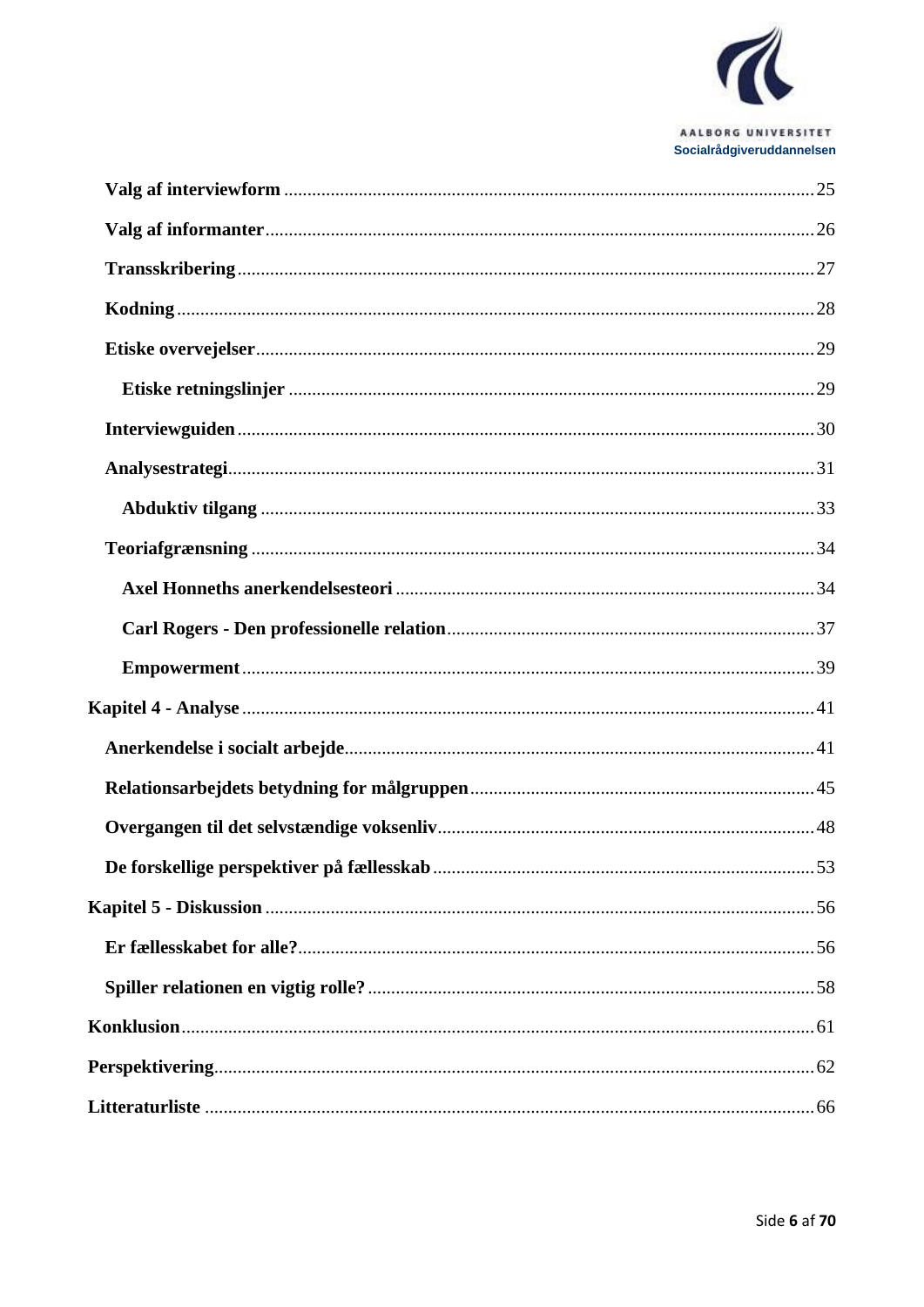

## <span id="page-6-0"></span>**Kapitel 1**

## <span id="page-6-1"></span>**Indledning**

Det at betyde noget for andre, kan give langt de fleste mennesker en mening med livet og at blive mødt og anerkendt for det menneske man er, kan også betegnes som en livsbetingelse. Studier viser til og med også, at en af de helt væsentlige faktorer for, at man som menneske lever et langt liv, er social interaktion og at man som menneske føler sig som en del af en gruppe. Et godt fællesskab skal give mulighed for følelsesmæssig tilknytning og spejling, for at fællesskabet kan have en positiv effekt på hvert enkelte (Thingstrup, 2021). Ikke alle mennesker har fra barnsben, de bedste forudsætninger for at indgå i et trygt fællesskab. I Danmark er der stadig mange børn og unge, som vokser op uden et trygt og sikkert hjem. Alt for mange børn vokser op i familier med vold, misbrug, psykisk sygdom eller andet. Sammenligner man kommunerne rundt omkring i Danmark, blev der i 2020 modtaget 135.919 underretninger, som vedrørte børn og unge i mistrivsel (Danmarks Statistik, s.d.).

Men udsatte børn og unge er en bred kategori, fordi det omhandler ikke kun børn og unge, som har været eller er anbragt uden for hjemmet. Børn og unge med psykisk eller fysisk handicap, er del af en anden gruppe, som også kan betegnes som udsatte. I dag findes der ikke et samlet register over, hvor mange børn og unge, der har en fysisk eller psykisk funktionsnedsættelse og modtager hjælp efter Lov om Social Service nr. 1114 af 30/08-2018 (Serviceloven), men seneste opgørelse viser, at det drejer sig om ca. 30-35.000 børn (Børne og Socialministeriet, 2019).

Det diskuteres en del, hvorfor disse børn ofte ender med at gå fra at være udsatte børn, til fortsat også at være udsatte voksne, hvilket samfundet kan være med til at påvirke negativt. Samfundet i dag er bygget op af nogle normer og kasser, som de fleste mennesker konstant bestræber sig på at passe ind i og være en del af. Men ingen mennesker er ens og ikke alle passer ind i disse normer og kasser. Hvis alle mennesker skal sættes i kasser, er der måske nødt til at være en helt unik kasse til hvert enkelt menneske. I dag ses der et større behov for at lytte til hvert enkelt menneskes behov og hvordan deres livskvalitet bliver bedst mulig, med de ressourcer og udfordringer hvert enkelt menneske har med sig i bagagen. Det er muligt at mindske samfundets pres og måske mindske kassesystemtet, men det ændrer stadig ikke på, hvad nogle mennesker har med sig i bagagen og skal leve med hver dag (Thomsen, 2017).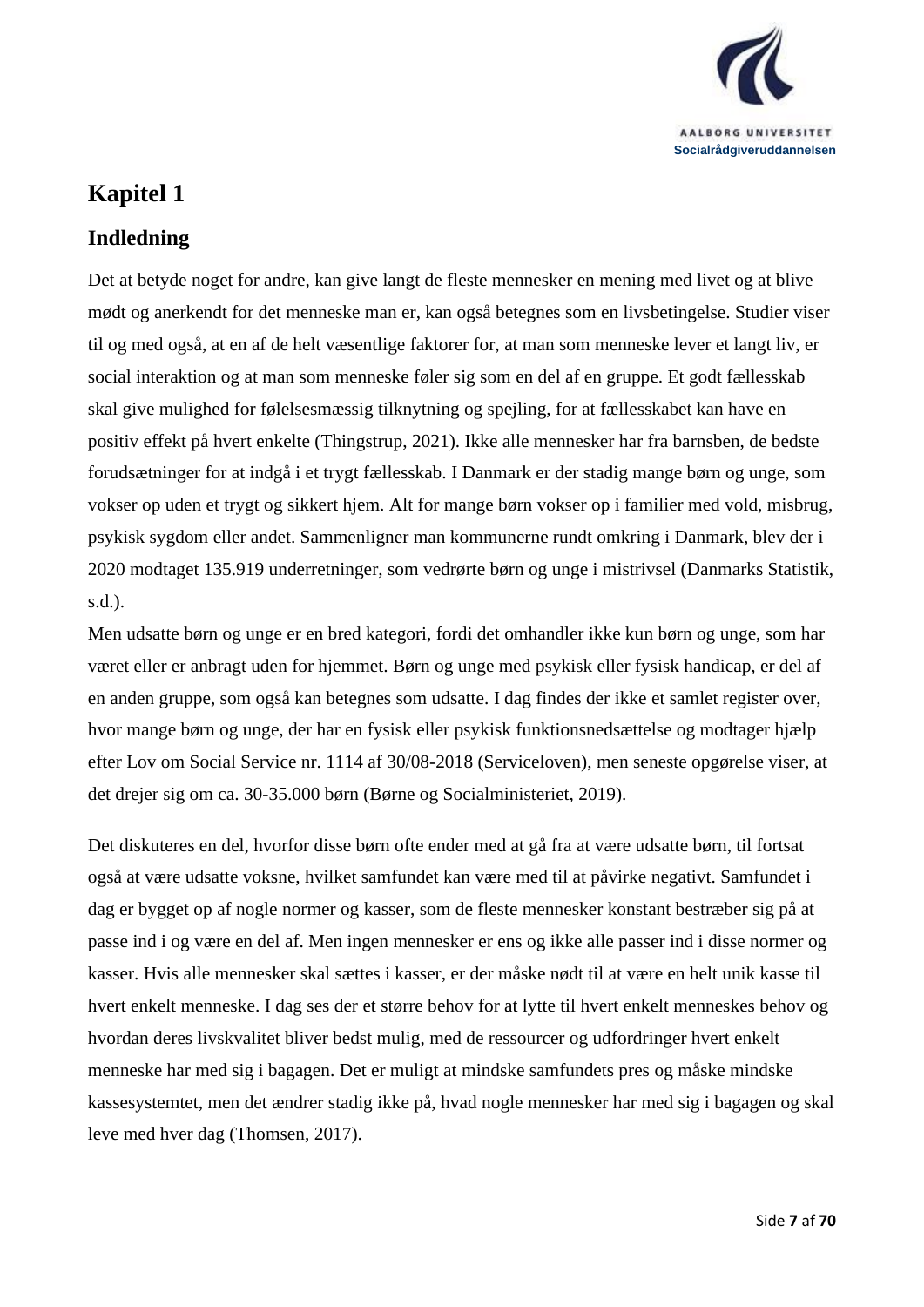

Problematikken omkring udsatte unges overgang til et selvstændigt voksenliv, er ikke et nyt samtaleemne, men et emne, som har været meget omdiskuteret. Hvis man blot tager udgangspunkt i de anbragte unges overgang til et selvstændigt voksenliv, er der relativt få af dem, som får en ungdomsuddannelse (VIVE, 2021). Det er tydeligt, at der findes en del udfordringer, når de unge står i en position, hvor de skal i beskæftigelse eller uddannelse. Heriblandt er der nogle problematikker internt i kommunerne, hvor de ikke har de tilbud, som passer til alle unge. Men de unge skal også være klar og motiverede til at gribe de muligheder de har, hvilket også kan være vanskeligt, hvis man står som psykisk sårbar, i et misbrug eller noget helt tredje og samtidig har oplevet en del nederlag gennem sit liv.

Danmarks ambition om, at alle børn skal vokse op i et sikkert og trygt hjem, har bidraget til, at der er kommet den såkaldte 'Børnene Først' Reform, hvilket er en reform der skal hjælpe udsatte børn og familier tidligere og bedre i dag. Aftalen omkring reformen indeholder også nogle initiativer, blandt andet inden for temaet omkring, at unge skal godt ind i voksenlivet (Social og ældreministeriet, 2021, b). I reformen fremgår det endvidere, at når samfundet først har taget et ansvar for et barn eller en ung, ikke blot må opgive eller give slip igen, før man er sikker på, at den unge er godt på vej ind i voksenlivet. Der er dog stadig mange unge, som må lære at klare sig selv på egen hånd, uden trygge hænder at støtte sig op af og intet fællesskab som møder og anerkender en som menneske. Når de unge så ender i sådan en position, kan det være, at der er brug for en alternativ indsats, som kan give de unge følelsen af at være god nok og være en del af, samt bidrage til samfundet? Netop dette spørgsmål vil lede op til en af projektets problematikker, som vil blive besvaret gennem projektets undersøgelse.

### <span id="page-7-0"></span>**Problemstilling**

I følgende afsnit beskrives de problemstillinger, som vi har valgt at have fokus på i vores projekt. Det drejer sig om de unge, som tabes i systemet og samtidig kan være en svær målgruppe at rumme i et komplekst system, som kan være vanskeligt for de unge at finde rundt i. Den sidste problemstilling i projektet omhandler spørgsmålet omkring en eventuel mangel på socialøkonomiske virksomheder og private aktører, som kan bidrage til det sociale arbejde med målgruppen.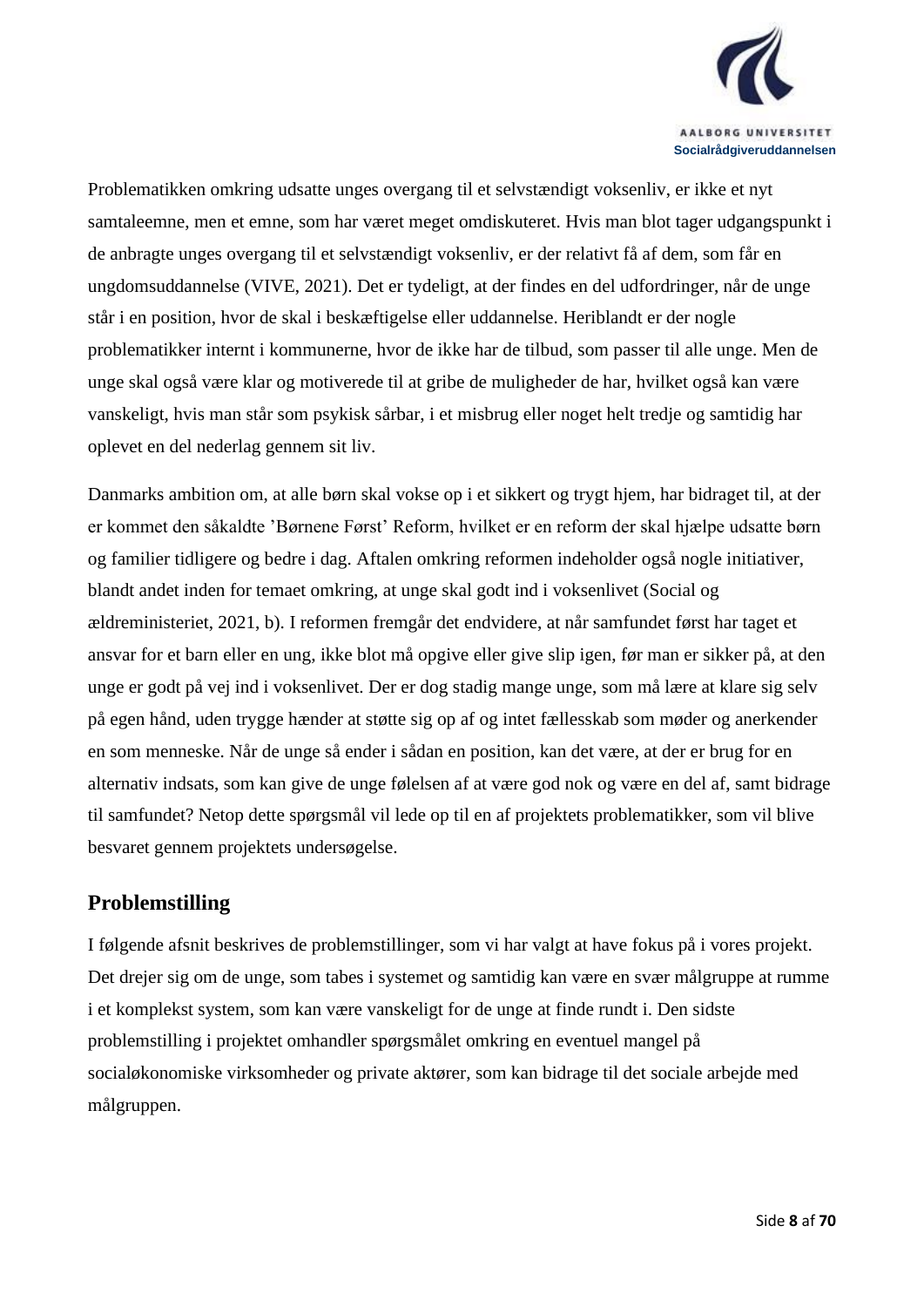

Til trods for gentagne diskussioner og løsningsforslag til den proces som foregår, når en ung er i overgangen til "voksenlivet", tabes stadig alt for mange unge (Iversen, 2021). Tilbage i marts 2020 fremgik det i en rapport, at omkring 125.000 unge i alderen 16-30 år, hverken var i gang med en uddannelse eller havde et job. Der er tale om unge, som har svært ved at finde sin plads i uddannelsessystemet eller på arbejdsmarkedet, og der er derfor en stor risiko for, at de unge senere vil blive tabt i overgangen til voksenlivet (Dansk Arbejdsgiverforening, 2020). Nogle af disse unge fremgår i hjemløse statistikken, eller også udvikler de, eller fortsætter med at have et misbrug. Derudover viser tallene, at der tegner sig et generelt billede af unge, som ikke er i uddannelsessystemet eller på arbejdsmarkedet (Dansk Arbejdsgiverforening, 2020). Til trods for tidlig opfølgning fra det 16. år, samarbejdsmodeller, ændret lovgivninger, reformer som "sætter børnene først", er det stadig ikke tilstrækkeligt til, at de unge ikke bliver tabt i processen. Det er blandt andet også politisk set forsikret, at det er "børnene først" og det er derfor samfundet, der skal tage ansvaret for, at der ikke må tabes unge, før de er sikret godt på vej ind i voksenlivet (Social og ældreministeriet, 2021 b).

Rådet for Socialt Udsatte konstaterer blandt andet, at hjælpen til de unge i systemet, ikke er til at finde rundt i og de udsatte unge oplever et system, som ikke møder dem i øjenhøjde. De unge har en række problemer, som kræver løsninger, der oprigtigt kan omsættes til effektive løsninger. Til trods for, at undersøgelsen som Rådet for Socialt Udsatte har lavet er fra 2013, er der dog ikke meget som er ændret siden. Dette fremgår af de tidligere nævnte tal fra 2020, hvor der stadig er et stort antal af unge, som ikke er i beskæftigelse. Hvad der ligger til grund for ungdomsarbejdsløshed kan være svært at forklare, idet der kan være forskellige årsager til arbejdsløsheden. Det kan både have noget at gøre med ens valg omkring sin egen livsvej og hvilken retning man vælger på arbejdsmarkedet. Det kan dog også have noget at gøre med ens nuværende livssituation. For eksempel kan der peges på, at unge i en særlig udsat forsørgelsessituation, kan have risiko for social udstødelse og manglende anerkendelse fra samfundets fællesskaber. De kan derudover også have svært ved at påbegynde uddannelse i sammenligning med sine uddannelsesparate jævnaldrende. En anden faktor, der kan have betydning for ledigheden kan være, hvis ledigheden kun er en såkaldt delfaktor i en sammensat problematisk situation. En sammensat problematisk situation er for eksempel, hvis arbejdsløsheden er i sammenhæng med blandt andet psykiske problemer, misbrug eller hjemløshed. Uden en koordinerende indsats og den rette hjælp og støtte, kan det måske virke uoverskueligt at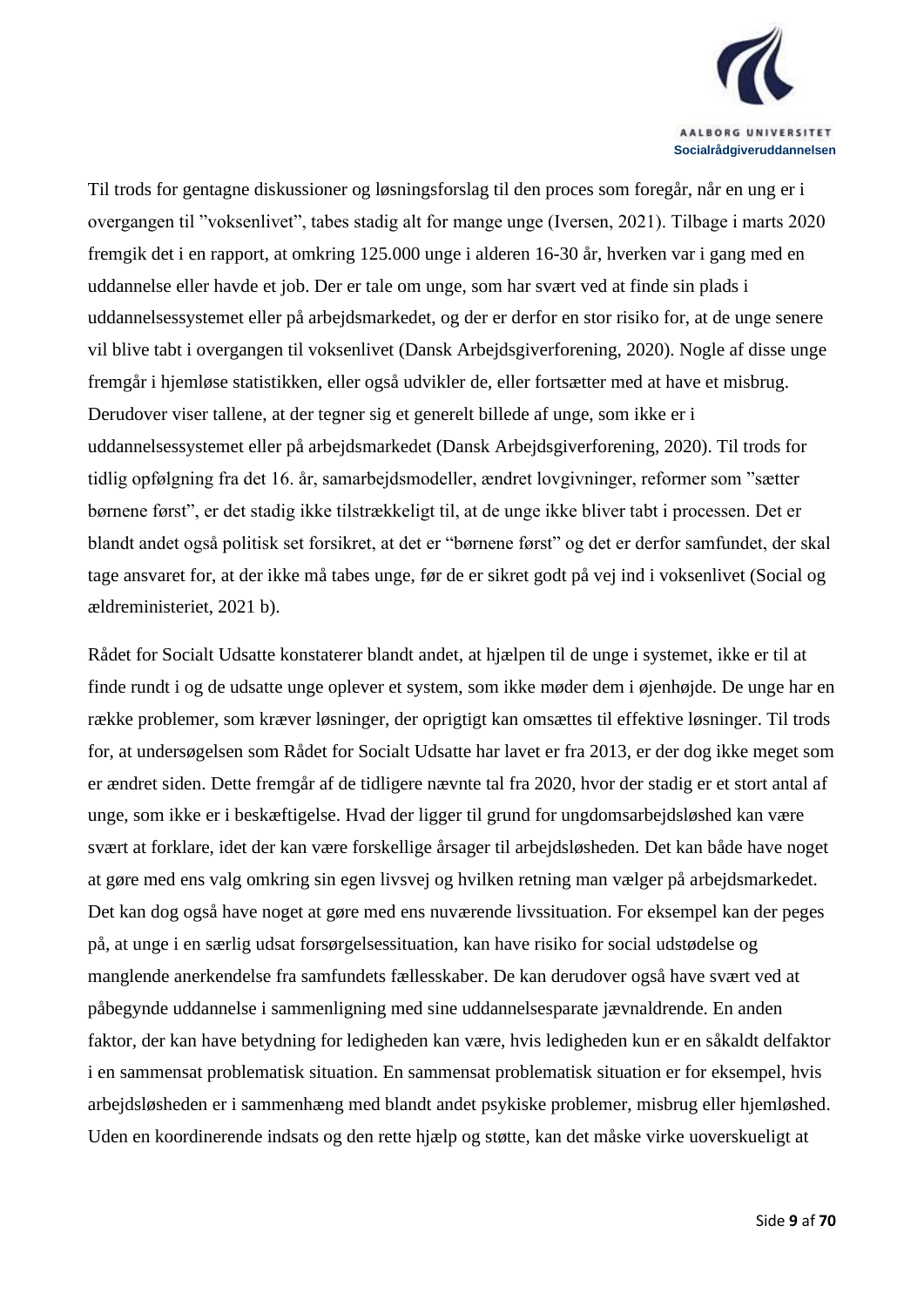

skulle finde et arbejde eller påbegynde en uddannelse (Christensen, 2015). De unge i undersøgelsen påpeger et stort behov for hjælp, til at finde rundt i det komplekse sociale system vi har i Danmark. De unge efterspurgte blandt andet mentorordninger eller støttepersoner. De unge ønskede dog ikke, at alt kontakt til kommunen skulle ordnes for dem, det var tværtimod fordi de blot ønskede at opnå en større medbestemmelse og indflydelse på deres egen sag. De udsatte unge oplever derfor mangel på tillid, men også tiltro til det danske system (Rådet for Socialt Udsatte, 2013).

I 2018 melder Socialstyrelsen ud, at der er afsat 10 mio. kr. til udviklingsstøtte til projekter, som henvender sig til at hjælpe sårbare og udsatte børn og unge. Formålet i denne pulje er, at der støttes op omkring nye indsatser på området, som skal afprøves eller udvikles af frivillige organisationer og NGO'er, men også andre private aktører. Udover at støtte op omkring eksisterende indsatser, sættes der også fokus på at udvikle helt nye, som metodemæssigt ikke kan sammenlignes med andre projekter som før er gennemført (Socialstyrelsen, 2018). Dette kan vidne om, at der er et eventuelt behov for at nytænke indsatsen med målgruppen. Indsatsen i projekterne har til formål at skabe bedre vilkår for sårbare samt udsatte børn og unge (Socialstyrelsen, 2018). Denne pulje vidner også om, at der er et behov i at benytte sig af andre aktører i lokalsamfundet end selve kommunerne, hvilket derfor fører os videre til den valgte problemformulering.

#### <span id="page-9-0"></span>**Afgrænsning**

I dette afsnit beskrives projektets afgrænsninger og vores til- og fravalg. Det gøres mere tydeligt i nedenstående afsnit, hvad der vil være fokus på i projektet, samt en forklaring omkring de valg vi har truffet.

Når vi beskriver udsatte unge i opgaven, gælder det både unge med sociale problemer, men også unge med psykiske eller fysiske funktionsnedsættelser. Når vi benytter os af en sådan bred målgruppe, er det med til at give os et bredere perspektiv af de unge i overgangen til det selvstændige voksenliv. I projektet spiller det på den måde ikke ind, om man har en funktionsnedsættelse eller ej, men det væsentlige er, at man er i overgangen til at finde sig selv i et komplekst samspil mellem systemverdenen og livsverdenen. Dette kan blandt andet være unge som har svært ved at finde sin plads arbejds- eller uddannelsesmæssigt. Endvidere har vi i projektet afgrænset os fra den juridiske målgruppe i forhold til uddannelse og beskæftigelse, hvor forberedelserne til netop dette allerede starter fra en ung er fyldt 16 år, jf. Serviceloven § 140, stk. 2,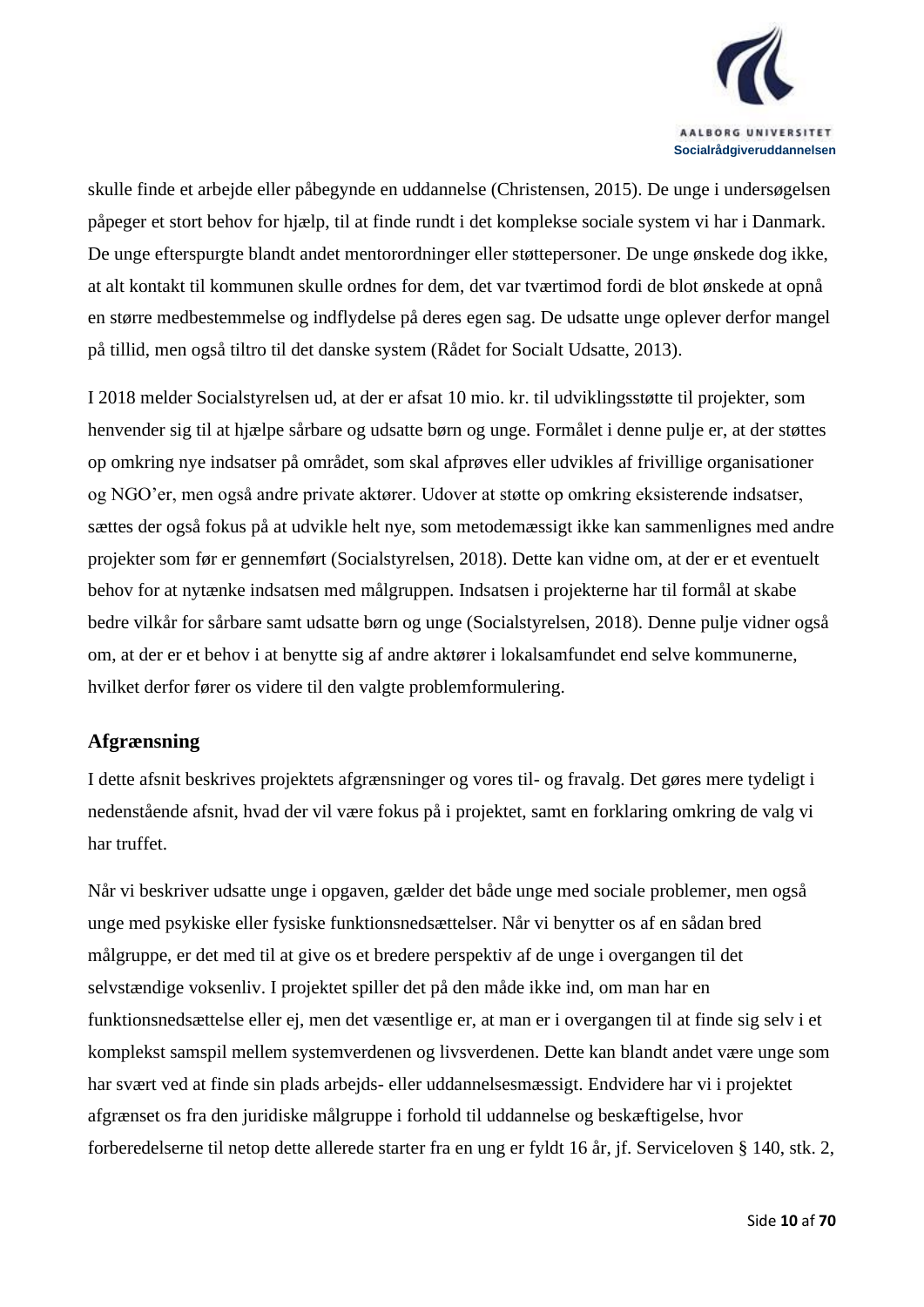

3. Af denne grund arbejder vi med en målgruppe, som er i alderen 18-30 år, som samtidig er målgruppen hos den socialøkonomiske virksomhed, vi samarbejder med i projektet. Dog tages der også udgangspunkt i målgruppen, som strækker sig fra 15-30 år, da vi benytter os af kvalitativ empiri fra den private aktør vi har inddraget udover den socialøkonomiske virksomhed.

I projektet har vi derudover afgrænset os fra efterværn, idet det har været uklart for os, om de interviewede unge tidligere havde været i kontakt med systemet. Ved at vi foretog dette valg, var det også med til, at vi ikke nødvendigvis skulle i kontakt med unge, som havde været i kontakt med det kommunale system. Dette har medført, at vi har afgrænset os fra det kommunale perspektiv, men i stedet fået en forståelse af samarbejdet med kommunen, fra de private aktører. Afgrænsningen skyldes, at der ikke var mulighed for at tilføje et direkte kommunalt perspektiv, grundet vanskeligheder med at få etableret et interview med socialrådgivere i påtænkte kommune.

## <span id="page-10-0"></span>**Problemformulering**

*Hvordan kan fællesskabsorienterede indsatser hos private aktører bidrage til udsatte unges overgang til det selvstændige voksenliv?*

## <span id="page-10-1"></span>**Begrebsafklaring**

I dette afsnit definerer vi vores forståelser af de centrale begreber, som både opstår i vores problemformulering, men som også kan findes i resten af projektet. Formålet med dette er, at forberede læseren og give et indtryk af, hvad vores forforståelse og fortolkning har været, i forhold til arbejdet med projektets problemstilling.

#### *Fællesskabsorienterede indsatser:*

• Når vi anvender begrebet "Fællesskabsorienterede indsatser" i vores projekt, skal det forstås som værende de indsatser, som blandt andet Råt&Godt og Comeback tilbyder. I disse indsatser er der fokus på det sociale samt fællesskabet udover det beskæftigelsesrettede. Begrebet kan derfor forstås på to måder: fællesskabet på en arbejdsplads og det fællesskab samt netværk man får ude i samfundet. Hos Råt&Godt og Comeback er der tale om fællesskab i forskellige grader, både i forhold til at være en del af noget, men også et fællesskab og en indsats, hvor man får kompetencer og erfaringer, man kan tage med sig videre.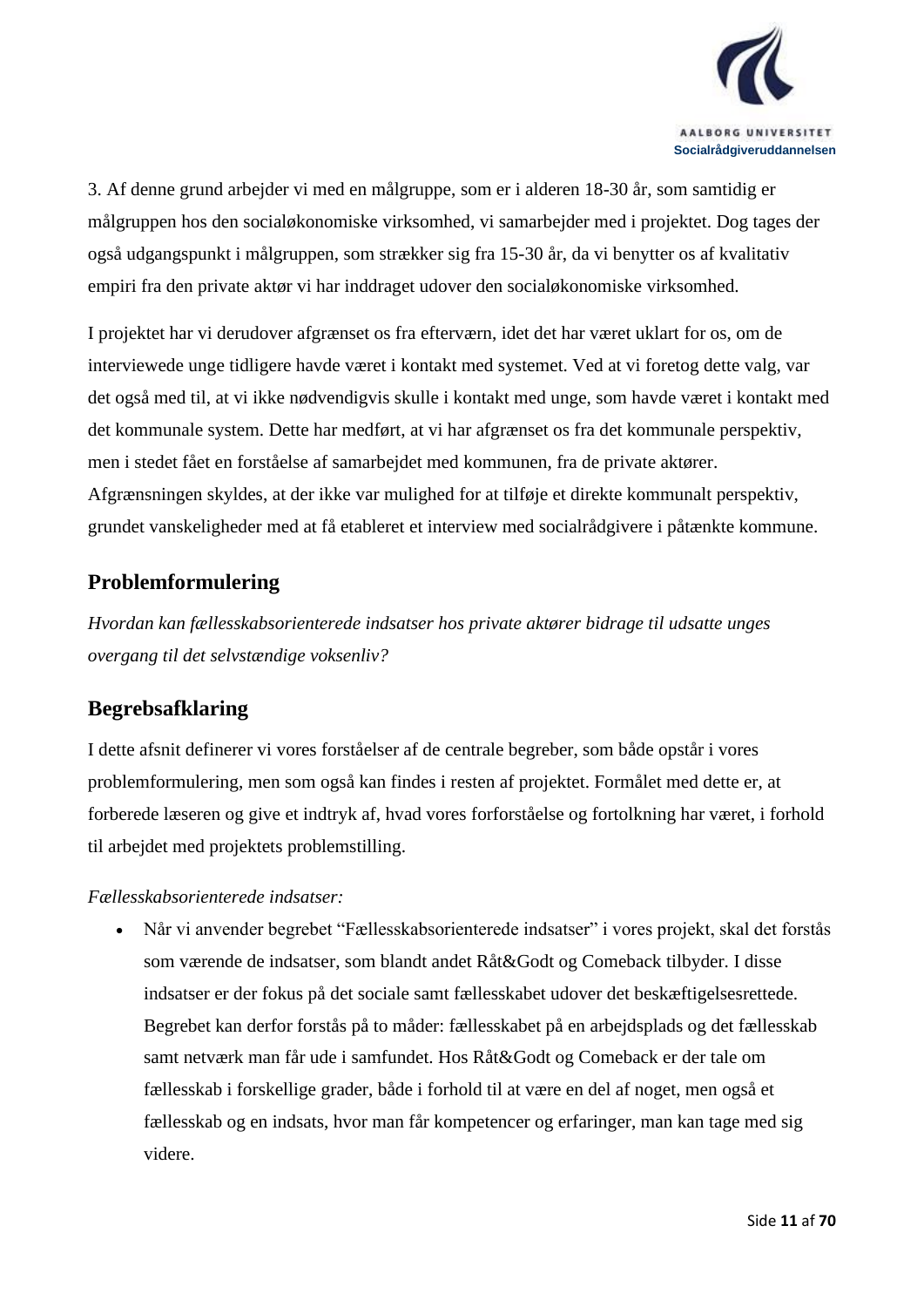

#### *Unge tabes i systemet:*

• Når vi benytter os af fænomenet "de unge bliver tabt", kan der blandt andet refereres til reformen "Børnene Først", hvor regeringen fastslår at der ikke må gives op eller slip, før unge er kommet godt undervejs ind i voksenlivet. De unge tabes derfor undervejs, hvis der gives slip eller gives op for tidligt. De "unge som bliver tabt" har svært ved at finde fodfæste i livet og kommer ikke i beskæftigelse eller tager en uddannelse, derudover bliver nogle af dem hjemløse og udvikler misbrug (Iversen, 2021).

#### *Overgangen til det selvstændige voksenliv:*

• I vores drøftelser af målgruppen har fænomenet "overgangen til voksenlivet" været meget afgørende, da det definerer den proces vores målgruppe netop er i. Det kan umiddelbart være svært at definere "voksenlivet", men man vil ofte støde på fænomenet. Når der tales om unge i overgangen til voksenlivet i lovgivningen, vil det blandt andet fremgå i Servicelovens § 19a. Her fremgår det, at enhver ung med betydelig og varigt nedsat fysisk eller psykisk funktionsevne, kronisk eller langvarig lidelse, kan modtage hjælp efter Serviceloven. De unge skal modtage hjælpen fra de fylder 16 år, hvor der skal påbegyndes en forberedelse til overgangen til voksenlivet. Vi er dog blevet bevidste om, under indsamling af empiri, at en sådan overgang til voksenlivet ikke er defineret af alder, men hvor den enkelte er i sit liv. I vores kvalitative interview af den socialøkonomiske virksomhed, tegnede der sig et billede af en målgruppe hvis "overgang til et selvstændigt voksenliv", var blevet udskudt grundet psykosociale problemer. Denne overgang kan forekomme på forskellige tidspunkter i de unges liv, alt afhængig af hvornår de er klar til det eller kan få den rette hjælp i overgangen til voksenlivet.

#### *Private aktører:*

• Ved en privat aktør i projektets sammenhæng, vil man gerne fremme sociale og samfundsmæssige formål. Det er en "not-for-profit" virksomhed, der består af private aktører, hvor overskuddet går til at hjælpe udsatte borgere gennem for eksempel etablering af arbejdspladser, der blandt andet vil hjælpe dem ud i uddannelsessystemet eller på arbejdsmarkedet (Cabi, s.d.). I projektet forstås private aktører som organisationer der adskiller sig fra det kommunale regi. Dermed vil dette også involvere den socialøkonomiske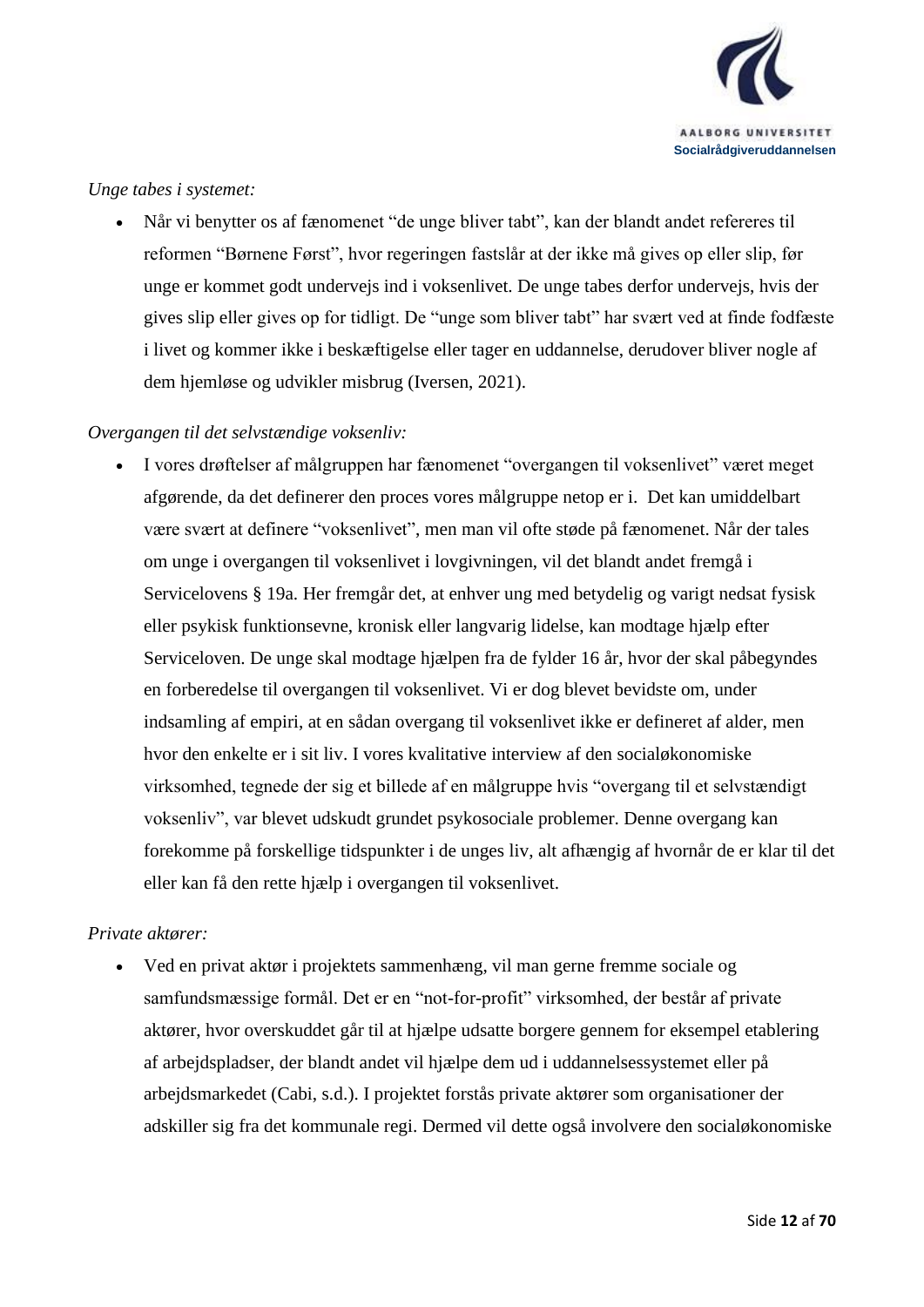

virksomhed som fremgår i den kvalitative undersøgelse. De private aktører vil adskille sig fra kommunen og i stedet supplere med andre indsatser gennem et muligt samarbejde.

## <span id="page-12-0"></span>**Kapitel 2**

I følgende kapitel er der beskrevet et genstandsfelt, som er med til at bidrage til et nødvendigt vidensfelt, som er relevant at kende til inden projektets analyse og diskussion. Der vil i dette kapitel være beskrivelser omkring, hvad sociale problemer er og deres betydning for projektet. Samtidig vil det blive klargjort, hvilken forståelse vi har omkring community work og fællesskabets betydning i det senmoderne samfund. Derudover vil der være en forklaring omkring vores valgte informanter. Afslutningsvis vil der være et afsnit omkring målgruppen, samt et beskrivende afsnit omkring de valgte private aktører; Råt&Godt og Comeback.

### <span id="page-12-1"></span>**Sociale problemer**

I dette afsnit beskriver vi hvilken definition af sociale problemer vi har været inspireret af i projektarbejdet. Samtidig står der mere konkret, hvilke sociale problemer den valgte målgruppe har eller kan have med sig. Formålet med dette er, at forberede læseren på, hvordan vi har forstået sociale problemer, og hvordan det kan lægge til grund for vores udarbejdelse af projektet.

#### <span id="page-12-2"></span>**Definition af sociale problemer**

Når man skal forstå, hvad et socialt problem er, er der forskellige opfattelser og definitioner på, hvad et socialt problem egentlig er. Der er forskellige sider til et socialt problem, og opfattes derfor forskelligt. En umiddelbar definition er, hvis man kigger på borgerne og de forhold, som de mener er problematiske, og gerne vil have hjælp til at løse. Her skal man dog være opmærksom på, at ikke alle borgere har de samme meninger om, hvilke forhold der er problematiske eller har behov for en handling. En anden definition kan være en, som man har fået gennem videnskabelige undersøgelser, og det er derfor videnskaben som har defineret det sociale problem. Dog kan det være besværligt at fastslå ud fra videnskaben, hvad der er og ikke er et socialt problem, samt hvor behovet for en handling befinder sig. Ligesom med borgernes egne opfattelser og holdninger, er der forskellige videnskabelige teorier og perspektiver, der hver har deres forståelse og fortolkning på, hvordan et socialt problem skal eller ikke skal forstås (Bundesen, 2015). Det er derfor kompliceret at definere hvad et socialt problem egentlig er, idet der er forskellige opfattelser af problematikken, både når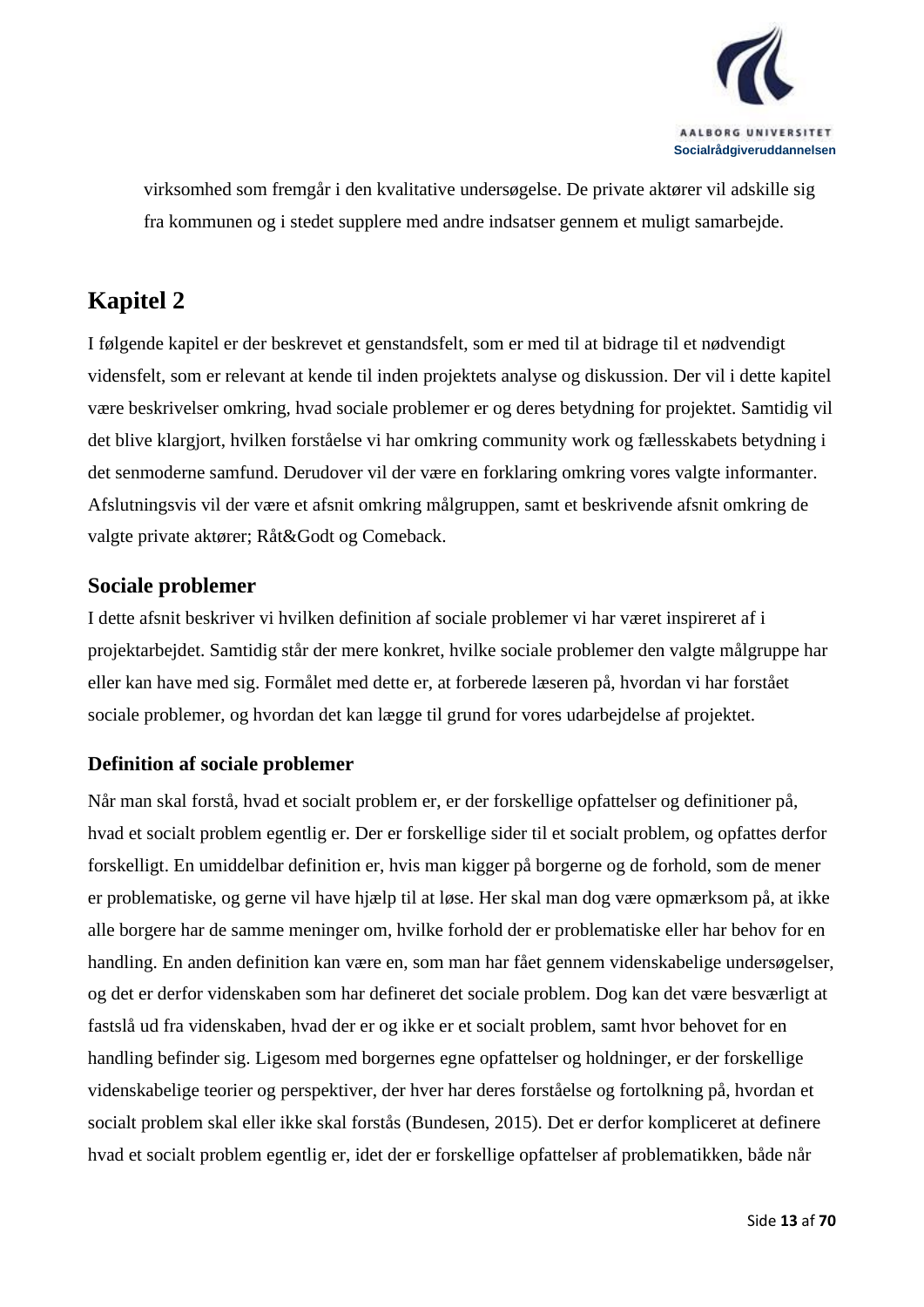

det kommer til borgerens egen holdning, men også i forhold til den videnskabelige og teoretiske holdning. Men udover dette er forståelsen på det sociale problem også afhængig af samfundet og de socialpolitiske kontekster. Ifølge denne optik er sociale problemer ikke noget, som bare opstår af sig selv, men noget som vi samfundsmæssigt og politisk er med til at konstruere, blandt andet gennem de "*samfundsmæssige gældende interesser, normer og værdier*" (Bundesen, 2015, p. 24).

I forlængelse af, at vi i vores problemformulering gerne vil anvende private aktører og en fællesskabsorienteret indsats, er vi inspireret ud fra Peter Bundesens definition af socialt arbejde: "*Der er en oplevet, uønsket social livssituation, som der er en udbredt opfattelse om, at politiske institutioner har et ansvar for at afhjælpe. Løsningsindsatsen kan udføres af de politiske institutioner eller i samarbejde med andre aktører*" (2015, p. 30).

#### <span id="page-13-0"></span>**Community work**

I følgende afsnit vil der blive redegjort for community work som perspektiv og teori, samt hvordan det kan anvendes i det sociale arbejde.

Projektets problemformulering indikerer, at man ved hjælp af fællesskab og lokalsamfundet gerne vil finde handlingsmuligheder, som kan bidrage til arbejdet med udsatte unge, der er i overgangen til et selvstændig voksenlivet. På grund af dette, har vi valgt at anvende et community perspektiv, som netop retter sig mod de fællesskaber der er i ens lokalsamfund (Posborg, 2016). Ved at anvende community work som et perspektiv, vil man opnå en mere utraditionel form for socialt arbejde, som bevæger sig imod noget nyt og blandt andet anvender viden og erfaringer fra lokalsamfundet. Her kan man både få nyttig viden fra andre samarbejdspartnere, private aktører, lokale borgere eller målgruppen selv. På den måde vil man få et bredere billede af udviklingsmulighederne, men samtidig er der også mulighed for, at man får en bedre forståelse af selve målgruppen og deres eget blik på udviklingen. Af den grund vil der være mulighed for, at man ved at anvende lokalsamfundsarbejde i det sociale arbejde, kan danne en indsats eller proces med et kombineret blik på både systemverdenen og livsverdenen (Posborg, 2016).

I forhold til hverdagslivet og vores relation til det omgivende miljø, kan lokalsamfundet have en særlig betydning og effekt for målgruppen. Om det er emotionel effekt i forbindelse med tryghed, utryghed, tilknytning eller andre identitetsskabende forhold, har det en betydning for det sociale liv. Alle har behov for steder, hvor man kan mødes og hvor man gør "*stedet til sin ven*" (Fallov, 2015,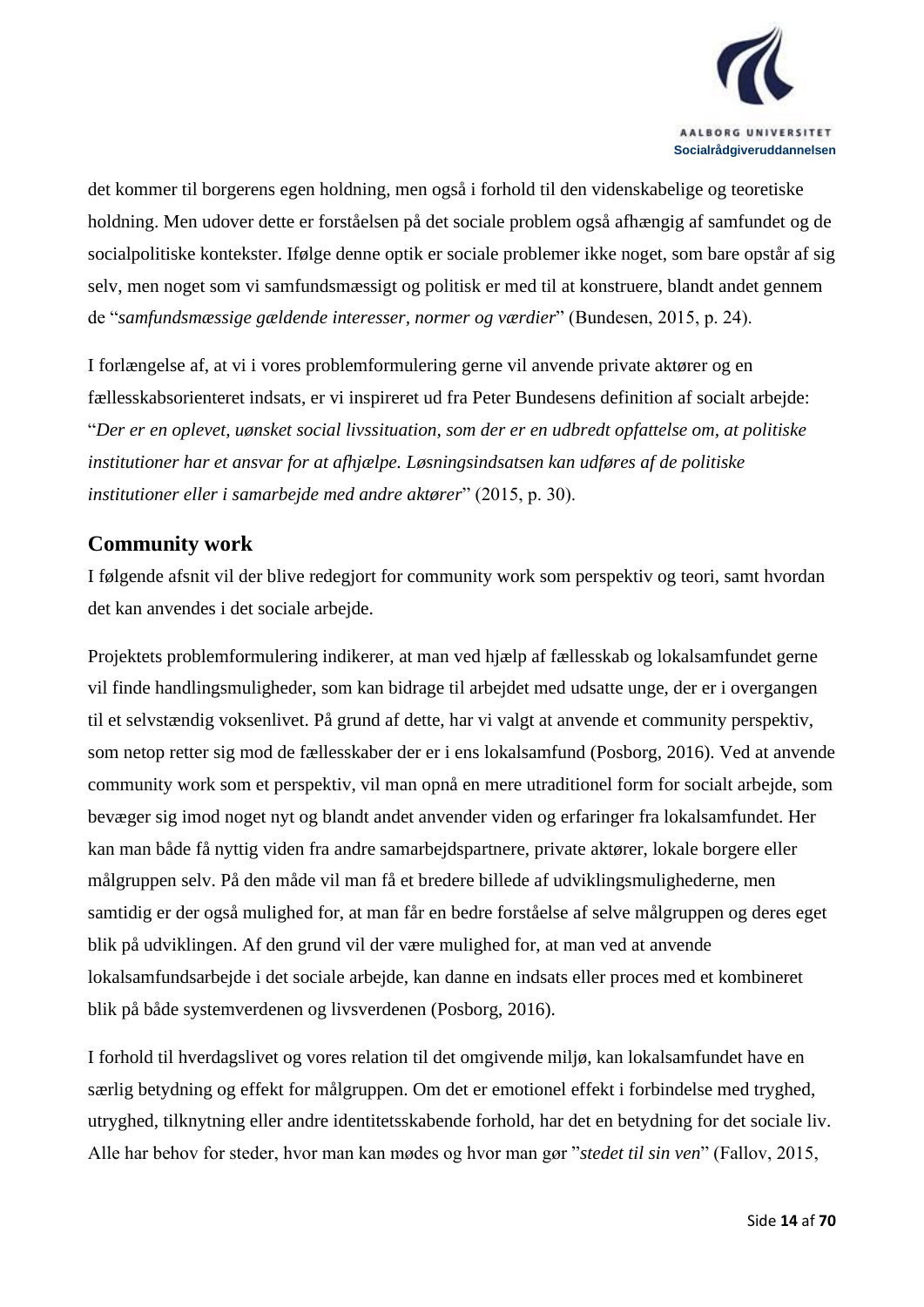

p. 205). Det kan derfor have en positiv indflydelse hos mange borgere, hvis man har et sted hvor man hører til og kan få støtte. Der kan dog også fremkomme en negativ udvikling eller indflydelse, hvis nogle bestemte grupper oplever at blive socialt udstødt eller ekskluderet fra disse fællesskaber (Fallov, 2015).

Når man vil arbejde med community work og lokalsamfundsarbejde, er der derfor mange veje man kan gå og forskellige teorier man kan anvende. Det er derfor godt at have øje for, hvilken måde man arbejder med lokalsamfundet på. Alt efter hvilket område man har fokus på og hvad formålet er med udviklingen og borgernes indflydelse samt indvirkning, har betydning for metoden og måden man anvender community teori på. Der er tre metoder, som kan anvendes i forhold til udarbejdelsen med lokalsamfundsarbejde: Hverdagspædagogik, Projektarbejde og Empowerment (Posborg, 2016). I forhold til projektarbejdet og bearbejdelsen af empirien, har vi dog været været inspireret af lokalsamfundsarbejde og metoden empowerment.

*Empowerment og lokalsamfundsarbejde* er en social strategi, hvor man fokuserer på at give borgere mulighed for at opnå magt til at handle selv og træffe beslutninger i sit eget liv. Det er derfor et mål med empowerment, at øge borgere eller gruppens egen selvstændighed og give dem magten og ansvaret, samt støtte til selv at løse deres sociale problem (Posborg, 2016). Ifølge Rikke Posborg, betegner flere forfattere empowerment som værende en metode, der giver borgere medindflydelse i de relationer, de indgår i samfundet, for eksempel de relationer man indgår i på en arbejdsplads (2016, p. 511). Med denne metode kigger man på de basale sociale rettigheder, men samtidig har man også fokus på den "*individuelle og kollektive myndiggørelse som et selvstændigt velfærdsmål […] på samme tid kræver ændringer i samfundets strukturer og i individets og gruppers bevidsthed"* (Posborg, 2016, p. 511). Ikke nok med at der med empowerment-metoden sker en ændring hos de enkelte personer, kan der også opstå en udvikling i strukturerne. Empowerment ses også som en læringsproces hos borgerne, hvor man udover at give dem øget kontrol over sit eget liv, også bidrager til en personlig vækst, samt en mulig ændring i hverdagslivet. Her arbejdes der med mestringsfærdigheder hos borgerne, hvor man vil støtte til aktivt at fremme deres deltagelse og indflydelse i fællesskaberne i det omgivende samfund. Gennem en aktiv deltagelse i en gruppe, hvor man arbejder empowermentorienteret, har den enkelte en personlig vækst og har mulighed for at handle og mindske eller forandre sine begrænsninger i tilværelsen (Posborg, 2016). Når det kommer til empowerment i lokalsamfundsarbejde, er der tale om et formål, hvor man styrker den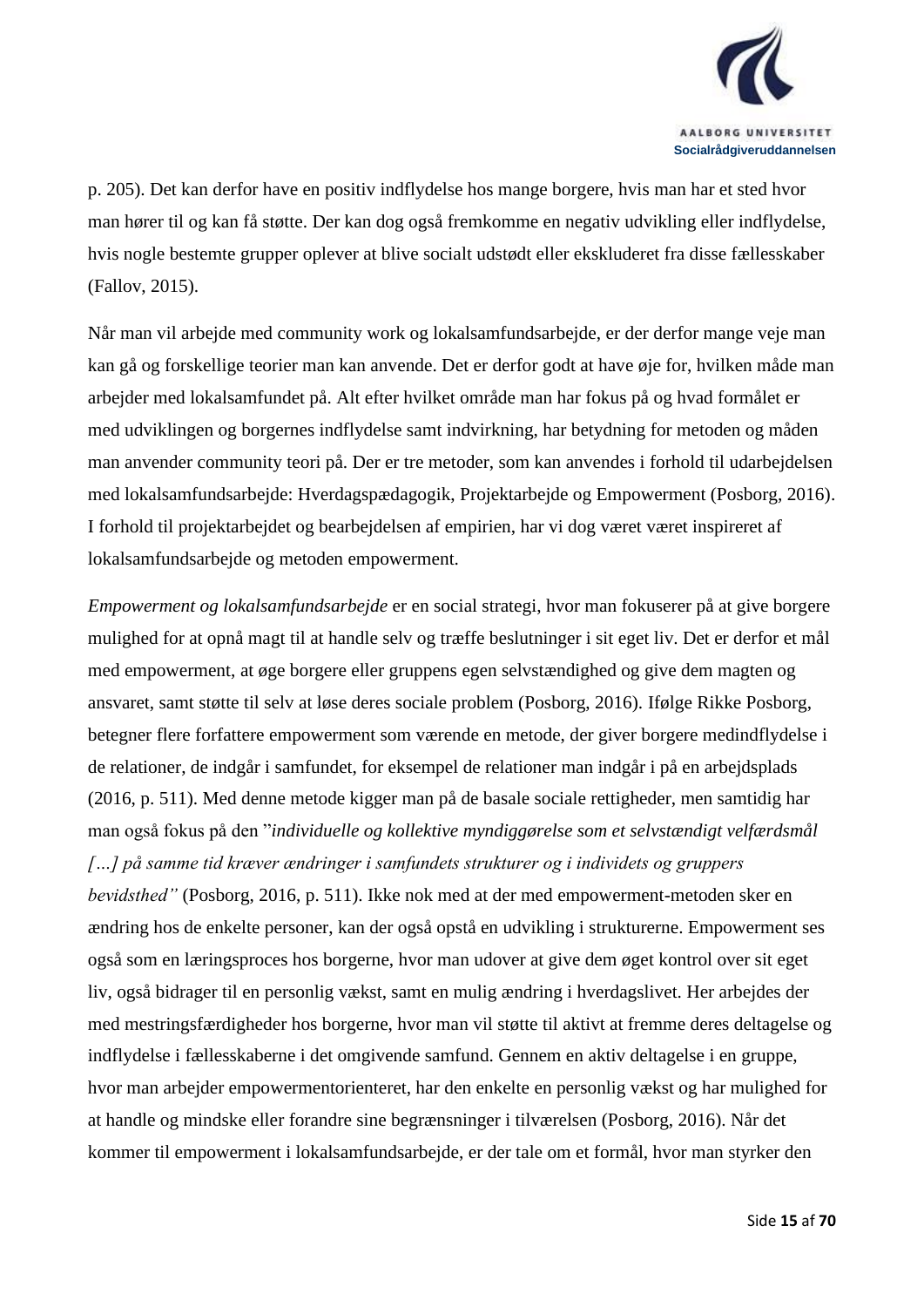

ligeværdige deltagelse i projektarbejdet. Empowerment kan anvendes til at fokusere på individet og lokalsamfundets muligheder for ikke at blive udstødt, men i stedet være en aktiv del af samfundets udvikling i forhold til uddannelsessystemet eller arbejdsmarkedet. Derudover peger metoden også på en udvikling i praksis, hvor borgernes afhængighed af det sociale system mindskes, og man i stedet for støtter og hjælper borgeren til at øge sin egen kapacitet og myndighed (Posborg, 2016).

Når det kommer til projektets problemformulering og problemstillinger, er det relevant at anvende empowerment og kigge på, hvilken betydning det har for de udsatte unge at være en aktiv del ude i de socialøkonomiske virksomheder. Vi har været inspireret af empowerments formål med lokalsamfundsarbejdet, hvor det gælder om både at øge den enkelte borger og hele gruppens selvstændighed og magt til selv at handle. Samtidig ønsker man også at opbygge et fællesskab, hvor man styrker den allerede eksisterende deltagelse af de udsatte unge, eller at gøre dem mere ligeværdig ude i samfundet (Posborg, 2016). Med denne metode i lokalsamfundsarbejdet er det muligt at bearbejde sin empiri og finde den ønskede medindflydelse samt se, om det er noget der sker på nuværende tidspunkt ude i samfundet. Ved hjælp af lokalsamfundsarbejde og empowerment bliver det muligt at se, om det har den ønskede effekt og om de udsatte unge opnår magt og selvstændighed gennem de socialøkonomiske virksomheder og fællesskaber. Det er tidligere nævnt i projektet, at der kan være forskellige årsager til, at en ung er arbejdsløs eller har svært ved at påbegynde en uddannelse. Her var en faktor blandt andet, at det kan virke uoverskueligt og besværligt, måske på grund af andre sociale problemer (jf. afsnittet om Sociale problemer). Under projektarbejdet har vi derfor været opmærksom på dette, og om der kan være tale om at give nogle unge for meget kontrol samt magt over noget, de måske ikke ønskede eller kunne have kontrol over selv (Posborg, 2016).

#### <span id="page-15-0"></span>**Fællesskabets betydning i det senmoderne samfund**

Forskningen i ungdom har i længere tid fokuseret på de konsekvenser der måtte være ved individualiseringen for ungdomslivet (Bruselius-Jensen & Sørensen, 2017). Der er dog kommet nyere forskning, som også går ind og fokusere på unges fællesskaber. Forskningen har før i tiden haft tendens til at omtale individualiseringen som noget af det der opløste fællesskabet, hvilket har ændret sig, så fællesskabsbegrebet og individualiseringen nu kan ses som modsatte fænomener (Bruselius-Jensen & Sørensen, 2017). Man ser i større grad nu, at individualiseringen kan være noget der laver om på forudsætningen for fællesskabet (Bruselius-Jensen & Sørensen, 2017). Det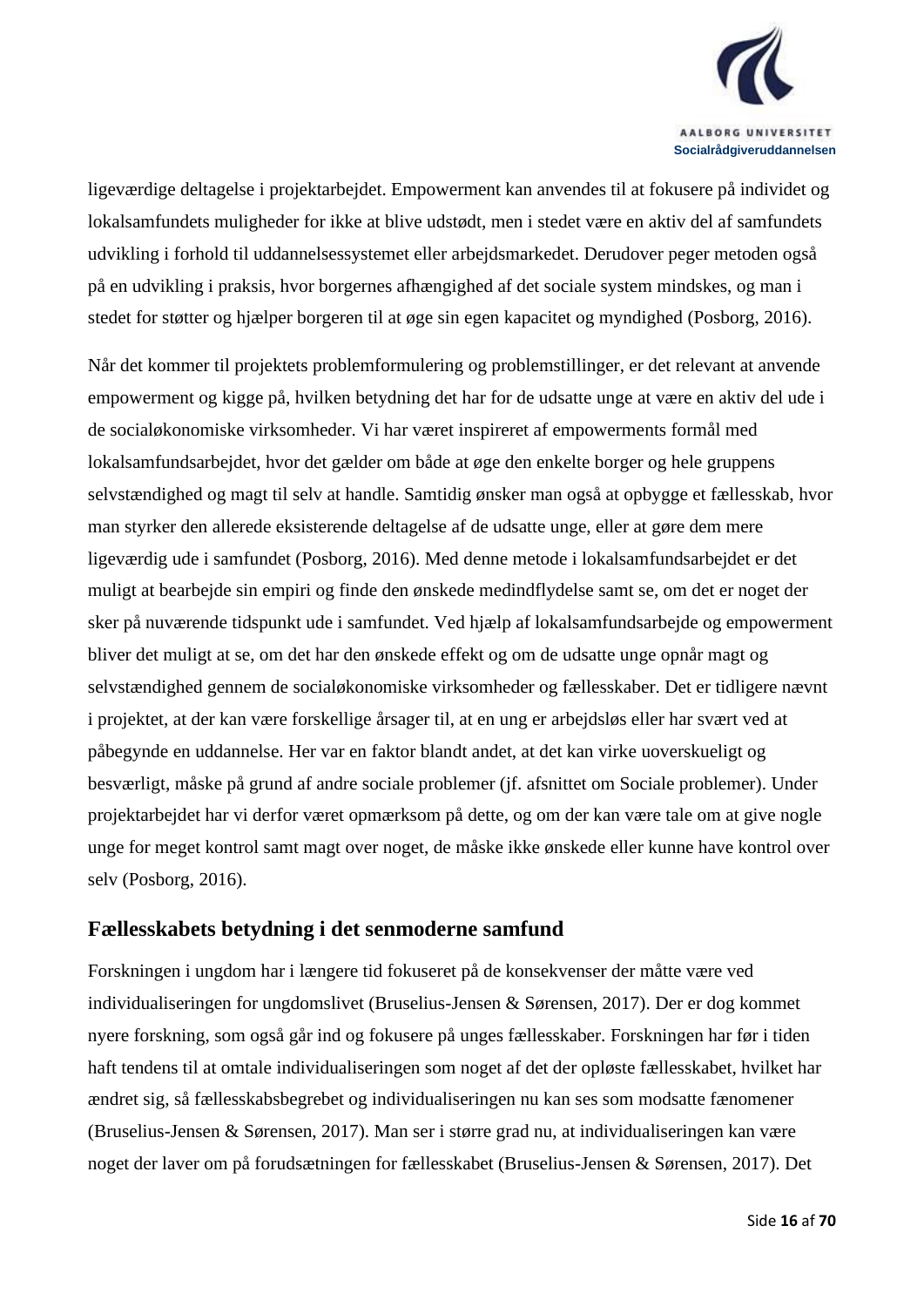

enkelte menneske kan ikke længere blot læne sig op ad en fast base, men må i stedet på et individuelt niveau styrke sin egen identitet. Udviklingen har medført ændringer for mange, både negativt, men også positivt. Nogle har oplevet nye muligheder for frigørelse, hvor andre måske har mistet deres faste holdepunkter, hvilket har den konsekvens, at de har brug for eller har haft brug for at håndtere deres egen tilværelse (Posborg, 2016). I det senmoderne samfund er værdier og fællesskaber nu noget man udskifter og tilvælger. Dette gøres i takt med, at man skal finde sig selv.

Når der tales om fællesskabers betydning, kan det være nødvendigt også at inddrage dannelse, som kan beskrive den udvikling der er af vores måder at tænke, føle og vil noget (Bertelsen, 2005). Dannelse forekommer i fællesskaber med andre og finder sted i en indvirkning af det fællesskab. Det betyder derudover at dannelse har betydning for vores formåen til at deltage i og bidrage til fællesskabet, som vi danner os i. Der fokuseres derfor på en dannelse af noget og i forhold til noget, hvilket i denne sammenhæng vil være fællesskab. Dannelse vil herudover kunne handle den måde vi oplever, handler og forholder os til andre mennesker samt samfundet på (Bertelsen, 2005). Det betyder endvidere, at der er tale om en dannelse af vores egen evne og vilje til at kunne tage del i, samt bidrage til fællesskabet. Dannelsen finder derfor sted i fællesskaberne, men samtidig ses der også en dannelse af fællesskabet, idet det kræver, at vi forud dannes til at kunne udvikle og opretholde fællesskabet (Bertelsen, 2005). Dette kan igen for nogle virke som en befrielse, hvor det for andre medfører at påtage sig et ansvar, som man ikke er i stand til at tage. Det at skulle træffe valg på egen hånd, er ikke noget alle unge kan, hvilket kan medføre at de pludselig står udenfor samfundet og har svært ved at finde deres rette plads, samt give dem følelsen af at være en del af noget og høre til (Høher-Larsen, 2016).

Fællesskaberne som efterspørges, er nogle som kan give de unge et rum, hvor de har mulighed for at dyrke sig selv og hvor det er muligt at få lov til, at finde ud af hvem man er. Mange unge går og kæmper med en usikkerhed og tvivl omkring de mange valgmuligheder og samfundsmæssige krav, som er til at finde i dagens samfund. Der er sket store økonomiske, teknologiske, politiske og arbejdsmarkedsmæssige ændringer i samfundet. Disse ændringer har ikke kun været med til at påvirke menneskers ydre liv, men det har også påvirket menneskets identitetsdannelse og sind (Posborg, 2016). Børnerådets formand Per Larsen mener, at udviklingen af samfundet går i den helt forkerte retning (Straarup, 2018). Dette er både i et børne- og et samfundsperspektiv. Ungdomslivet opleves af mange i dag som et udskillelsesforløb, hvor det handler om at leve op til samfundets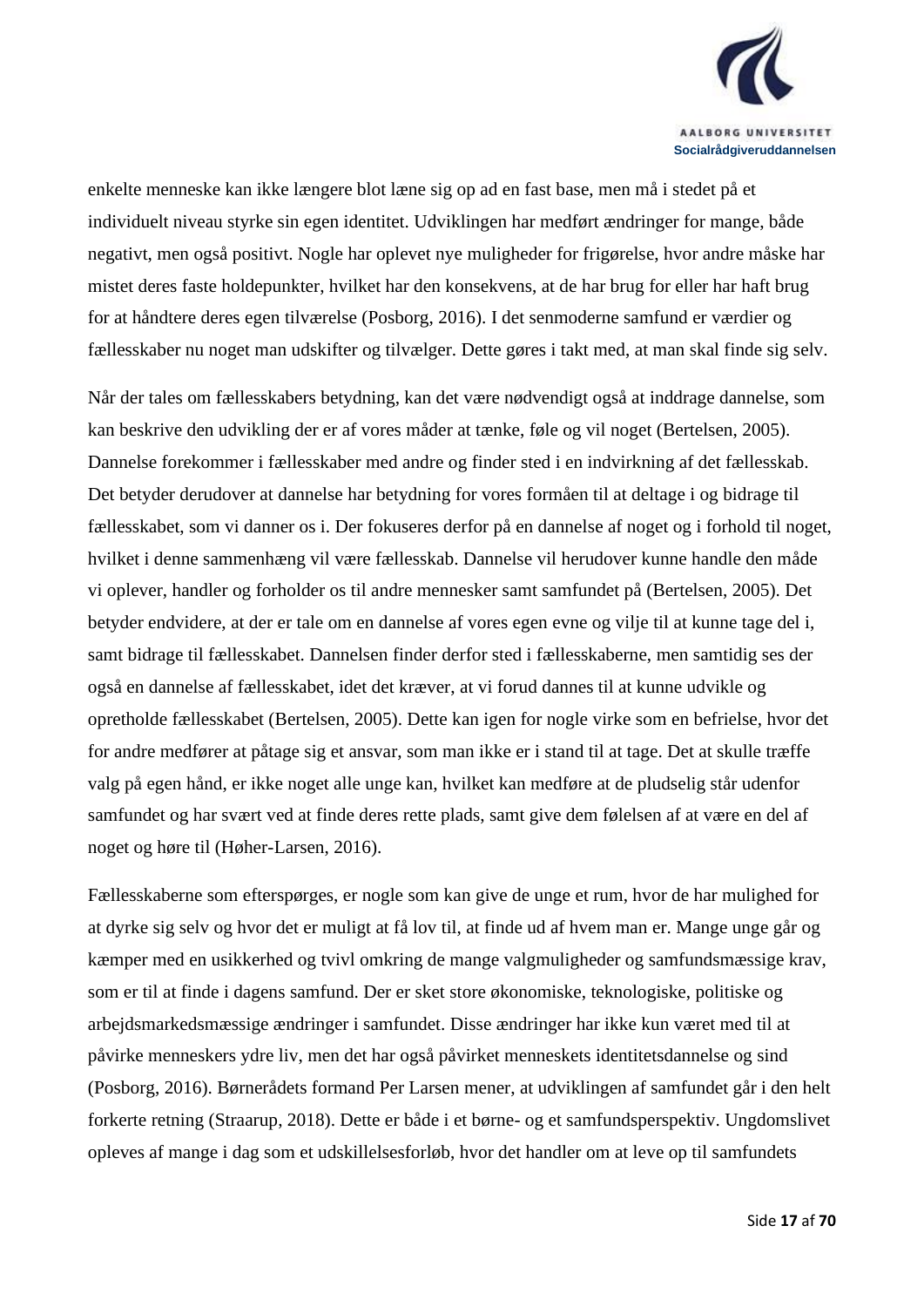

mange forventninger og dets præstationspres. At samfundet har udviklet sig på denne måde, har medvirket til, at mange unge i dag er på overarbejde i form af konstant, at skulle leve op til omgivelsernes krav og ens egne forventninger (Straarup, 2018). Det kan imidlertid være svært, at skulle melde sig ud af samfundet. Fællesskaber er noget, der fremstår som noget man selv vælger og som man selv melder sig ind i og lige så vel ud af, som man ønsker det (Bruselius-Jensen & Sørensen, 2017).

Der er mange former for fællesskaber som de unge kan være en del af, heriblandt kan det være i familien/nære relationer eller på uddannelse/arbejde, men det kan også være i foreninger/fritiden. I foreningsdeltagelse viser det sig, at det ikke blot har indflydelse på deres hverdagsliv og sociale liv, men såvel også har stor betydning for deres selvforståelse (Bruselius-Jensen & Sørensen, 2017). Foreningsfællesskaber kan altså fremstå som identitetsbeskrivende, hvilket kan give et billede af hvem det er og hvad de står for. For nogle unge kan der opstå en forpligtelse i forbindelse med deltagelsen i foreningen, men for andre kan det også blive et værdigrundlag som de i en vis omfang lever efter. Fællesskaber i lokalsamfundet viser sig også at danne rammer om unges fritids fællesskaber, hvor unge kan finde måder, at engagere sig i de lokale fællesskaber. Her kan der være tale om vidt forskellige aktiviteter, som dog mere præcist befinder sig i det lokalområde man bor i (Bruselius-Jensen & Sørensen, 2017).

### <span id="page-17-0"></span>**Den unge målgruppe**

Som tidligere nævnt er udsatte unge en bred kategori, hvilket gør, at det er nødvendigt at definere vores målgruppe. Aldersmæssigt vil den omfatte 15-30 årige unge, hvilket blandt andet skyldes, at vores indsamlede empiri også tager udgangspunkt i denne aldersgruppe. Målgruppen omfatter de unge, der træder udenfor de normative kasser som samfundet opstiller. Det er også de unge, som har svært ved at tilpasse sig det danske arbejdsmarked eller uddannelsessystem. Vores målgruppe begrænser sig ikke til den bestemte problematik, som har indflydelse på den unges udsatte position. Med dette tænkes der blandt andet på hjemløshed, tidligere anbringelser, psykisk eller fysiske lidelser, som også nævnes i projektets indledning. Dette skyldes at vores fokus har været bredt og hos de unge, som ikke passer ind i nogle "kasser" hos kommunerne. De unge befinder sig hver især forskellige steder i deres liv, men har dét til fælles, at de er et sted i deres liv, hvor der kræves en nytænkende og utraditionel indsats.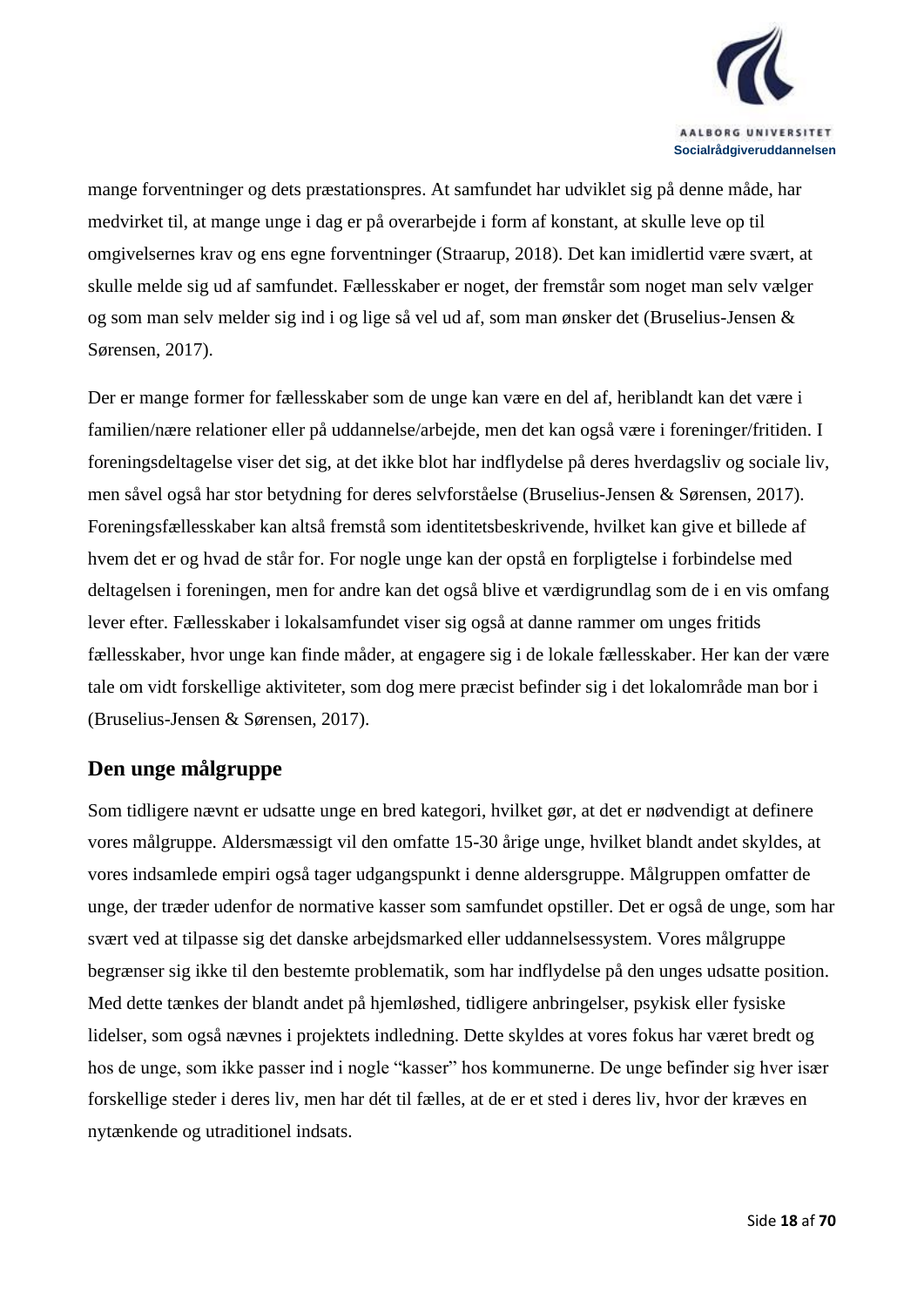

#### <span id="page-18-0"></span>**Beskrivelse af Comeback og Råt&Godt**

I dette afsnit er der lavet en beskrivelse af to af de valgte informanter; Comeback og Råt&Godt. Grunden til disse beskrivelser er, at gøre det klart for læseren, hvem de private aktører er, hvad deres værdier er i det sociale arbejde og hvilket formål de har med deres indsatser for de udsatte unge.

#### <span id="page-18-1"></span>**Comeback**

Comeback er en virksomhed, som arbejder med en innovativ tankegang og forsøger at hjælpe unge mænd i alderen 15-35 år, der er en del af den marginaliserede gruppe i det danske samfund (Comeback, s.d., a). Her hjælpes de unge til at blive selvstændige og tage et ansvar, når det kommer til deres egen udvikling. Comeback er specialiseret i at hjælpe denne marginaliserede gruppe, der blandt andet kan være i en fastlåst situation med for eksempel misbrug, kriminalitet og udadreagerende adfærd. Netop denne målgruppe kan have svært ved at tilpasse sig regler og traditioner, da de ofte kommer fra kriminelle baggrunde og har levet et liv, hvor livet på gaden har været vejen frem (Comeback, s.d., b). Den sociale mission for Comeback er, at man i samarbejde med Aarhus og Københavns Kommune, vil bryde netop denne marginalisering af de unge, som lever på kanten af samfundet. Man vil skabe vedvarende og nye muligheder for deres indtræden på arbejdsmarkedet, i samfundet og fællesskabet, hvor de vil blive selvstændige, selvforsørgende og bidragende borgere (Comeback, s.d., a). Comeback er en virksomhed, der i samarbejde med både Aarhus og Københavns Kommune tilbyder forløb for disse udsatte og marginaliserede unge mænd. Disse forløb har fokus på, at omsætte de unge mænds ressourcer, så de kan få en hverdag til at hænge sammen, både i forhold til deres relationer, men også i forbindelse med hvordan disse ressourcer kan anvendes til fremtidige jobs og uddannelser (Comeback, s.d., b).

Det er nævnt, at Comeback også arbejder med den yngre målgruppe, som er under 18 år. Her er fokusset mere på, at drengene oplever muligheden for at være en del af et konstruktivt fællesskab, hvor de både individuelt eller i grupper, vil arbejde mod en udvikling af bæredygtige målsætninger for deres egen fremtid (Comeback, s.d., c). Gennem tiden har Comeback erfaret, hvor vigtig en betydning det har for borgere, at man har de sociale bånd der giver en social kapital, som har betydning for ens deltagelse og inklusion i samfundet. Derfor har Comeback fokus på netop dette og de prosociale værdier, når det kommer til arbejdet med de unge. De har særligt fokus på at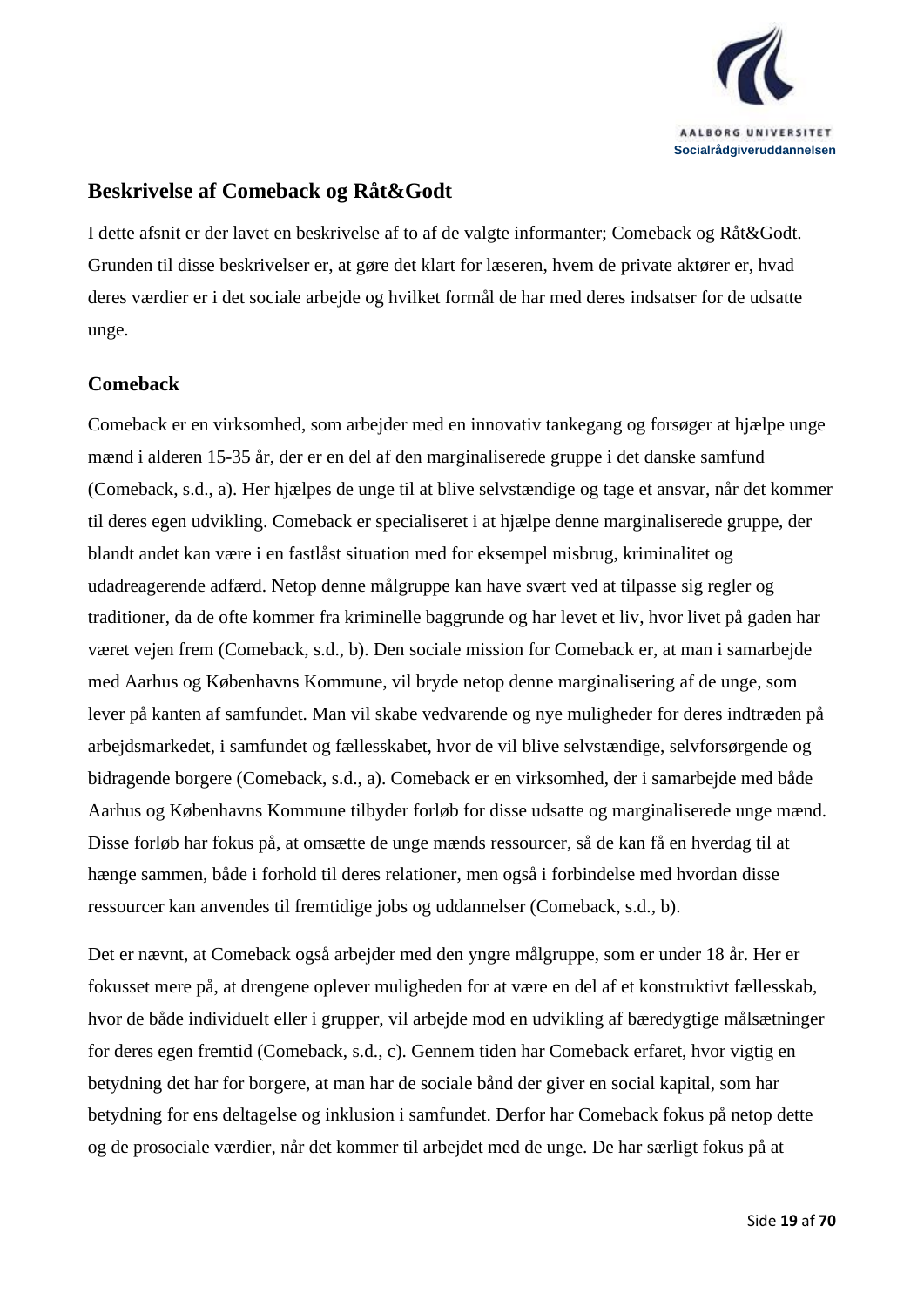

understøtte disse værdier, "*hvor de fastholdes inden for normsamfundets rammer*", så tiltrækningen og muligheden for at blive en del af subkulturerne mindskes (Comeback, s.d., c). Herudover ses tilbuddet til de unge som et alternativ i forhold til støtte, enten efter endt ungdomssanktion eller som et alternativ til anbringelse. Udover at have fokus på gennemførelse af folkeskolens afgangseksamen, eller at samle de unge op der, hvor andre ikke har mulighed for det, handler det også om at skabe et positivt miljø for dem. Et miljø hvor de vil blive anerkendt for de konstruktive handlinger de gør sig. Der arbejdes derfor helhedsorienteret med de unge, både i forhold til netværk, professionalisme og familie, hvor Comeback vil fungere som en daglig støtte (Comeback, s.d., c). Kort fortalt, er der ved begge forløb og tilbud derfor fokus på, at målgruppen lærer "*at forstå sig selv, at tage personligt ansvar og udvikle deres sociale kompetencer*" (Comeback, s.d., b).

#### <span id="page-19-0"></span>**Råt&Godt**

Råt&Godt er en social ansvarlig og bæredygtig virksomhed, hvor det primære formål er, at hjælpe udfordrede unge væk fra ledighed og ud i beskæftigelse. Der tilbydes derfor et beskæftigelsesforløb for unge, som ikke trives i uddannelse eller job, hvor formålet er, at blive afklaret og klar til netop dette. Hos Råt&Godt er der mulighed for at få erfaring og arbejde i en afdeling, som falder inden for ens interessefelt og kompetencer. Det social ansvarlige ansvar og bæredygtigheden tydes allerede gennem Råt&Godts motto, som er "*Råt&Godt - fordi mennesker og materialer fortjener en chance til"*. Alle afdelinger har udover beskæftigelsestilbuddet også fokus på, at man fremmer ansvarligt forbrug og produktion. Derfor arbejder alle afdelinger på at genanvende materialer og give det et nyt liv, hvilket man som samarbejdspartner at med til at muliggøre (Råt&Godt, s.d., a).

Det er nævnt ovenfor, at Råt&Godt tilbyder et beskæftigelsesforløb for ledige unge. Det er et afklarings- og opkvalificeringsforløb, der tilbydes til unge i alderen 18-30 år, der har særlige udfordringer, som gør det vanskeligt for dem at færdiggøre eller opnå ordinært arbejde på normale vilkår. Målgruppen består af unge, som har det til fælles, at de har behov for en struktureret, helhedsorienteret og håndholdt indsats, der skal hjælpe dem til at gennemføre uddannelse eller varetage et arbejde på særlige vilkår (Råt&Godt, s.d., b). Beskæftigelsestilbuddet sker i samarbejde med den enkeltes rådgiver ved enten Uddannelseshuset eller Jobcentret i den kommune, som man hører til. Det er et helhedsorienteret forløb, som tilrettelægges i samarbejde med de unge efter den enkeltes interesser, kompetencer og fremtidsplaner (Råt&Godt, s.d., a). Overordnet set er formålet med de enkelte forløb, "*at styrke den enkeltes kompetencer, motivation og ejerskab i forhold til*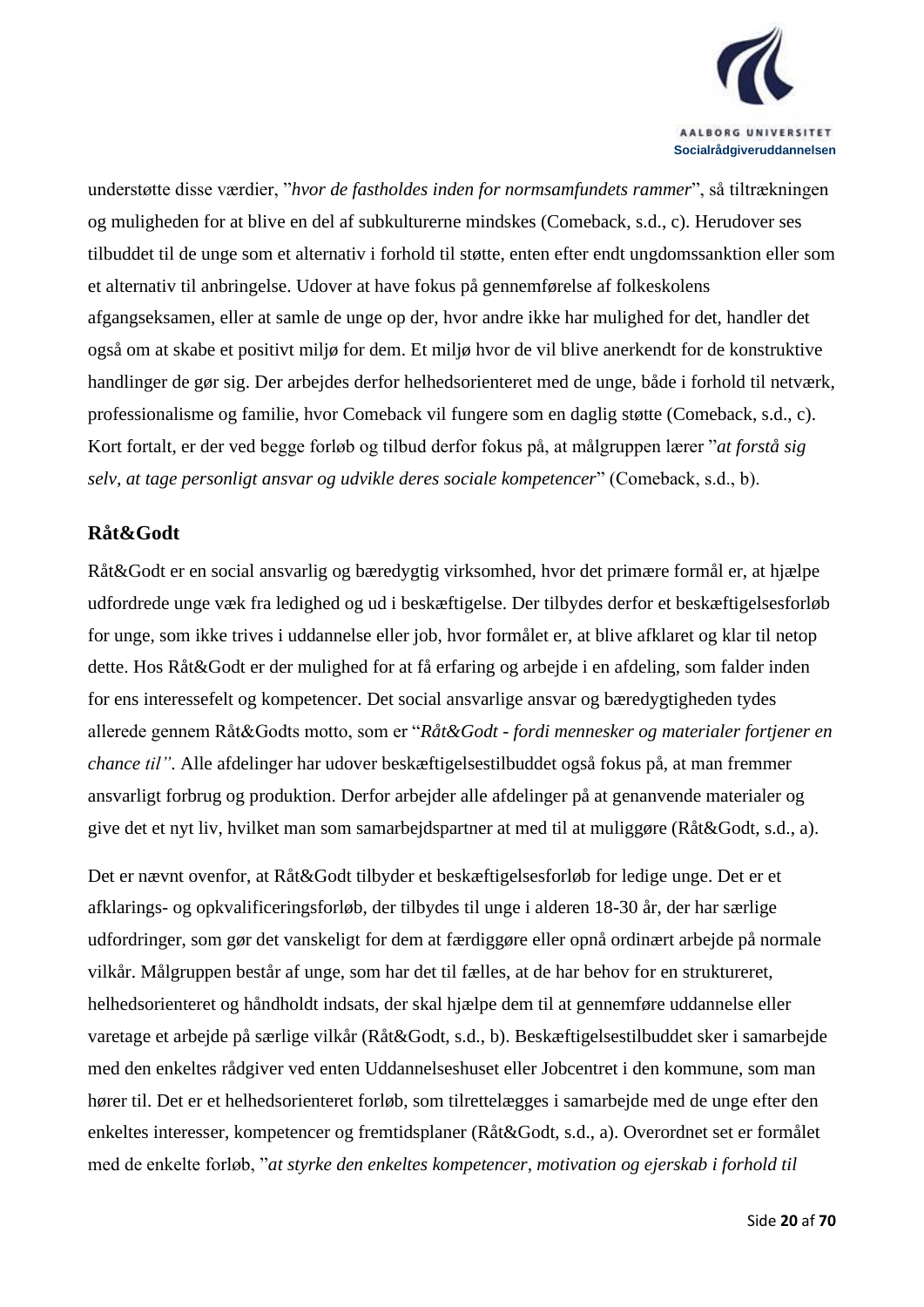

*arbejdsmarkedet og skabe overgange til beskæftigelse*" (Råt&Godt, s.d., b). Råt&Godt ønsker at gøre en væsentlig forskel for de unge, som ellers mangler støtten til at komme videre i livet i den retning, som er den helt rigtige vej for den enkeltes vedkommende. Derfor går overskuddet fra Råt&Godts butikker og materialebanken netop til at gøre stedet mere attraktivt, så de unge kan opnå denne støtte. Overskuddet går blandt andet til gratis frokost, gratis massage, sociale arrangementer og udflugter, eller i særlige tilfælde, praktisk økonomisk støtte (Råt&Godt, s.d., b).

## <span id="page-20-0"></span>**Kapitel 3 - Metode**

Følgende afsnit vil indeholde vores metodeafsnit. For at kunne besvare opgavens problemformulering, vil vi benytte os af en videnskabelig tilgang, samt nogle forskellige metoder. Dette afsnit vil indeholde vores valg af videnskabsteori og valg af metoder og endvidere vores valg af informanter, interviewguide, hvilken form for interview og vores databehandling. Afslutningsvis vil den indeholde vores valg af analysestrategier og hvilke overvejelser der ligger til grund for valget af disse, samt etiske- overvejelser og retningslinjer.

#### <span id="page-20-1"></span>**Videnskabsteori**

Videnskabsteori beskæftiger sig blandt andet med spørgsmål omkring, hvad sandheden er og hvordan man egentligt kan forstå og undersøge verden. Forskellen fra almindelig videnskab og videnskabsteori er, at enkelte videnskaber undersøger blot nogle afgrænsede områder af virkeligheden, hvorimod videnskabsteori undersøger, hvordan videnskaberne selv fungerer. Når man tænker videnskabsteori, forholder man sig oftest til den del af virkeligheden, som man har et ønske om at undersøge. Dette kaldes for *ontologi* (Lysen & Michael, 2021). *Ontologi* kan beskrives som *"læren om det værende; det, der inden for en videnskabelig tilgang opfattes som genstandsfeltet"* (Lysen & Christensen, 2021, p. 22). I forhold til denne opgave handler det derfor om, hvad det er vi undersøger, og om det egentligt er et socialt problem, inden vi begynder at tale om det. Udover at forholde sig til den del af virkeligheden, som man har et ønske om at undersøge, skal man endvidere forholde sig til forudsætninger for overhovedet at opnå en viden omkring emnet, hvilket kaldes for *epistemologi.* Epistemologi handler derfor om, hvordan det i det sociale arbejde er muligt at undersøge sociale problemer, som kommer til udtryk på forskellige måder, samt hvilken viden det overhovedet muligt at få (Lysen & Christensen, 2021).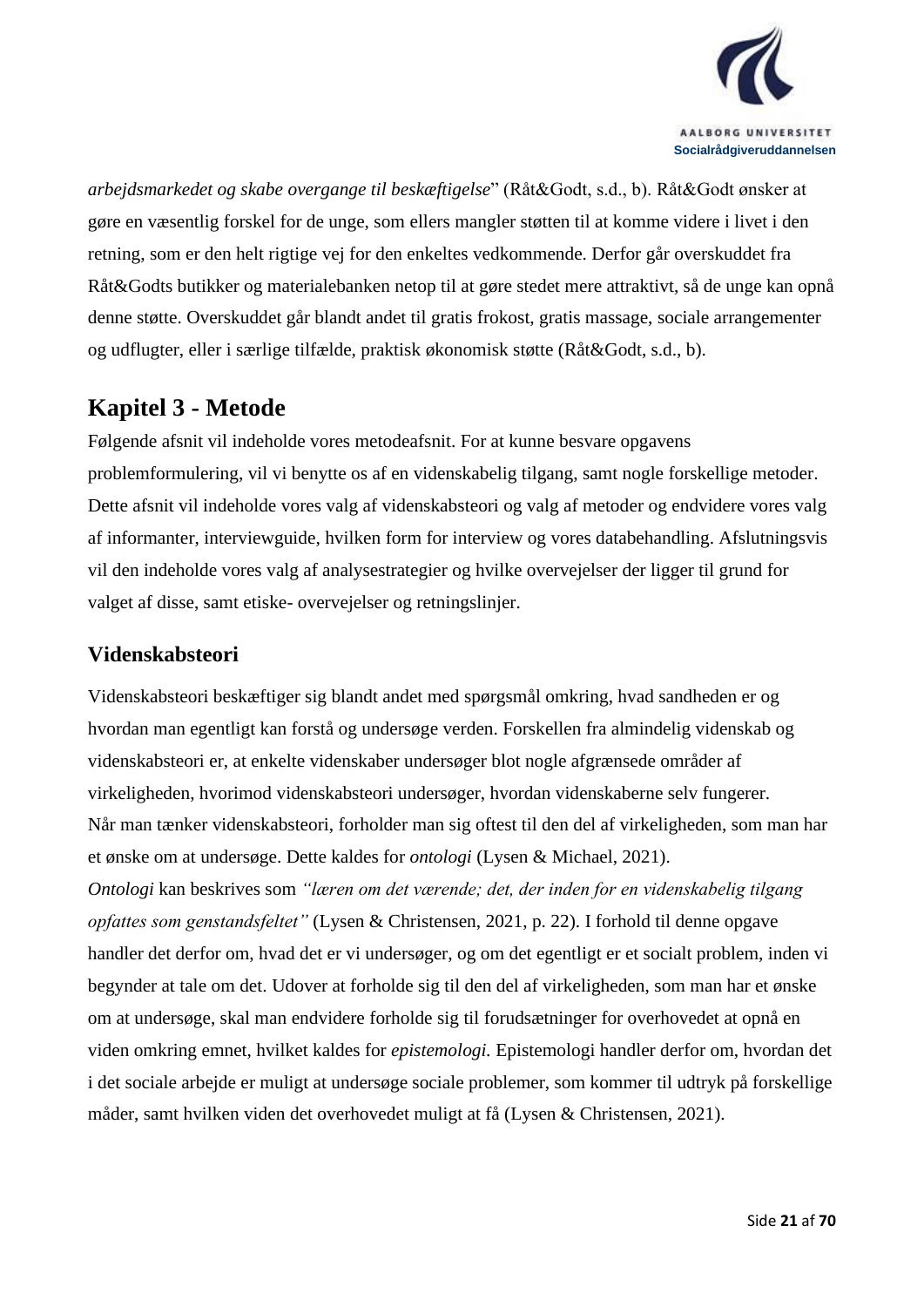

#### <span id="page-21-0"></span>**Hermeneutisk tilgang**

I følgende afsnit vil der blive redegjort for, hvilken videnskabsteoretisk tilgang, vi har arbejdet i projektet, da det er en væsentlig faktor for udarbejdelsen af projektet samt forståelsen af problematikken. Havde vi arbejdet med et projekt, som ikke var tidsbegrænset, ville det have været relevant for vores undersøgelse, hvis man havde lavet en sammenkobling af videnskabsteorierne hermeneutik og interaktionisme. Men da det er at tidsbegrænset projekt, har vi i stedet valgt at fokusere på kun hermeneutikken. Dette er blandt andet på grund af bearbejdelsen af vores empiri, samt den måde vi har arbejdet på i forbindelse med at skabe eller finde en forståelse, hvilket vil blive beskrevet i dette afsnit.

I forhold til projektet, har vi skaffet vores primære empiri gennem fortolkninger af forskellige udtryksformer hos vores informanter. Ved udtryksformer gælder der for eksempel tale, tekst, kropssprog og lignende (Christensen, 2021). I den hermeneutiske tilgang er man interesseret i de subjektive meninger der dannes, når aktører mødes med hinanden, heriblandt intentioner, motiver, følelser og tanker. Der er derfor mange veje man kan gå med hermeneutikken, idet der findes flere kernebegreber, som har betydning for den viden man har og de diskussioner man kommer frem til. Dog handler hermeneutikken overordnet om at fortolke og forstå. Der er tale om en tilstedeværende fortolkningsproces, uanset hvilke sociale aktører man mødes med. Dette betyder, at man arbejder med fortolkninger af udsagn, som man møder gennem de forskellige udtryksformer, der tidligere er blevet nævnt. Hovedformålet med hermeneutikken er derfor at forstå og forklare, hvorfor mennesker handler som de gør, samt hvad den dybere mening er med netop denne forståelse (Christensen, 2021).

I forbindelse med projektarbejdet har vi fået en bedre viden og erfaringer omkring, hvordan forståelser af bestemte problematikker kan være forskellige, alt efter, hvilken kontekst man befinder sig i. Om man er studerende og danner forforståelser gennem den viden man trækker på, eller socialrådgiver og arbejder ud fra erfaring eller borger ude i samfundet, har man forskellige meninger og forståelser om det omtalte. Hvad der er meningsfuldt for den ene, kan have en helt anden betydning for en anden (Christensen, 2021). Dette er endnu en faktor i den hermeneutiske tilgang. Man går aldrig ud i samfundet uden at have en forudsætning eller en forståelse af det man møder. Ifølge hermeneutikken befinder mennesker sig altid i denne fortolkningsproces, "*dels af sig*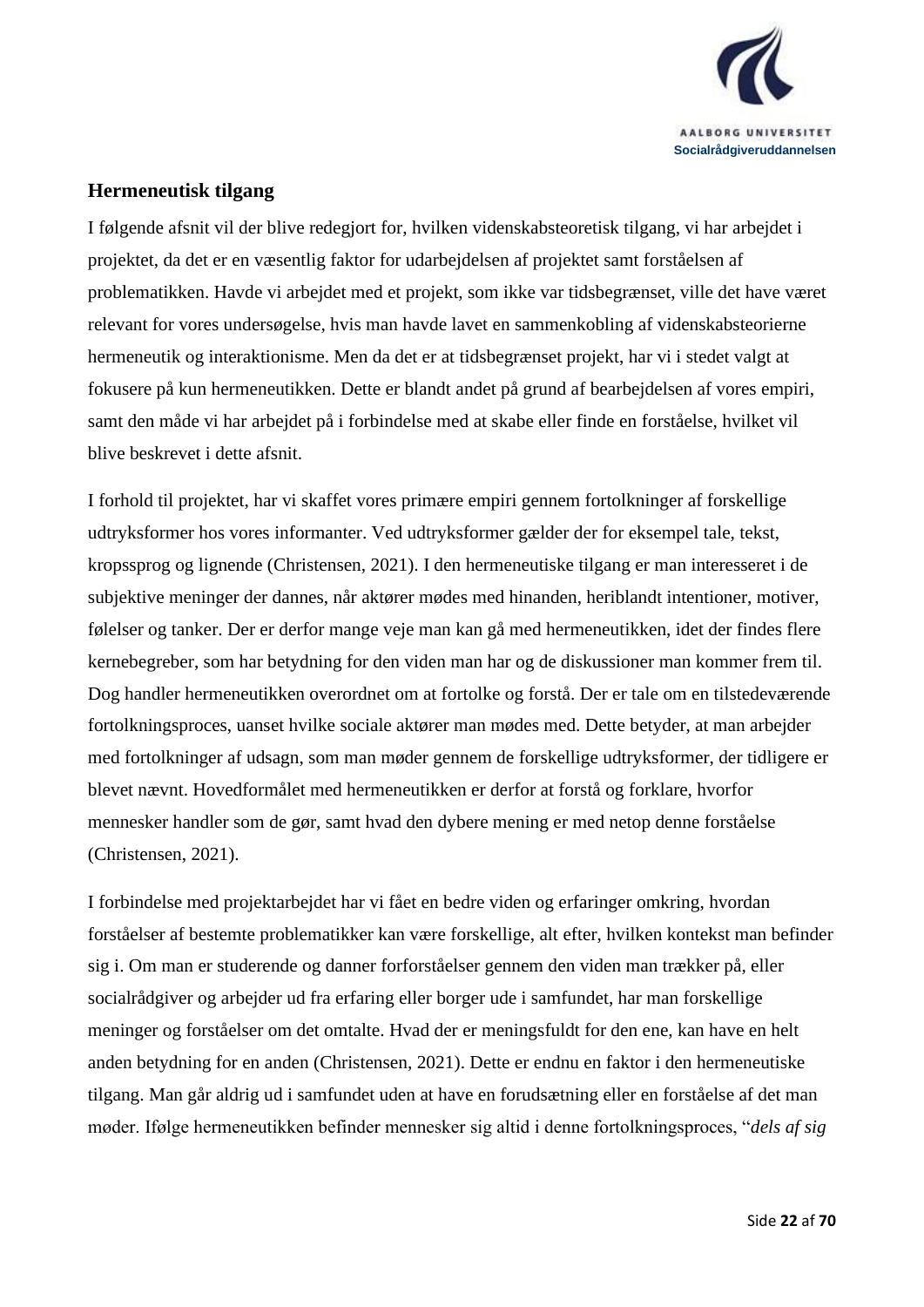

*selv og dels af de mennesker og situationer, man møder*" (Christensen, 2018). Netop af denne grund, har vi også arbejdet med den hermeneutiske spiral.



*Figur 1: den hermeneutiske spiral (Lavet af projektgruppen)*

Måden man forstår og får fænomener til at give mening er, på grund af den kontekst og baggrundsviden man har. Samtidig bliver denne viden påvirket eller udfordret af eventuelle nye fænomener, som man er stødt på ude i samfundet, enten gennem samtaler eller i et møde med andre aktørers forståelser. Det kan siges, at man arbejder med en endeløs bevægelse, hvor der opstår en vekselvirkning og dermed en udfordring af den allerede eksisterende virkelighed (Christensen, 2021). I vores projekt skete der en vekselvirkning mellem teori og empiri, som var med til at give en forståelse af, hvordan de forskellige informanter fortolkede og forstod deres virkelighed. I arbejdet med den hermeneutiske spiral søger man derfor at forstå dele i forhold til helheder. Man kan ikke forstå de enkelte dele uden at fortolke på helheden og samtidig kan man heller ikke forstå helheden uden at have fokus på de enkelte dele. Det vil sige, at man med den hermeneutiske tilgang,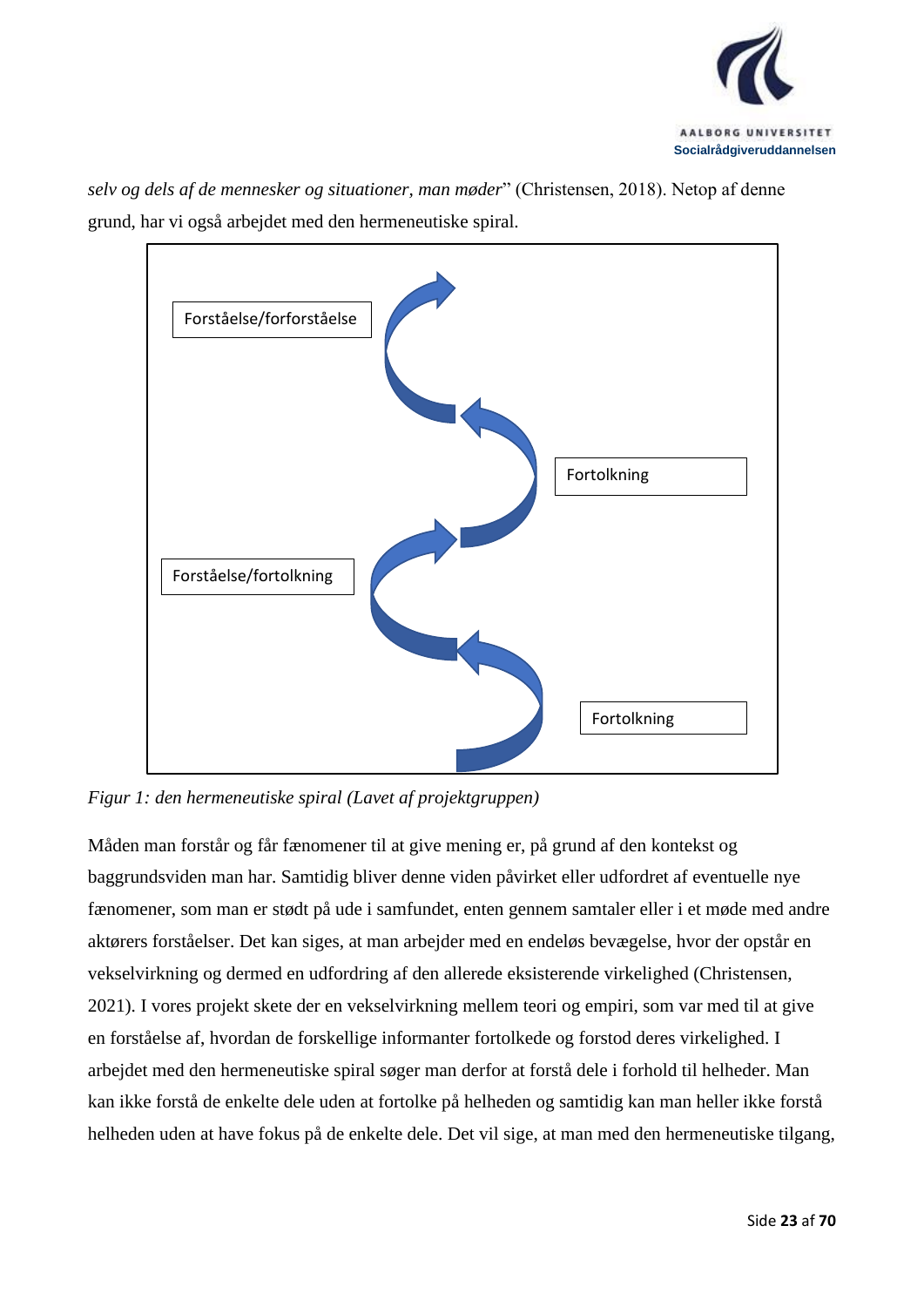

ikke kun vil arbejde med de individuelle aktørers forståelse og mening, men også forstå hvordan konteksten og kulturen eller samfundet, kan have en indflydelse på denne meningsdannelse hos aktørerne (Christensen, 2021).

Da vi skulle undersøge de forskellige opfattelser og virkeligheder hos informanterne, var vi opmærksomme på, at vi allerede ville have en opfattelse eller fordom. Ofte kommer den allerede eksisterende fordom og opfattelse frem i projektets problem. Alle mennesker har, som nævnt tidligere, en forforståelse eller fordom overfor et problem, hvilket normalt ses som noget negativt, men det er blot en fordel med den hermeneutiske tilgang. På den måde er der mulighed for, at man kan leve sig ind i de andres kontekst og liv, hvor fortolkningen opstår. Ved at sætte sig ind i andres kontekst og fortolke på deres mening, udfordrer man sin egen fordom og skaber derved en ny og underbygget viden (Ingemann, Kjeldsen, Nørup & Rasmussen, 2018).

Vi vil i det efterfølgende afsnit gør det gennemsigtigt og klart, hvilken forforståelse vi havde på problemet, inden vi gik i gang med projektarbejdet. På den måde gøres det tydeligt for læseren, hvilken virkelighed og opfattelse vi mødte problematikken og de andre aktører med.

#### <span id="page-23-0"></span>**Vores forforståelse**

I starten af vores projektarbejde blev vi nysgerrige på området omkring udsatte unge og overgangen til voksenlivet, efter vi havde læst artiklen *"FORSKEREN: Vi ved, at vi taber for mange børn i over-gangen til voksenlivet"* (Mørk, 2021). Det var med til at give os nogle tanker omkring, hvad der skal til for, at de unge bliver mere selvstændige og kommer godt ind i voksenlivet.

Før vi påbegyndte undersøgelsen af vores projekt, havde vi i derved dannet os nogle tanker omkring den valgte målgruppe og problematikken. Inden vi interviewede vores unge informanter, havde vi blandt andet en forforståelse om, at vi ville møde unge mennesker, der enten manglede et netværk eller som ikke var en aktiv deltager i de "normale og sunde" fællesskaber. Vi havde den opfattelse, at det var udsatte unge over 18 år, som havde været en del af systemet i flere år, men som ikke havde oplevet at modtage en fyldestgørende støtte fra systemet. De vil derfor blive set som en målgruppe, hvor kommunen ikke vidste hvor man skulle gøre af, hvilket gjorde, at de var en "tabt" målgruppe. Derudover havde vi inden vores interviews og samtaler med de private aktører en forestilling om, hvordan samarbejdet mellem kommunen og de private aktører var. Vi troede, at det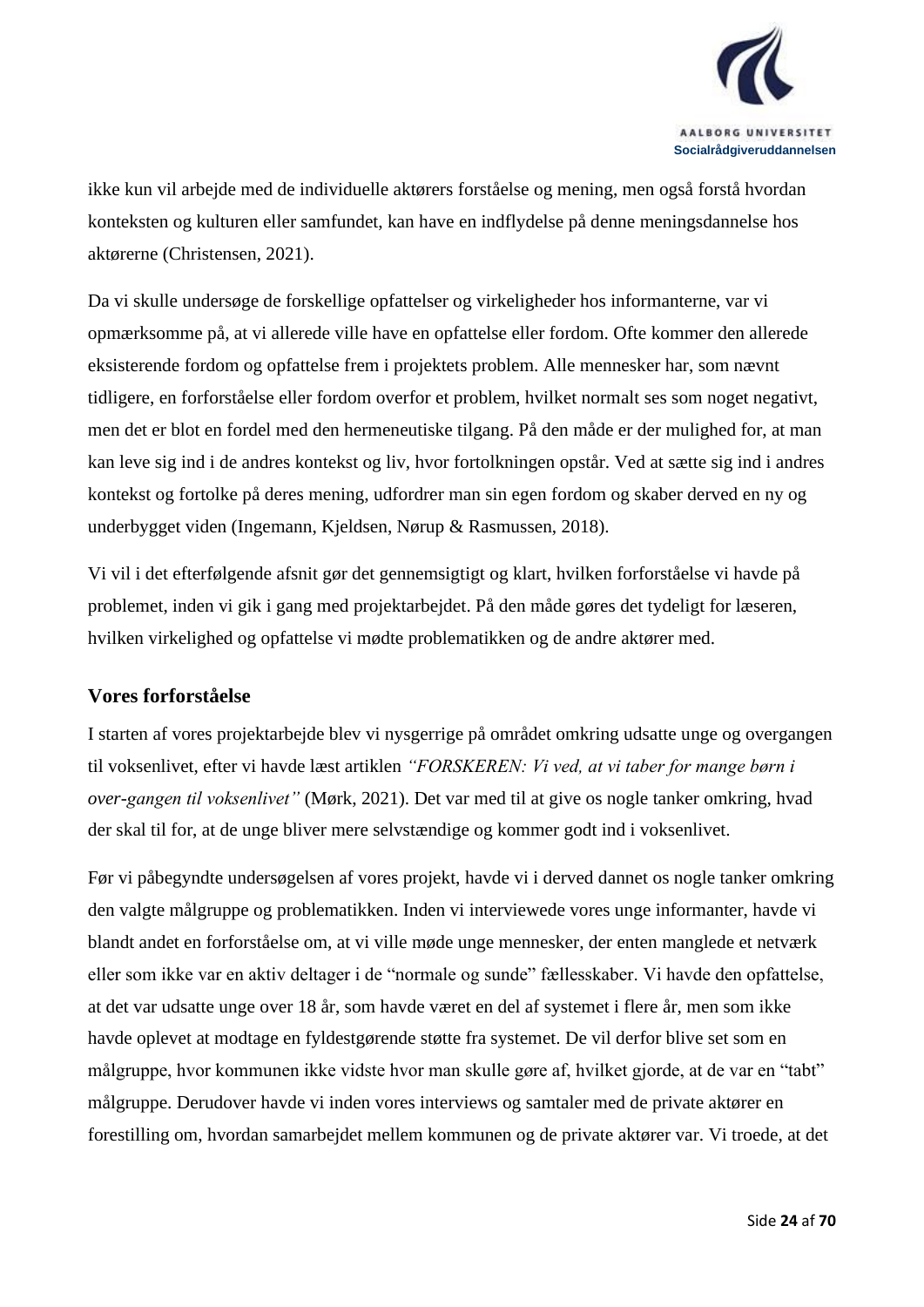

ville være et mindre godt samarbejde, hvor kommunen helst ville foreslå kommunale tilbud og ikke anvende de mere utraditionelle veje.

### <span id="page-24-0"></span>**Den kvalitative metode**

Ved vi benyttede os af kvalitative metoder, lagde det op til, at man forstår det forskellige ved subjekter, enten som grupper eller som individer (Ingemann, Kjeldsen, Nørup & Rasmussen, 2020). Når man arbejder med kvalitative metoder, er det med et ønske omkring, at få indsigt i de personer man undersøgers egen forståelse af deres udfordringer og problematikker (Thagaard, 2004).

Kvalitative metoder er med til at give en indsigt i, samt en forståelse for andre menneskers liv. Herunder kan man med fordel benytte sig af interviews, til at skaffe de ønskede informationer om personers oplevelser og forståelse af egen situation. Ved at interviewe kan de interviewede, med egne ord beskrive, hvordan de oplever deres egen livssituation. Samtidig bidrager det også til, at vi kan komme i tæt kontakt med vores informanter, hvilket gav os mulighed for at få uddybet nogle svar og samtidig gav informanterne god mulighed for at sætte ord på egen situation (Thagaard, 2004).

Metoden kan endvidere anvendes i undersøgelsen omkring menneskers samspil, hvilket også giver god mening i projektet, som handler om, hvilken betydning forskellige fællesskaber kan have af betydning for udsatte unge. Endvidere giver den kvalitative metode også god mening i dette projekt, idet der ikke foreligger nogle omfattende resultater, af det vi har undersøgt i vores projekt (Thagaard, 2003).

#### <span id="page-24-1"></span>**Valg af interviewform**

Den kvalitative metode som vi har arbejdet med i vores projekt, er det kvalitative interview. Metoden er meget fleksibel, åben, samt tilpasningsdygtig. Når man laver et interview, som er kvalitativt, handler det om, at man som undersøger engagerer sig i en samtale med de informanter, som man interesserer sig for (Ingemann, Kjeldsen, Nørup & Rasmussen, 2020). Det kvalitative interview havde et bestemt formål - at indhente viden om det sociale problem, så vi fik de udvalgte personers mening og sandhed om dette. Det kvalitative interview var derfor en konstrueret samtale, idet vi har udvalgt ud fra et bestemt emne og nogle bestemte personer, som vi mente ville være relevante at tale med i denne sammenhæng. Derudover dannede interviewet også "et rum", som alle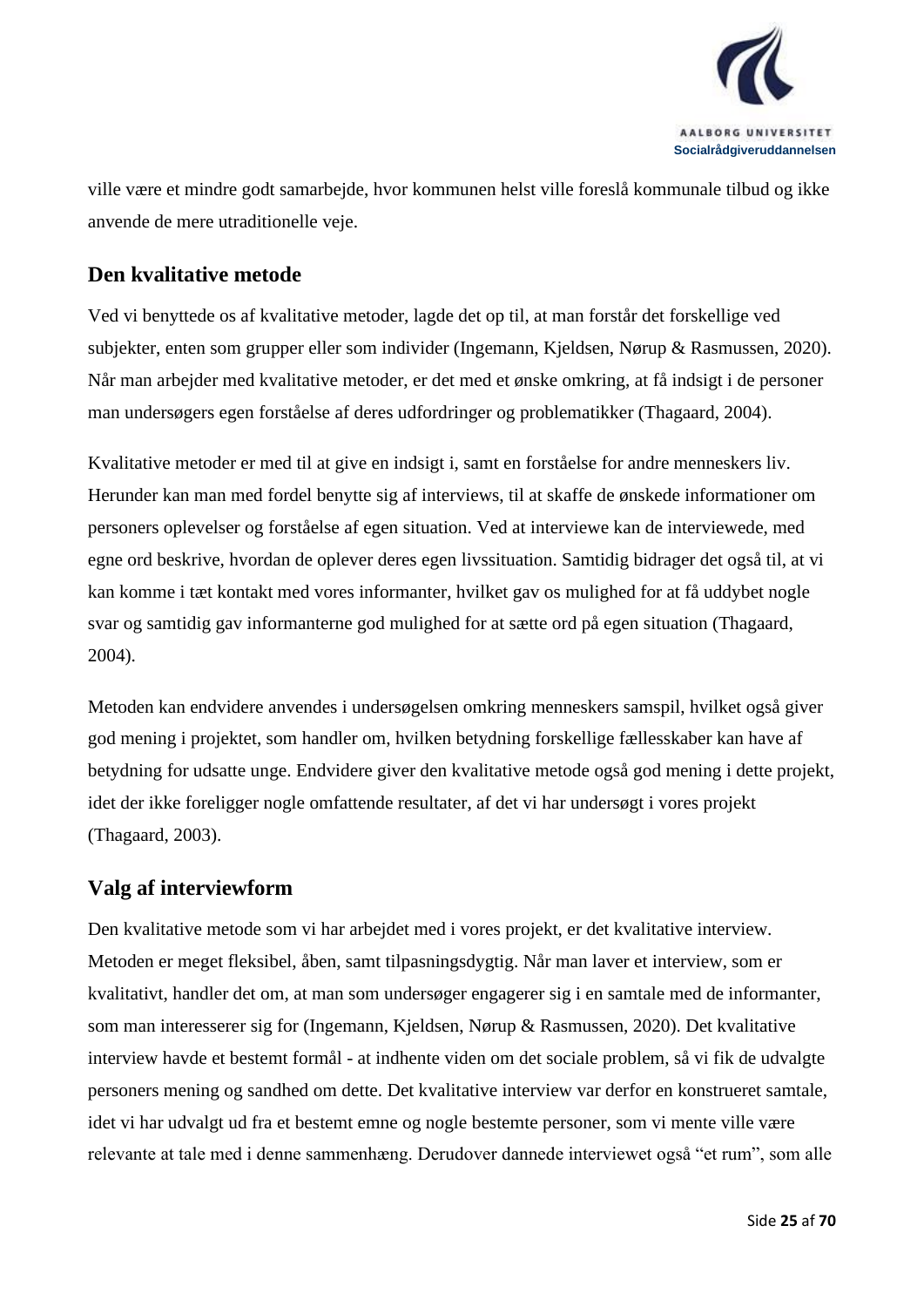

der var en del af interviewet trådte ind i og gav mulighed for en dyb samtale og samtidig skabe en bredere viden omkring det sociale problem i forskellige kontekster (Ingemann et., al., 2018). Da vi igen trådte ud af dette "rum", stod vi med en ny viden på området, som vi kunne benytte os af videre i vores projekt. For at kunne skabe os viden når vi trådte ind i dette "rum'', havde vi i forvejen gjort os opmærksomme på typen af spørgsmål, som vi ville stille vores informanter. Vi lagde vægt på, at vi fik stillet vores informanter åbne spørgsmål, som var med til at give dem mulighed for at komme med beskrivelser og forklaringer om lige netop deres tanker og oplevelser af deres situation. Ved at vi i vores interview primært stillede åbne spørgsmål, var det også med til, at vi gjorde os nogle erfaringer og skabte os noget viden, som var baseret på vores informanters præmisser (Eide & Eide, 2007).

#### <span id="page-25-0"></span>**Valg af informanter**

I dette afsnit er det beskrevet, hvordan vi har udvalgt de informanter, der er blevet interviewet i forbindelse med indsamlingen af vores primære empiri. Denne empiri vil senere hen blive behandlet og bearbejdet i analyseafsnittet. Det er tidligere beskrevet, at vi har interviewet vores informanter med et kvalitativt interview. Vi har derfor foretaget os kvalitative interviews med to private aktører og 4 udsatte unge fra vores målgruppe. Vi har valgt netop disse informanter, da vi søgte nogen med interesse og viden indenfor dette felt, men som samtidig var relevante at tale med i sammenhæng med det sociale problem (Ingemann et. al., 2018).

Idet vi undersøger, hvad private aktører vil kunne bidrage med hos udsatte unge, der enten er i eller har oplevet overgangen til det selvstændige voksenliv, var det oplagt at tage kontakt til både private virksomheder samt socialøkonomiske virksomheder, som arbejder på dette område. Vi fandt det relevant at foretage interviews med nogle ude i lokalsamfundet, som allerede arbejdede med den samme målgruppe som vi gjorde. Dette var med til at give os et indblik i deres arbejdsmetoder og formålet med deres arbejde. Vi har derfor foretaget interviews med virksomheden Comebacks leder Poul og socialrådgiveren hos den socialøkonomiske virksomhed Råt&Godt Katrine.

Derudover var vi også interesseret i at få et borgerperspektiv på projektets problemstilling. Vi ville gerne have de udsatte unges egne erfaringer i forhold til, hvordan de private aktører har bidraget til en mulig udvikling hos dem, samt hvad lokalsamfundet har kunne tilbyde dem, som kommunen muligvis ikke kunne. Af denne grund, har vi gennem Råt&Godt, fået kendskab til fire unge, der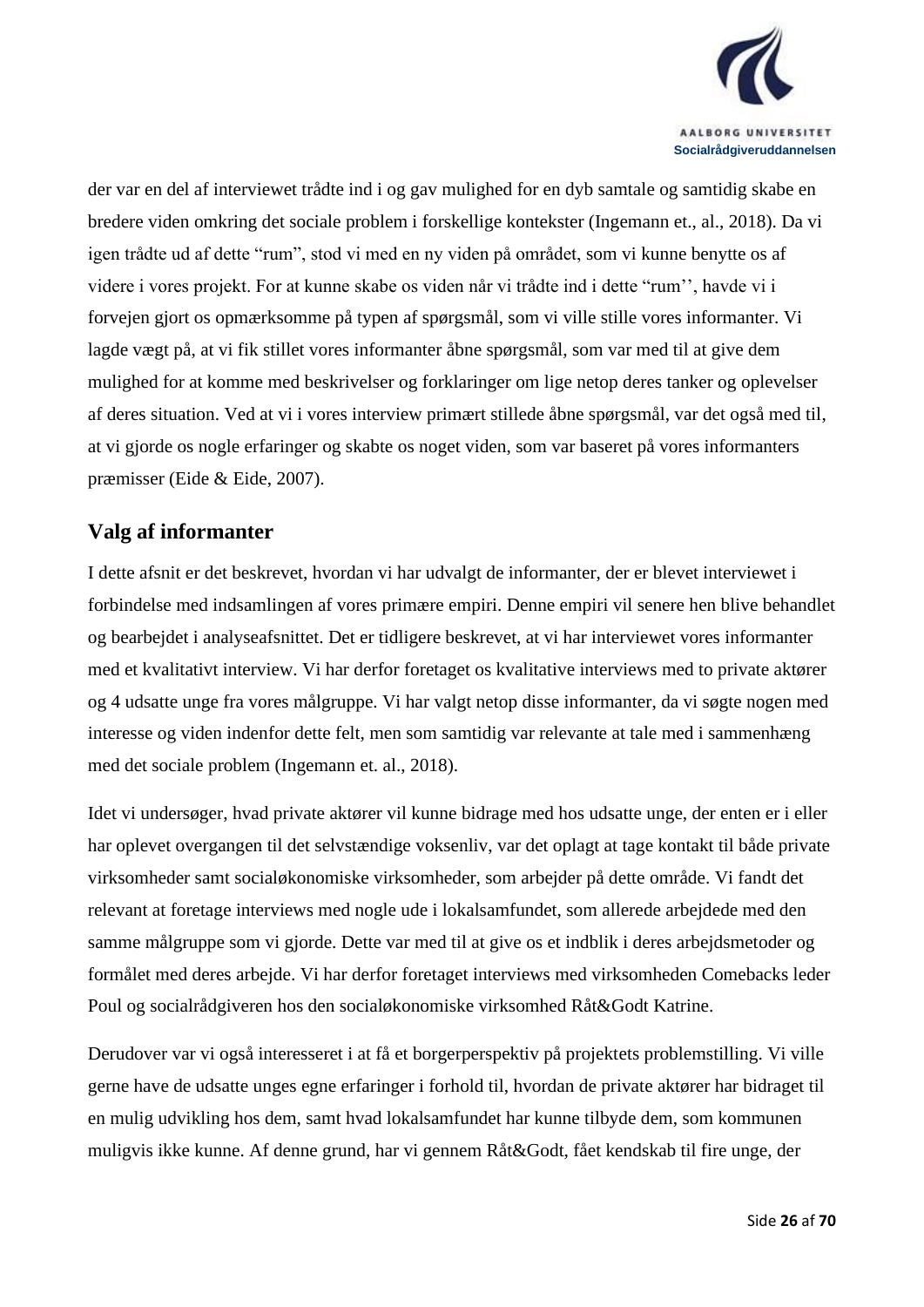

befinder sig indenfor netop vores målgruppe. På den måde, har Råt&Godt ageret som en slags dørvogter, da de har hjulpet os med at få etableret kontakten til nogle unge, der gerne ville lade sig interviewe. Råt&Godt har dermed været med til at afgøre, om hvem det var muligt for os at interviewe (Ingemann et. al., 2018). Vi har derfor været opmærksom på, at denne indvirkning ikke kom til at påvirke vores empiriske undersøgelse, og at vi på trods af dette stadig fik de unges egne meninger og erfaringer frem. Der er af bevidste grunde ikke taget højde for faktorer som køn, etnicitet eller social baggrund, da det ikke sås som værende en vigtig faktor i projektets undersøgelse.

#### <span id="page-26-0"></span>**Transskribering**

Efter vi havde foretaget vores interviews, havde vi disse opbevaret som en lydfil. Men for at gøre det mere håndterbart til vores analyse, har vi transskriberet vores interviews ned i tekstform. Dette har givet os mulighed for at læse vores interviews igennem og samtidig skabe et bedre overblik over, hvad vores interviews indeholdte (Ingemann et. al., 2018).

Transskriberingen af vores interviews har ikke blot været helt mekanisk, at få vores lydfiler skrevet ned i tekstform, men selve processen gav os også en dybere bekendtskab med den viden vi har fået under vores interviews, hvilket har gjort, at vi allerede har forstået det bedre, inden vi begyndte på vores analyseafsnit (Ingemann et. al., 2018). Transskriberingen i dette projekt, er foretaget så ordret som overhovedet muligt. Dette har været meget tidskrævende, sammenlignet med, hvis vi blot havde lavet et referat af vores interview. Men ved at transskribere så ordret som overhovedet muligt, er vi endt ud med en transskribering, som er meget tæt på vores interviews. Ved at vi har benyttet os af denne metode, har vi samtidig også givet os selv de bedste forudsætninger for at lave en fyldestgørende analyse. Hvis vi på den anden side ikke havde transskriberet vores interviews så ordret som overhovedet muligt, kunne vi risikere at vi ikke havde nok empiri at arbejde ud fra. Samtidig kunne vi have fået lavet en oversættelse af, hvad der var blevet sagt, hvor vi ubevidst kunne have risikeret at få sorteret en vigtig del fra (Ingemann et. al., 2018). (Bilag 2: Transskribering af interviews)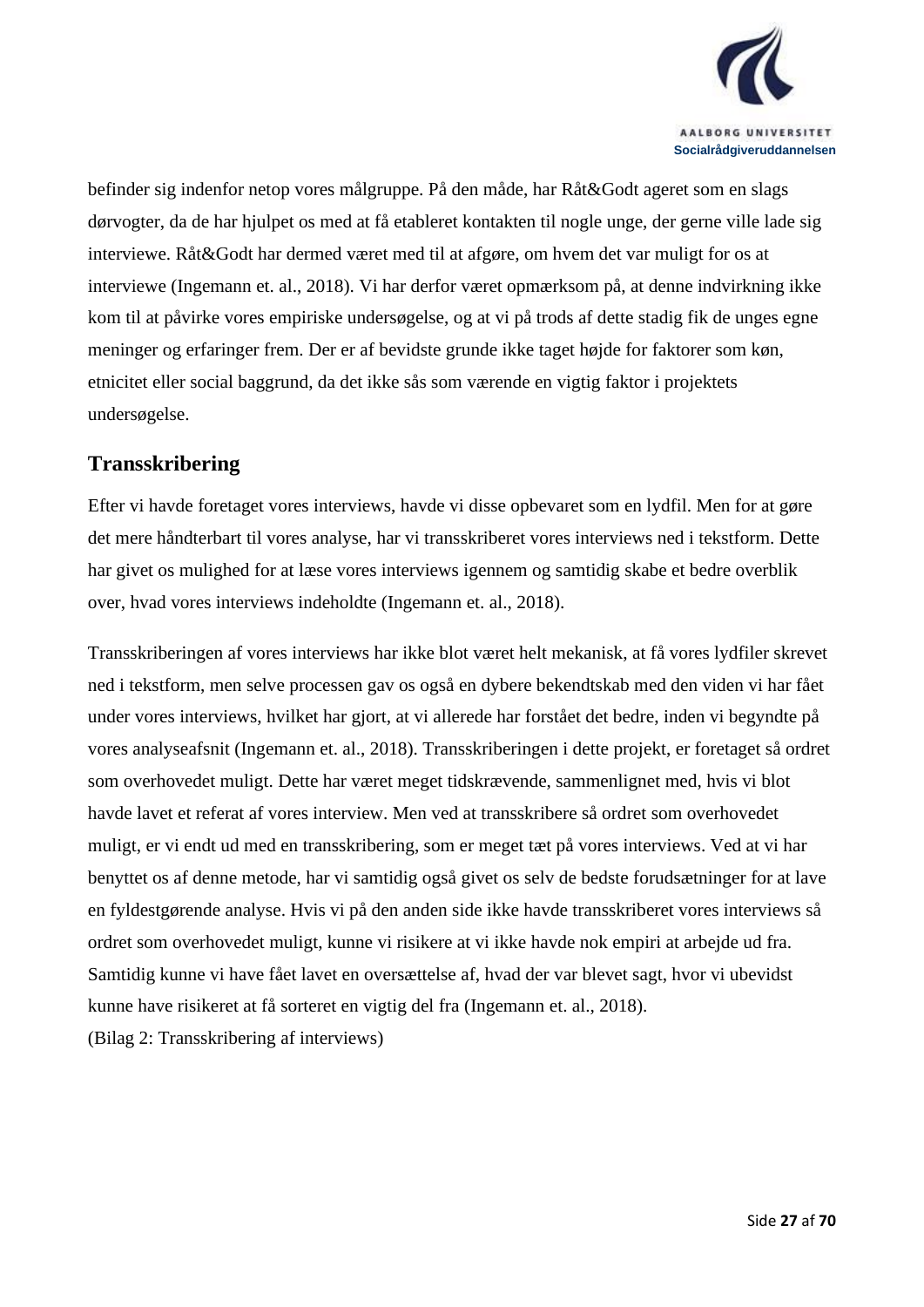

### <span id="page-27-0"></span>**Kodning**

For at kunne gå mere systematisk til vores analyse, har vi benyttet os af metoden kodning, som blev anvendt efter transskriberingen af det empiriske materiale. Dette har vi opnået ved at bryde vores materiale op i mindre stykker, som vi igen har samlet, for at skabe en sammenhæng. På den måde er kodning med til at bidrage til en forståelse og fortolkning af det empiriske materiale, der senere hen i analyseafsnittet kan hjælpe med at finde ind til meningen af det sagte (Ingemann et. al., 2018). Dette er kommet til udtryk ved, at vi har haft mulighed for at identificere nogle temaer og forskellige fokuspunkter i vores indsamlede empiri. Det har ikke kun givet mulighed for at sammenligne vores empiri, men det har også givet os mulighed for at identificere modsætningsforhold mellem de forskellige informanter. Udover dette hjalp kodning os senere hen i analysearbejdet, når vi skulle finde bestemte citater indenfor de forskellige temaer, i diverse interviews. På den måde var metoden kodning også en form for læseguide, der gjorde arbejdet nemmere og mere overskueligt senere hen i arbejdsprocessen.

I opgaven har vi benyttet os af åben kodning, idet vi først har foretaget vores kodning, efter vi har indhentet vores empiri og læst denne gennem. Vi har heller ikke benyttet os af færdige kategorier, som vi har opdelt vores empiri efter. Tværtimod har vi gået åbent til vores indhentet empiri, som har givet os mulighed for at se hvilke temaer og bestemte ord, der egentlig optræder i empirien. Først herefter sammenholder vi disse resultater med anden indhentet empiri (Ingemann et. al, 2018). Efterhånden som vi arbejdede med vores empiri, endte vi dog med en mere lukket kodning, da vi opdagede nogle temaer, der gik igen i flere af interviewene. Disse tematikker faldt i overensstemmelse med vores teori, hvilket gjorde at vi efterhånden under databehandlingen ledte efter bestemte begreber, som var en del af disse teorier. På den måde fandt vi en mening med vores empiri, ved at kombinere de to kodningsmetoder og have en abduktiv tilgang til vores bearbejdelse af empirien (Ingemann et. al., 2018). Efter kodningen og opdeling af tematikker, blev det klart for os, at der var yderligere to teorier, som var nødvendige at inddrage i analysearbejdet.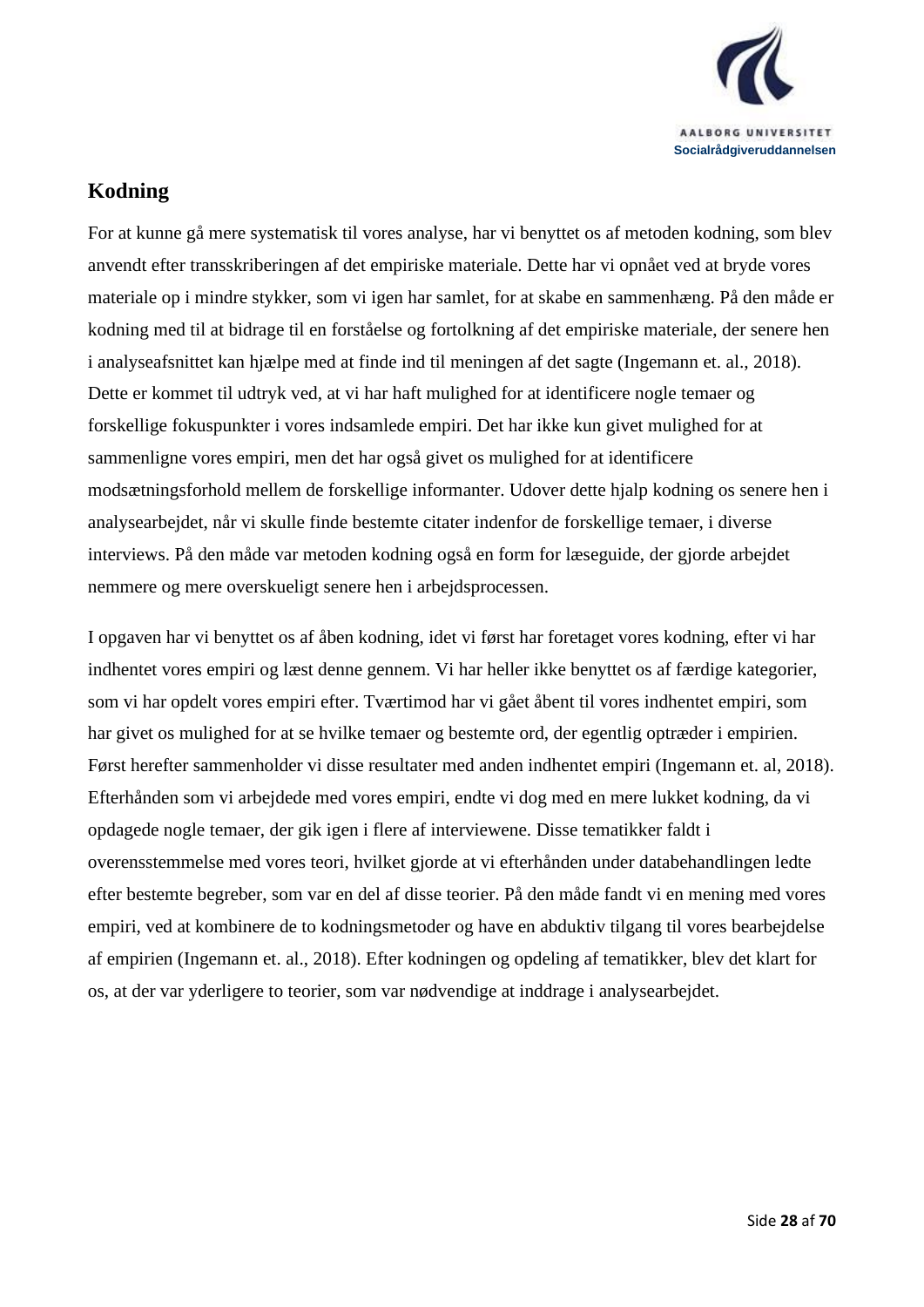

#### <span id="page-28-0"></span>**Etiske overvejelser**

For vi har kunnet udarbejde dette projekt, som vi havde planer om, har vi som gruppe mere eller mindre levet os ind i vores informanters verden og blevet en del af den. Vi har dog samtidig skulle følge nogle dyder, i form af ordentlighed og anstændighed, når vi har trådt ind i vores informanters verden og det samme skal vi gøre, efter vi er trådt ud af den igen (Ingemann et. al., 2018). Endvidere har vi som forskere turde at være kritiske og udfordre egen profession, men stadig med en acceptabel og forsvarlig forsker adfærd. Her har det også været vigtigt, at vi har været påpasselig med at sikre os, at den tekst vi publicerer, ikke stigmatiserer, misforstås eller skulle forulempe nogen (Kristiansen, 2007).

Da vi i vores opgave har skulle videreformidle og dermed fortolke informantens verden og deres forståelse af denne, er vi blevet udstyret med en "forsker magt". Dette skyldes at vi er kommet i en position, hvor vi kan definere deres virkelighed, hvilket gør, at vi har skulle være ekstra opmærksomme på, at det er vores ansvar at reflektere over de etiske problemstillinger som kunne opstå (Kristiansen, 2007). Det er derfor vigtigt, at vi har været tydelige i vores beskrivelse af gruppens, informantens og det faglige perspektiv.

Under udarbejdelsen af vores projekt har vi også stået i et etisk spændingsfelt, hvor vi har skullet følge de love og regler, som vi er pålagt at følge. Vi har også også skulle følge de professionelle normer, som vi er forpligtet af og de almenmoralske normer og værdier, der gælder i samfundet. Afslutningsvis har vi også vores egne individuelle personlige og moralske holdninger og opfattelser som mennesker (Eide & Eide, 2007).

#### <span id="page-28-1"></span>**Etiske retningslinjer**

Undervejs i vores kvalitative undersøgelse, har vi fået adgang til forskellige former for informationer som kan være private, følsomme og fortrolige. Derfor har det været vigtigt, at vi undervejs, som forskere, har gjort os overvejelser omkring hvad vi kan stille op med informationen, samt om en offentliggørelse vil kunne påvirke vores informanter (Kristiansen, 2007). Det har derfor været vigtigt, at informanterne har været klar over, hvad de er gået ind til, ved at deltage i vores interviews. Det har derfor været essentielt at give en ganske kort informering om, hvad projektet forsker i, som skal være på et generelt niveau (Kristiansen, 2007).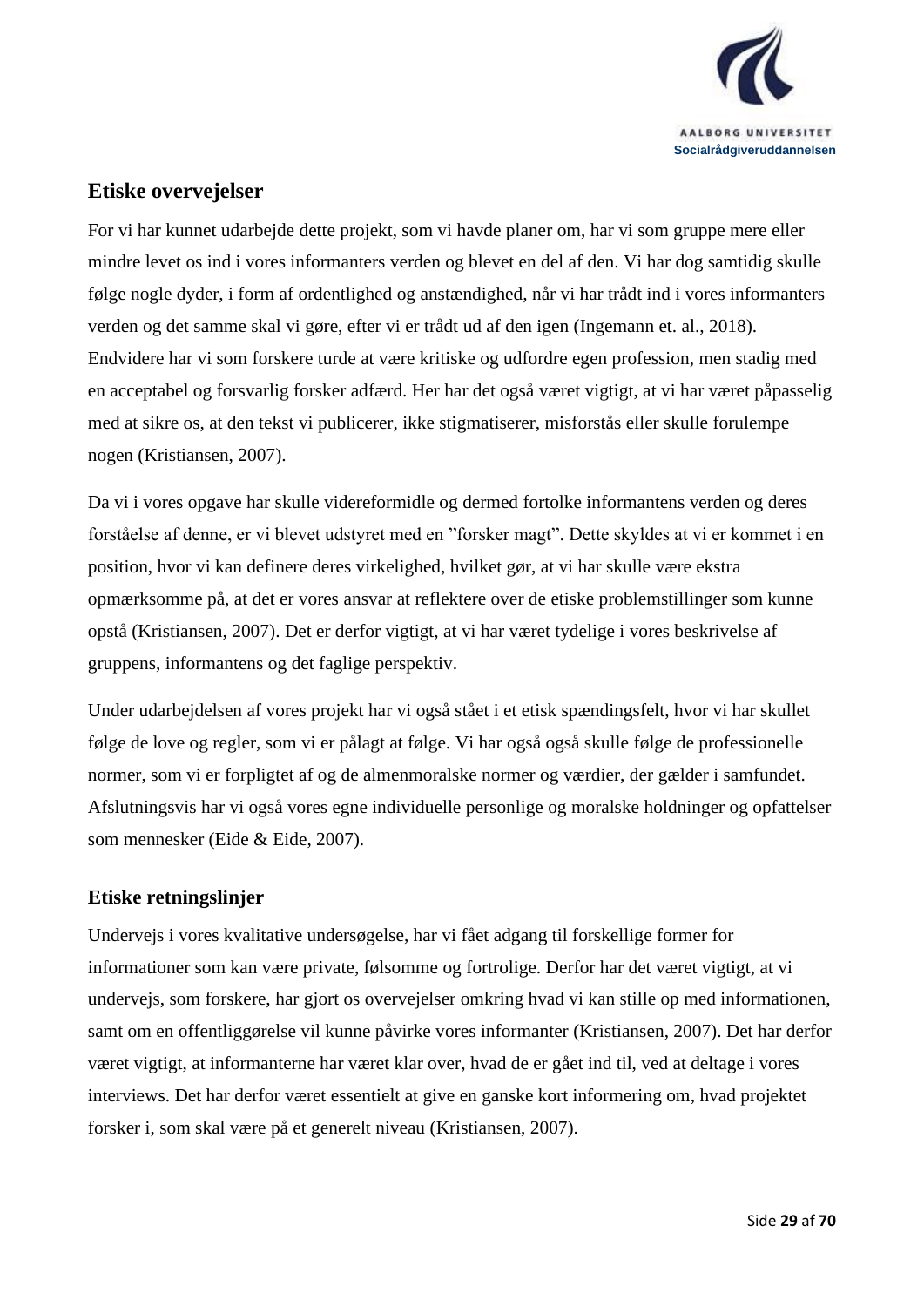

Inden vi har interviewet og startet samtalen med vores informanter, har vi sørget for samtykke. Det har inden vores interviews skulle gøres klart over for informanten, hvad de er gået med til og hvilke informationer vi har skulle bruge til indsamling af vores viden. På den måde, har vi sikret os, at informanterne var klar over, hvad de har givet deres samtykke til og kan med den viden, medvirke i forskningen velvidende om, hvad konsekvenserne af dette er.

På den baggrund har vi valgt at skulle indhente et informeret samtykke (Kristiansen, 2007). Vi har derfor udarbejdet en samtykkeerklæring til samtlige informanter, hvor vedkommende har accepteret, at der vil gøres brug af personoplysninger og citater i projektet, jf. Databeskyttelsesforordningen (senere kaldet DBF) artikel 7, litra 1. Nu når samtykket har været i skriftlig form, har vi forelagt klart og tydeligt, hvad formålet er med anvendelsen af informanternes viden. Dette har fremgået letforståeligt og lettilgængeligt, så der ikke har været nogen tvivl eller undren, jf. DBF-artikel 7, litra 2. Afslutningsvis har vi også gjort det klart for vores informanter, at de til enhver tid har kunnet trække sit samtykke tilbage, hvorefter vi ikke længere har måtte behandle informanternes oplysninger jf. DBF-artikel 7, litra 3. (Bilag 3: Eksempel på samtykkeerklæring).

#### <span id="page-29-0"></span>**Interviewguiden**

En interviewguide har til formål at give interviewet et script, som enten kan være stramt struktureret igennem hele forløbet eller semistruktureret. Det vil være op til den bestemte undersøgelse, hvor bundet man vil være af spørgsmålene og rækkefølgen af disse, eller om man lader det være op til interviewerens eget skøn eller fornemmelse, om hvor afgørende guiden måtte være (Kvale & Brinkmann, 2009). Vi har valgt at opstille en semistruktureret interviewguide, som har givet os en bedre oversigt over de emner vi ønskede, at der blev afdækket i interviewene. Idet der senere i projektet ønskes, at dannes en forståelse gennem en narrativ analyse strategi, har vi på forhånd lavet vores script, sådan at informanterne oplever en stor frihed og en passende mængde af tid til at fortælle deres historier. Scriptet lægger op til, at der kan forekomme pauser, hvor vi som interviewer kan følge op med de spørgsmål, som vi mener kan fokusere mere på personerne i deres historier og de vigtigste hovedpunkter.

Et interviewspørgsmål kan bedømmes af hensyn til, om der er en tematisk eller dynamisk dimension (Kvale & Brinkmann, 2009). De tematiske spørgsmål vil belyse de teoretiske forståelser af det forskningsemne der bliver valgt, som herefter vil kunne blive benyttet i den senere analyse.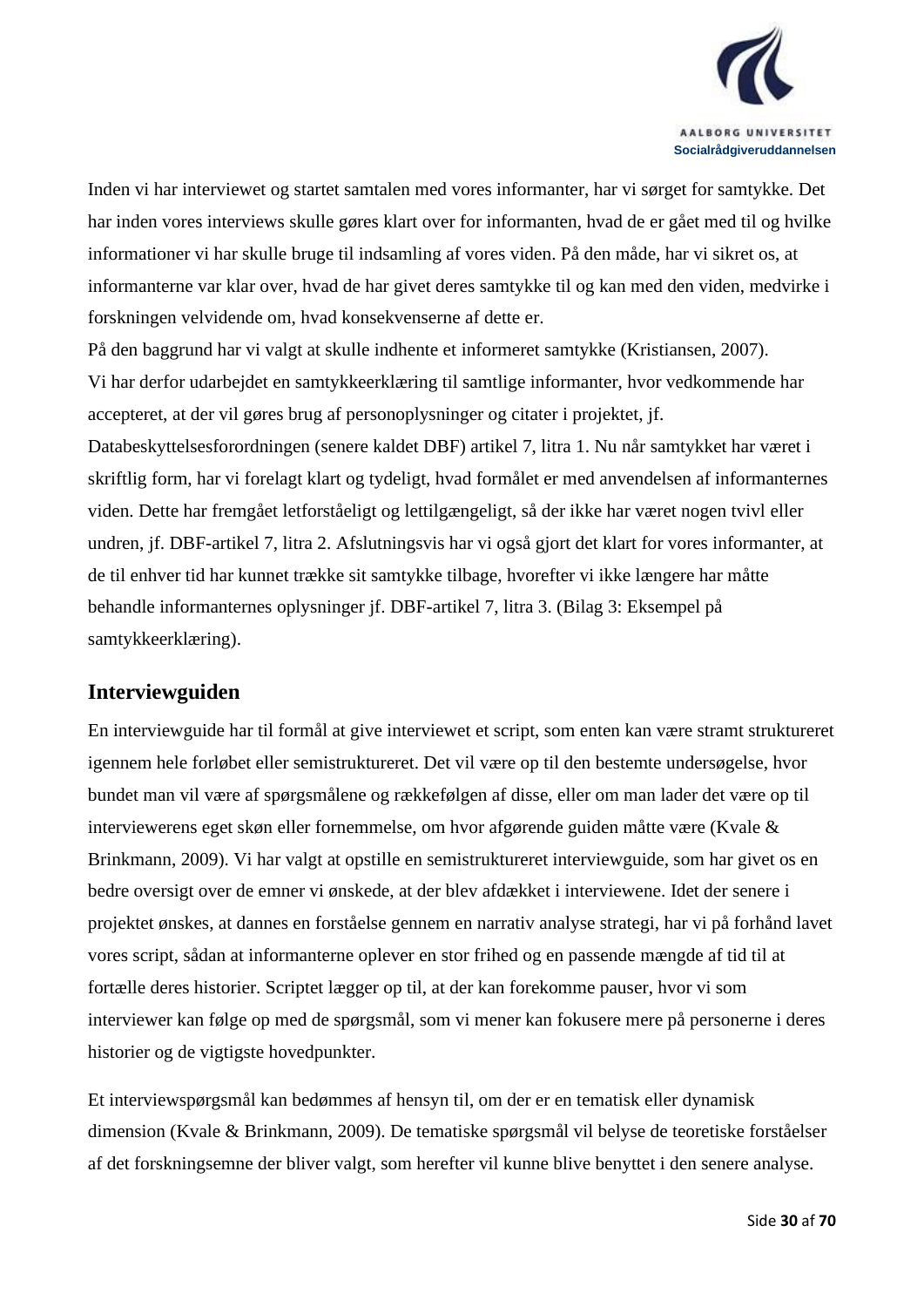

Den tematiske del af spørgsmålene, går ind og relatere sig til interviewets "hvad". Den dynamiske del af spørgsmålene, relatere sig til interviewets "hvordan". Den dynamiske del skal sikre, at samtalen i interviewet holdes i gang, på en sådan måde, at informanterne kan tale om deres oplevelser eller følelser (Kvale & Brinkmann, 2009). Jo mere spontan en tilgang til proceduren for interviewet er, jo større chance vil der være for at få uventede, spontane og levende svar. Dog vil en større strukturering kunne give en lettere strukturering af de konkrete begreber, som anvendes i analysen (Kvale & Brinkmann, 2009). En blanding af disse vil derfor være til stede i vores interviewguide, idet vi ønsker at udforme vores spørgsmål, så de kan hjælpe os med at få en strukturering på de teoretiske begreber, som vi vil arbejde med. Samtidig lægges der op til, at der kan være spontane og levende svar, som giver et mere autentisk billede af det der undersøges. Dette hører også i overensstemmelse med det som "fremrykningsprincippet" anbefaler, hvilket er et hensyn som skal tages til den kommende analyse, når der udarbejdes interviewspørgsmål (Kvale & Brinkmann, 2009). Når et interview skal forberedes, kan det være brugbart at opstille to interviewguides, så man kan kombinere de tematiske spørgsmål sammen med de dynamiske. På den måde vil der tages hensyn til både de tematiske men også de dynamiske dimensioner (Kvale & Brinkmann, 2009). Vi har forberedt vores to interviewguides, ved at opstille vores tematiske forskningsspørgsmål i en kolonne, hvorefter vi har opstilles vores interviewspørgsmål i den anden. På den måde får vi oversat vores tematiske forskningsspørgsmål til et mere naturligt sprog, som skal kunne gøre samtalen i interviewet mere flydende. Forskningsspørgsmålene kan relatere sig til flere af interviewspørgsmålene og omvendt, hvilket giver mulighed for at gribe emnerne an ud fra flere tilgange (Kvale & Brinkmann, 2009). (Bilag 1: Interviewguide).

### <span id="page-30-0"></span>**Analysestrategi**

Dette afsnit omhandler hvilken strategi, der har været anvendt i forhold til bearbejdelsen med den anskaffede empiri, samt den indflydelse strategien har på analysearbejdet. Der vil blive redegjort for både den narrative- og hermeneutiske analysestrategi, da vi har været inspireret af begge strategier i forhold til analysen på de indhentede oplysninger.

Efter indhentelsen af vores empiri fra diverse interviews, er empirien blevet databehandlet for at give os de ønskede oplysninger til analysearbejdet (jf. afsnittet om Databehandling). De oplysninger vi har fået, er efterfølgende blevet behandlet og analyseret, så vi kunne få et konkret billede af, hvilken viden der er blevet skabt. Ved at analysere på de indhentede oplysninger, kan man gøre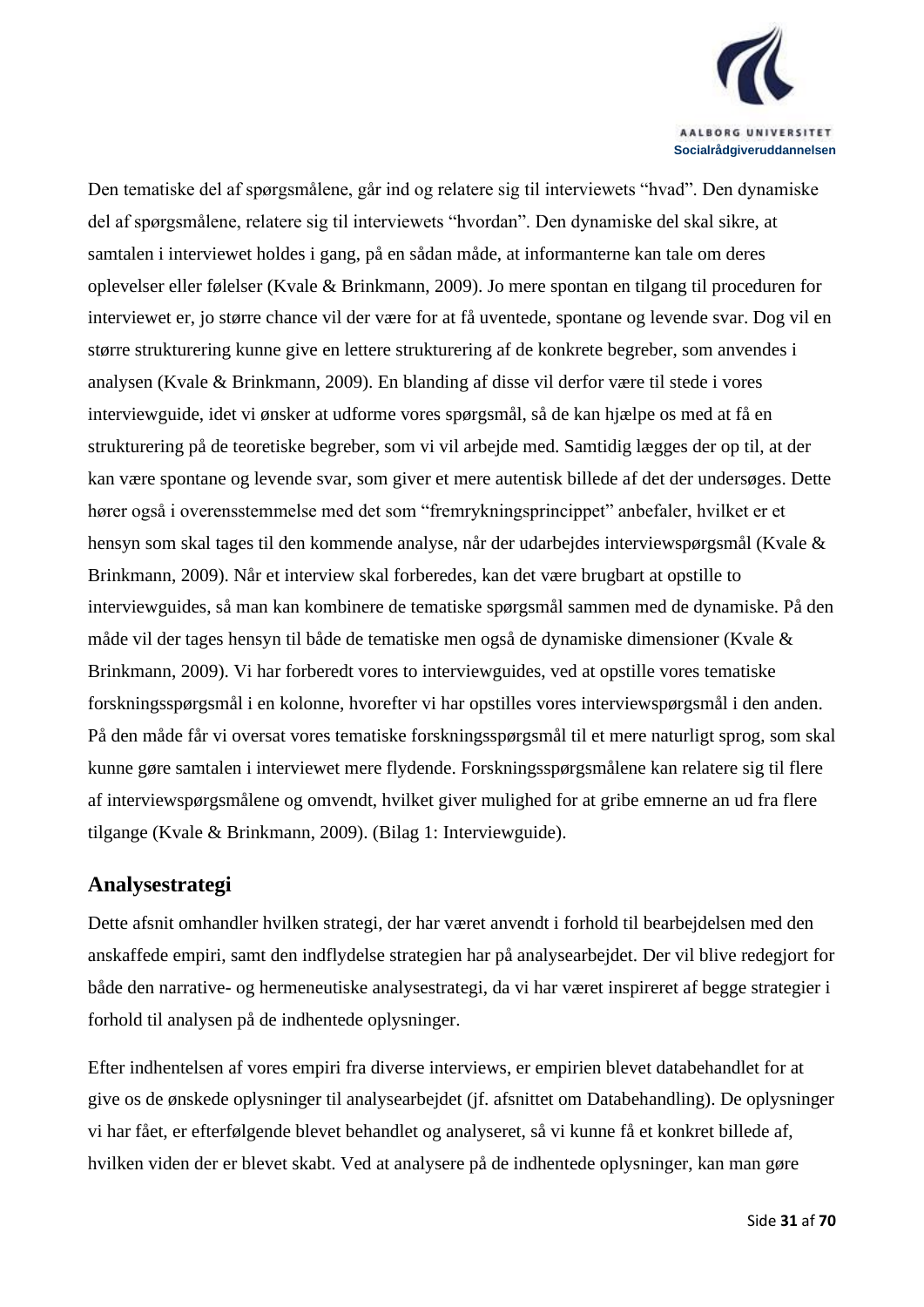

informationerne mere abstrakte og give dem en ekstra betydning, som kan bidrage til en anden mening eller betydning. De nyskabte informationer er derfor med til at udfordre den allerede eksisterende viden (Ingemann, et. al., 2018).

Når det kommer til vores valg af analysestrategi og bearbejdelsen af det databehandlede materiale, har vi været inspireret af de to strategier: den narrative- og den hermeneutiske analysestrategi. Grunden til dette valg var, at begge strategier har sit fokusområde og bidrager med hver sine fordele til analysearbejdet. Ved hjælp af inspirationen af de to strategier, har vi opnået en bred og detaljeret forståelse og fortolkning af datamaterialet, men samtidig fået set nye sammenhænge og muligheder til undersøgelsen af problemstillingen (Tanggaard & Brinkmann, 2010).

Med *den hermeneutiske analysestrategi*, er de centrale begreber forståelse, fortolkning og mening. Som ved den hermeneutiske videnskabsteori, er der en samlet forståelse omkring, at mennesket er et fortolkende væsen, og man forsøger derfor at få dannet sig en grundlæggende forståelse og fortolkning, når man møder andre mennesker og meninger. Ved at anvende denne analysestrategi, formåede vi derfor at skabe en indsigt i og samtidig forstå meningen hos vores informanter. Formålet med den hermeneutiske analysestrategi er nemlig, at vi som interviewer når ind til vores informanters mening (Ingemann et. al., 2018). Et vigtigt begreb i denne strategi er horisontsammensmeltning. Meningen med dette begreb er, at man under dataindsamlingen skal danne sig en horisontsammensmeltning, hvor forskerne bliver i stand til at forstå brugerne eller informanternes sag. Man skal finde ind i den andens mening, hvor vi som forsker skal leve os ind i det, som informanten tænker og mener. For vi kunne opnå denne horisontsammensmeltning, var vi nødt til at være bevidste omkring at vores forforståelse, i forhold til problemstillingen, skulle udfordres i undersøgelserne. For at være sikker på, at man har formået at gøre dette, er man nødt til undervejs i sit interview at spørge ind til, om man forstår informanten korrekt, i form af for eksempel fortolkende spørgsmål (Ingemann et. al., 2018). Når man arbejder med den hermeneutiske strategi, skal man dog være opmærksom på, at man ikke gennemtvinger den forståelse, der ligger i en bestemt teori. Det vil sige, at vi i analysearbejdet har været opmærksomme og åbne overfor, at den indsamlede empiri kan have en anden mening, end den mening, som blot står skrevet i en valgte teoretiske ramme (Ingemann et. al., 2018).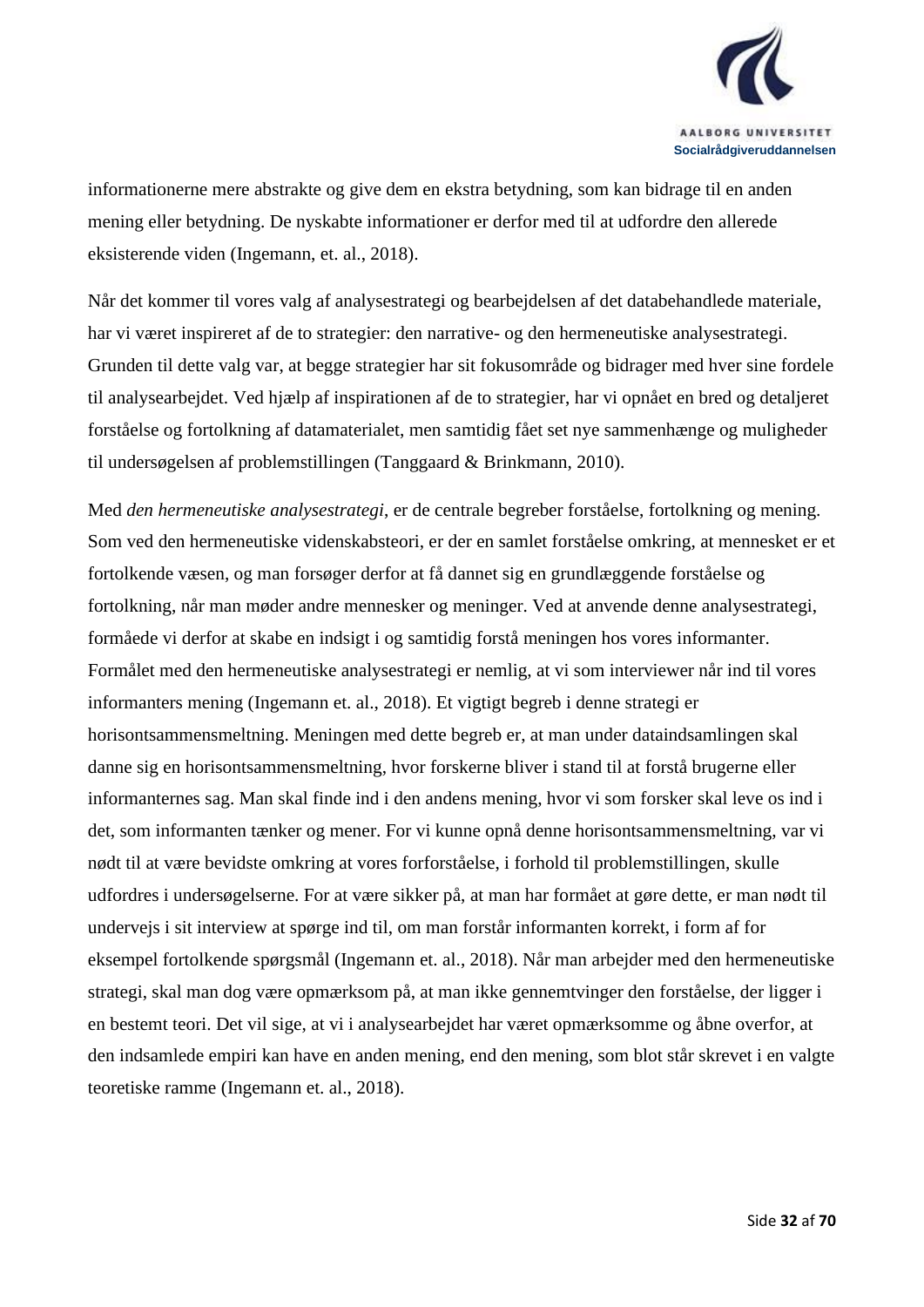

I forhold til *den narrative analysestrategi,* fokuserer man ikke på, hvorvidt man danner en forståelse gennem fortolkningerne. Her arbejder man ud fra det, som informanterne siger og deres fortællinger, idet det giver en forståelse for den kontekst eller kultur, man er en del af. Man har brug for fortællinger for at skabe mening samt betydning, og derfor ses personer eller informanterne som værende meningsdannende. Når det er informanternes fortællinger, der får en central betydning, er det derfor væsentligt og oplagt at anvende den narrative analysestrategi (Ingemann et. al., 2018). Fortællinger er af denne grund en af de vigtigste begreber i denne analysestrategi. Fortællinger betragtes som en form for kommunikation, hvor man giver noget en bestemt mening eller betydning, ved hjælp af måden man opbygger sin historie. Med den narrative tilgang er formålet med et interview derfor, at man gerne vil have informantens egen fortælling frem, og interviewet skal derfor understøtte disse fortællinger. I forhold til behandling af empirien og analysearbejdet, er der mere fokus på, at forskeren skal finde plottet og det betydningsfulde i informantens fortællinger (Ingemann et. al., 2018).

#### <span id="page-32-0"></span>**Abduktiv tilgang**

I det følgende afsnit gør vi rede for, hvilket forhold der er mellem teorien og empirien i vores projektarbejde. Dette forhold er med til at vise, hvilken vej vi er gået, for at opnå den nye erkendelse og viden, samt hvordan vi har grebet arbejdet an på.

Grunden til, at forholdet mellem teorien og empirien er vigtigt at gøre klart er, at det er med til vise måden hvorpå man arbejder og bygger både sit projektarbejde og sin analyse op. Samtidig er forholdet også med til at belyse, hvordan man har valgt at fremstille de argumenter, som man er fundet frem til i projektarbejdet (Lysen & Christensen, 2021). Der er tre forskellige måder, hvorpå man kan gribe ens projektarbejde an på; induktion, deduktion og abduktion. Hver måde anvendes forskelligt og har dermed forskellige arbejdsmetoder, der skal fører en mod mening og erkendelse med sit arbejde (Lysen & Christensen, 2021).

Efter udarbejdelsen af vores empiri, så vi, at forholdet mellem teorien og empirien er af abduktiv tilgang. Selvom vi har anvendt den hermeneutiske tilgang, som til tider har det med at være teoristyret i forhold til empirien, formår projektet at lave et abduktivt samspil mellem teorien og empirien. Samspillet eller forholdet kan sammenlignes med en vekselvirkning mellem teori og empiri, ligesom det der blev beskrevet i afsnittet omkring den hermeneutiske tilgang. Med den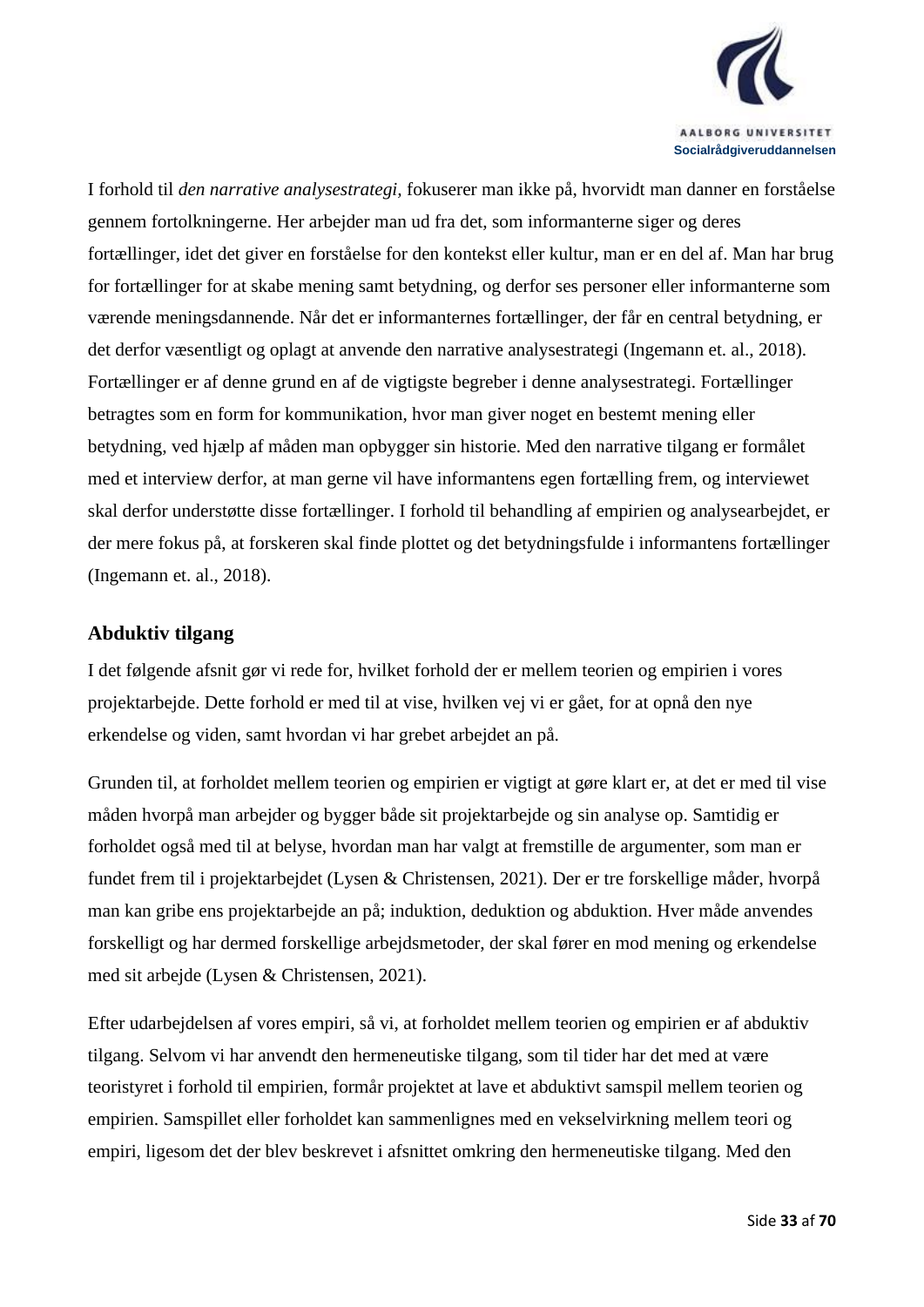

abduktive tilgang til arbejdet, tog vi afsæt i nogle teorier, for at kunne forstå og fortolke den anskaffede empiri, hvor vi derudfra kom frem til informanternes pointer og mening. Samtidig udfordrede empiriindsamlingen fra vores informanter til tider vores forestillinger, hvilket gjorde, at en tilpasning af teorien var nødvendigt (Guldager, 2015). Vi arbejdede med at skabe en forståelse og ny erkendelse gennem denne vekselvirkning mellem teori og empiri, hvor der hele tiden opstod en *"gensidig dialog og udvikling*" i løbet af projektarbejdet (Lysen & Christensen, p. 36).

### <span id="page-33-0"></span>**Teoriafgrænsning**

I de følgende afsnit vil der blive redegjort for de teorivalg, som vi har valgt i forhold til arbejdet med vores empiri. Inden indsamlingen af projektets empiri, havde vi overvejelser omkring, at benytte os af Axel Honneths anerkendelsesteori, hvor vi i udarbejdelsen af vores interviewspørgsmål også forsøgte at vinkle vores spørgsmål, så vi ville få noget empiri, som kunne benyttes i dette projekt. Derudover indeholder denne teoriafgrænsning også en beskrivelse af Carl Rogers og hans teori omkring den professionelle relation, samt empowerment. Disse teorier kom først til udtryk efter vi havde indsamlet vores empiri og lavet en kodning af denne. Derved blev det tydeligt for os, at relationsarbejdet og empowerment også spiller en vigtig rolle i arbejdet med de unge og vi har derfor arbejdet abduktivt med vores indsamlede empiri, idet vi først er kommet frem til teorien omkring relation og empowerment efter vi havde indsamlet vores empiri.

#### <span id="page-33-1"></span>**Axel Honneths anerkendelsesteori**

I følgende afsnit vil der blive redegjort for den tyske filosof Axel Honneths anerkendelsesteori. Honneth har i sin forskning ladet sig inspirere af flere af datidens sociologiske fædre, som har belyst et tab af den etiske orientering i den overgang, som fandt sted i det moderne samfund (Willig, 2003). Men i stedet for at henvise til konkrete universelle mål, opstiller Honneth nogle formelle forudsætninger for ens muligheder for at kunne opnå selvrealisering (Willig, 200). Begrebet anerkendelse kan i det danske sprog anvendes på mange forskellige måder, både i vores hverdagssprog, men også med forskellige filosofiske og teoretiske fortolkninger. Når behovet for anerkendelse bevises antropologisk, er det fordi at påstanden går på, at vores identitet afhænger af anerkendelsen. Hvis ikke vi oplever anerkendelsen, vil spørgsmålet "hvem er jeg?" ikke have noget svar (Willig, 2003). I følge Honneth, er anerkendelsen et livsvilkår, som stammer fra vores selvbevidsthed, idet anerkendelsen er fundamentet for vores selvfølelse, selvværd, selvagtelsen,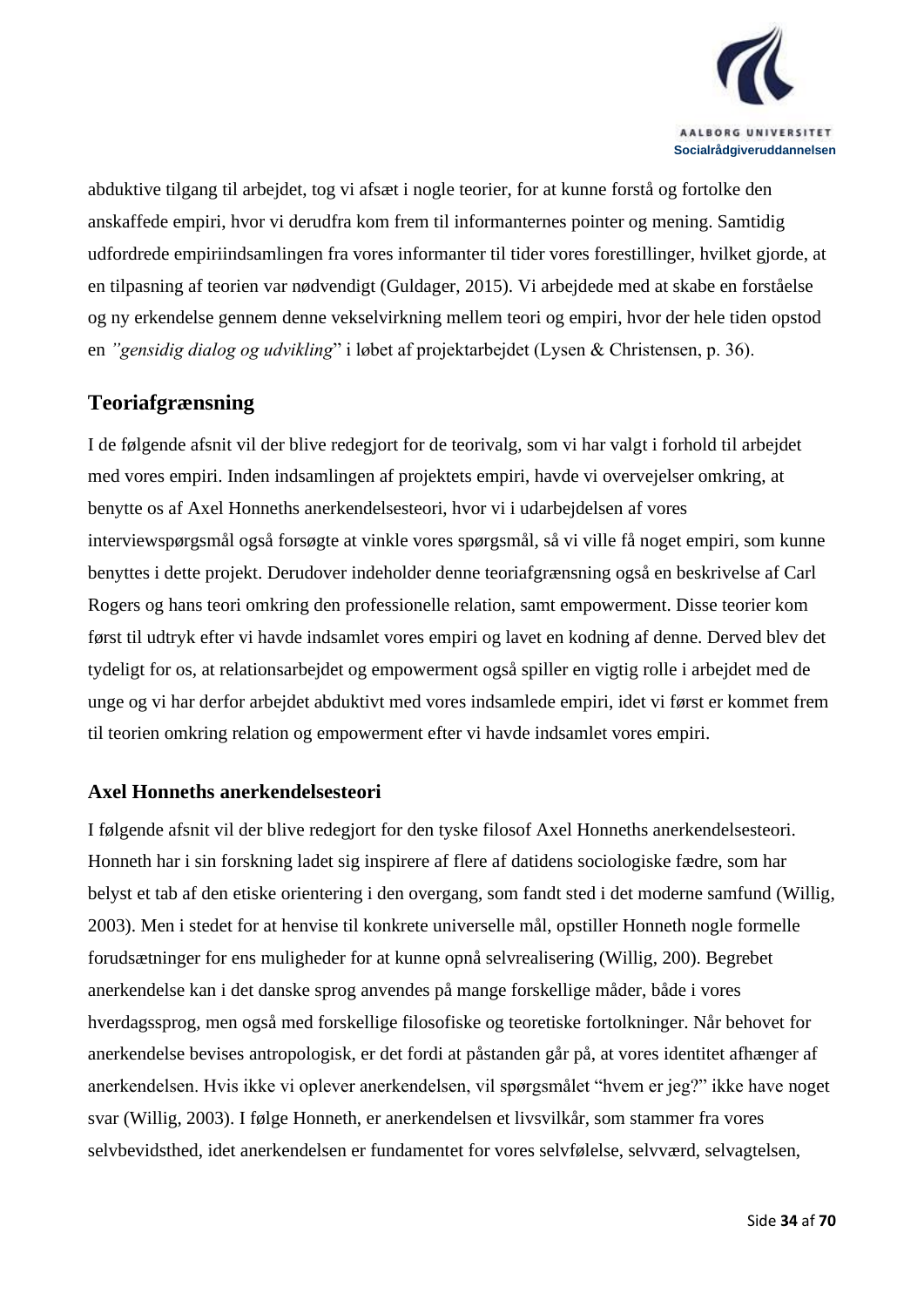

men også for opretholdelsen af vores identitet (Duus & Olsen, 2007). I forlængelse af anerkendelsesbegrebet taler Honneth om tre sfære, hvor i anerkendelsen finder sted på forskellige niveauer. De tre sfære opstilles som: den private, den solidariske og den retslige. Anerkendelsen indenfor disse tre sfærer danner et trin i menneskets udvikling, hvor det er afgørende, at mennesket må erfare alle former, for at kunne blive fuldt ud individualiseret (Willig, 2003).

#### **Den private sfære**

*Den private sfære*, vil som oftest blive oplevet i familien eller i venskabelige relationer. Anerkendelse i den private sfære siges, at skulle være med til styrke ens selvtillid og udvikling af ens identitet (Duus & Olsen, 2017). Honneth mener, at anerkendelsen i denne form vil blive oplevet som en følelse af kærlighed. Anerkendelsen i denne form kan tidligst strække sig tilbage til den form for anerkendelse, hvor et barn mødes af omsorgspersonernes kærlighed. Honneth påpeger, at uden anerkendelsen af barnets følelser, tanker, kropssprog, vil selvet inde i barnet ikke kunne dannes (Duus & Olesen, 2017). Kærligheden har det dog med, at blive forbundet med intimitet eller eksklusivitet. Anerkendelsen i den private sfære, begrænser sig dog ikke kun som kærlighed mellem barn og omsorgsperson og er heller ikke kun forbeholdt til privatlivet. Kærlighed skal i denne sammenhæng også forstås, som en anerkendelses af de følelser/fornemmelser som et menneske er forbundet med. På den måde kan anerkendelsen i den private sfære også involvere mødet mellem socialfaglige professionelle og borgere (Duus & Olesen, 2017). Kærlighed kan på den måde blive et udtryk for det forhold omkring behandlingen og omsorg, samt pleje der tager udgangspunkt i den enkelte borgeres oplevelse (Duus & Olesen, 2017).

#### **Den solidariske sfære**

Med *den solidariske sfære*, vil der blive arbejdet med det enkelte individ, som en del af fællesskaber i samfundet. Ifølge Honneth, vil man opnå en anerkendelse for ens individuelle særpræg, som vil opstå i sin kontakt med andre lignende fællesskaber i samfundet (Duus & Olsen, 2017). Anerkendelse i den solidariske sfære, opnås gennem de fællesskaber som individet i samspil med andre indgår i, hvor individet kan genkende sig selv og bliver anerkendt for det unikke menneske det er. Man bliver dermed anerkendt for sine unikke evner, specielle kvaliteter samt bidrag, som er med til at reproducere samfundet. Ved den solidariske sfære, opnås der værdsættelse, som kan have afsæt i de særlige livsforløb, præsentationer, funktioner eller handlinger som det unikke individ har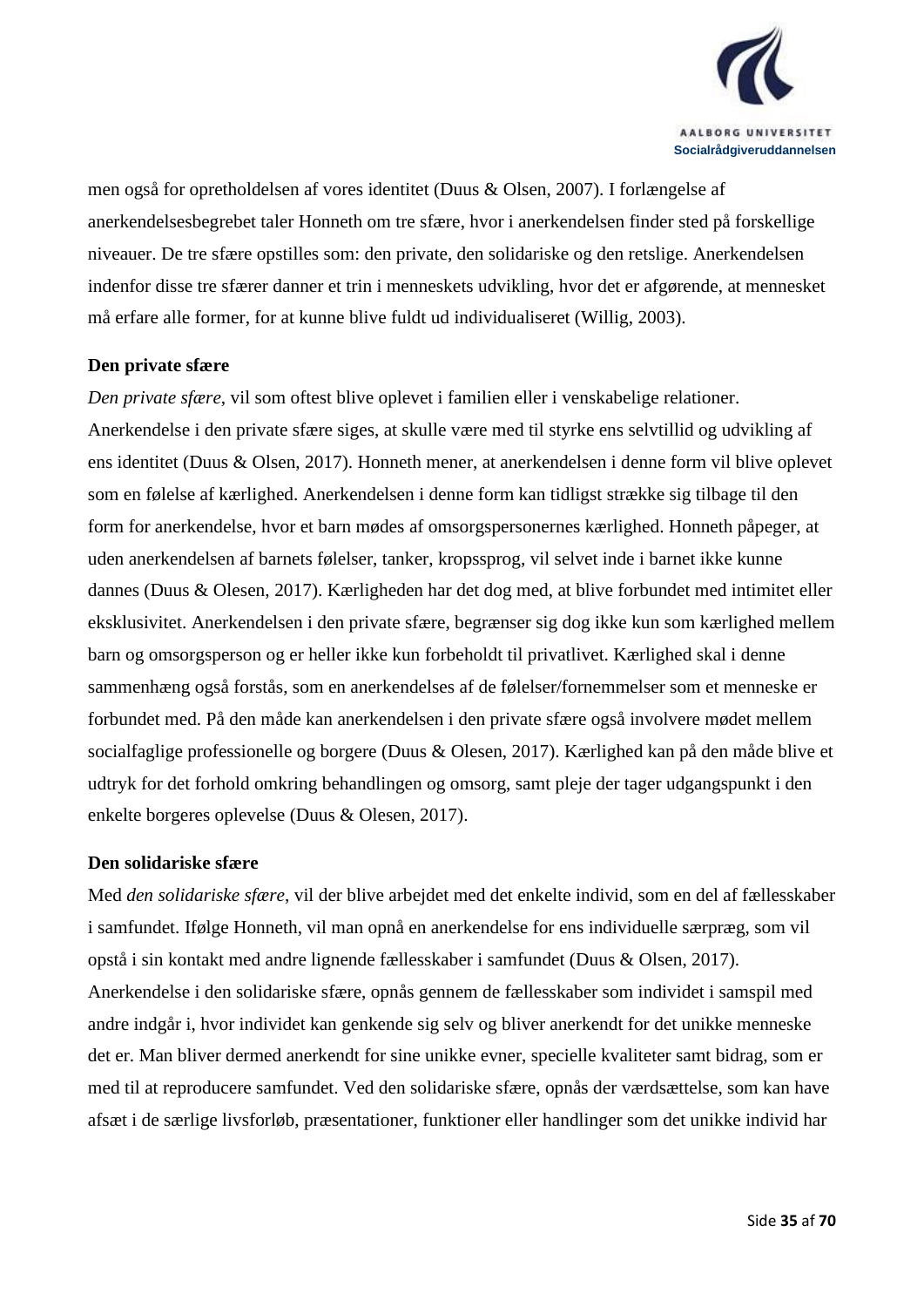

udført eller udfører (Willig, 2003). Individet opnår på denne måde, en værdsættelse af sig selv, som det unikke medlem af et solidarisk fællesskab (Willig, 2003).

#### **Den retslige sfære**

Med *den retslige sfære*, er der tale om anerkendelse i form af selvagtelse. Individet vil opleve en anerkendelse i forlængelse af de rettigheder, der bør opleves som ligeværdige i samfundet (Duus & Olsen, 2017). Gennem de universelle rettigheder som bliver tildelt alle lige medlemmer af samfundet, vil individet være i stand til at opnå selvrespekt eller agtelse for sig selv, som værende et lige medlem af samfundet (Willig, 2003). I den retslige sfære, vil anerkendelsen forventes at blive givet til en, uden det er fordi, at der er blevet præsteret noget specielt. Tværtimod bør anerkendelsen gives til "enhver anden", fordi man som menneske er på lige fod med andre, er fri og er en person (Duus & Olesen, 2017). Når mennesket oplever de universelle rettigheder og på den måde opleve selvrespekt, vil det betyde, at man kan være bevidst om sig selv som et moralsk kompetent individ, som har evnerne til at kunne indgå i en "offentlig drøftelse" (Willig, 2003). Dermed sikrer den retslige sfære, en fundamental mulighed for, at mennesket kan gennemføre sin autonomi (Willig, 2003).

Uden anerkendelsen vil selvfølelsen, selvagtelsen og selvværdet ikke kunne udvikles, men man vil heller ikke kunne bevare den eller forny den (Duus & Olesen, 2017). Anerkendelsen er kun "rigtig" anerkendelse, hvis den er givet i form af frihed fra et andet menneske som man selv anerkender. Det er derfor ikke muligt, at anvende magt eller nogen form for tvang, for at modtage anerkendelsen af den anden, da den er betinget af denne frihed. Lige præcis den frihed, er fundamentet for den menneskelige sårbarhed, som er et vilkår man kun kan indfinde sig med. Derfor kræver det, at man står side om side med denne sårbarhed og accepterer vilkårene, som er ved den og gør man ikke dette, vil man "miste" sig selv, idet den anden sidder inde med det som i bund og grund er "mit". At omfavne denne sårbarhed, kræver mod og en form for robusthed. Her kan tidlig erfaring have stor betydning, da den har dannet en grundsten for at kan være lettere at opleve anerkendelse, hvis man før har oplevet den som kærlighed og venskab (Duus & Olesen, 2017).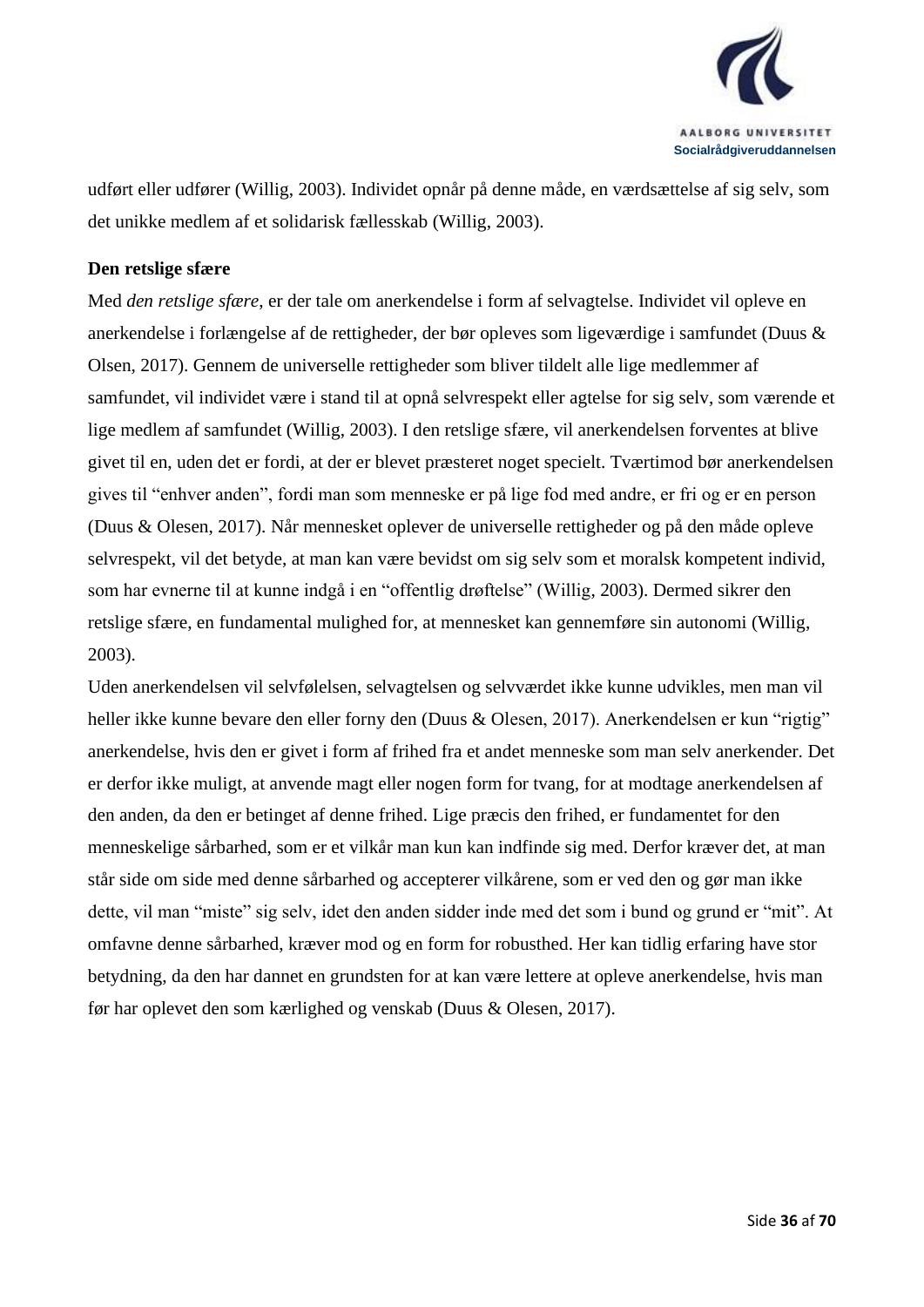

#### <span id="page-36-0"></span>**Carl Rogers - Den professionelle relation**

I følgende afsnit vil betydningen af den professionelle relation blive skildret ud fra Carls Rogers teori. Carls Rogers opstiller nogle betingelser for at skabe den gode professionelle relation mellem det han kalder klienten og terapeuten. For at skabe et samlet billede af opnåelsen af den gode professionelle relation, vil disse betingelser blive gennemgået i nedenstående afsnit. Carls Rogers teori var ikke en teori, som vi oprindeligt havde tanker omkring at benytte os af. Teorien omkring relation kom først til udtryk, efter vi havde indsamlet vores empiri og foretaget kodning af denne. På den måde opdagede vi, at relationen spillede ind flere steder i arbejdet med de unge, hvilket vi derfor også vil gøre det i analysearbejdet. På den måde har vi arbejdet abduktivt med vores indsamlet empiri, idet vi er kommet frem til en anden teori, som er med til at belyse vores problemstilling.

Den første betingelse Carl Rogers nævner, er *to mennesker i psykologisk kontakt*, som specificerer en minimal relation. Rogers har den hypotese, at en positiv personlighedsforandring blot kan forekomme i relationer. Teoriens andre betingelser, som Rogers opstiller, er de karakteristiske, som Rogers mener er nødvendige hos personerne der indgår i relationen. Det eneste som den første betingelse, *to mennesker i psykologisk kontakt* indebærer, er blot at hver af dem oplever en forskel i selskab af hinanden. Et eksempel på dette kunne være, at en borger oplever en socialrådgivers tilstedeværelse, der gør en forskel for ham eller hende, uanset hvilken forskel det end måtte være. Endvidere hvis begge parter er bevidste om at være i psykologisk eller personlig kontakt med hinanden, er denne betingelse opfyldt. Rogers gør det derfor klart, at man er nødsaget til også at have denne betingelse i skabelsen af den gode relation, idet de følgende betingelser så ikke vil give nogen mening (Rogers, s.d.).

Teoriens anden betingelse handler om klientens tilstand, eller nærmere at det er nødvendigt at "*klienten er i en tilstand af inkongruens med sårbarhed eller angst"* (Rogers, s.d.), hvilket betyder at klienten er i mangel på overensstemmelse. Når et menneske ikke er bevidst om en sådan uoverensstemmelse i sig selv, er han eller hun sårbar overfor muligheden for at få angst eller der kan opstå ængstelse i selvet. Uoverensstemmelse kan opleves som en trussel mod selvet, uden mennesket er bedst om indholdet af en eventuel trussel. De fleste mennesker oplever først en form for ængstelse, når de bliver gjort opmærksomme på egen livssituation. Helt overordnet set beskriver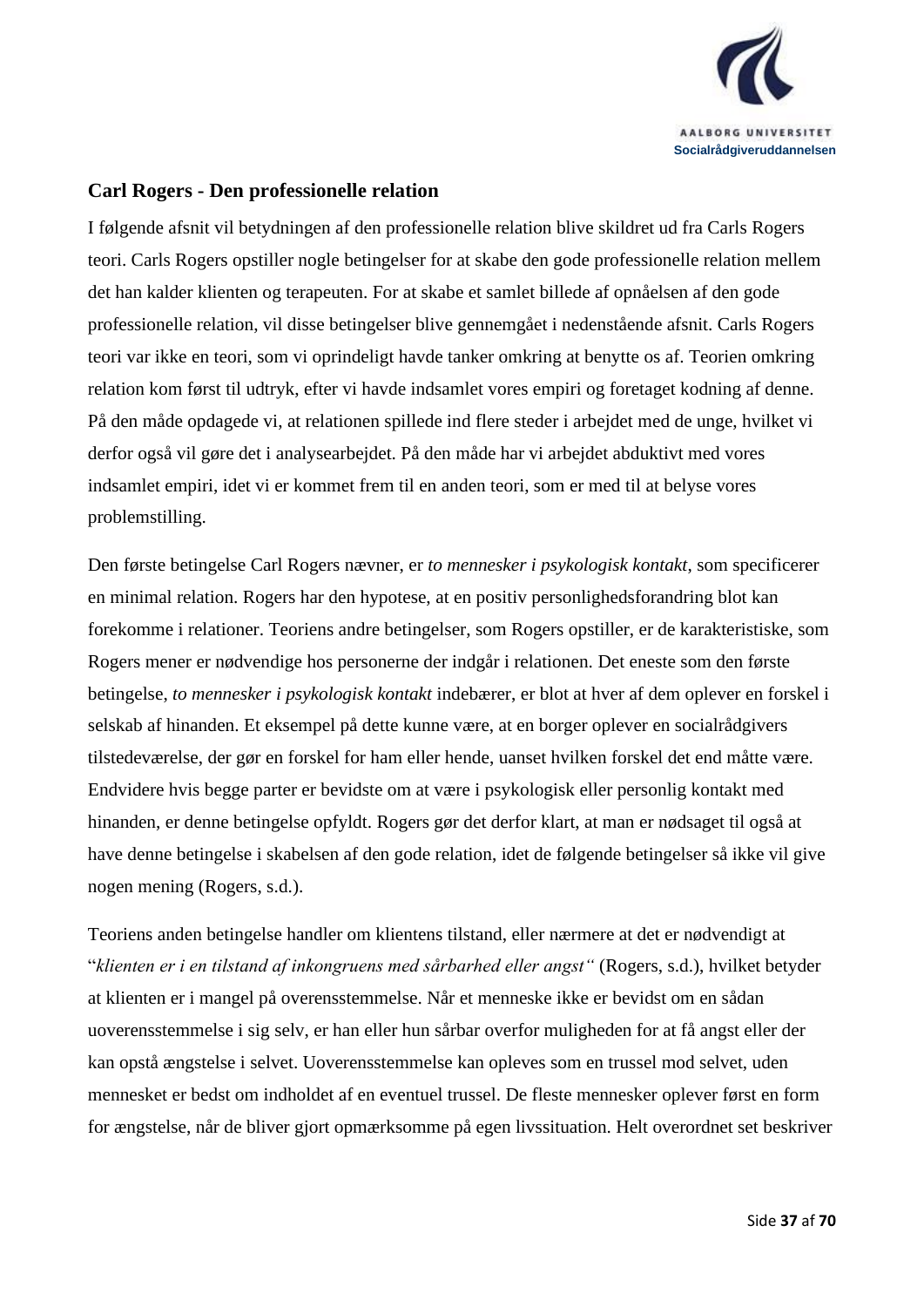

Rogers denne betingelse som den enkeltes oplevelsesverden, som kommer til udtryk i relationen mellem klienten og terapeuten (Rogers, s.d.).

Den tredje betingelse i Rogers teori, handler om *terapeutens ægthed i relationen*. Rogers mener, at terapeuten skal fremstå som et ægte og integreret menneske, hvilket er det modsatte af, at påtage sig en professionel facade, hvilket kan gøres uvidende eller velvidende. Man kan sidde som terapeut og stadig have nogle personlige tanker som fylder, men hvis blot man er bevidst om dette og giver adgang til at have disse følelser, så opfyldes denne betingelse (Rogers, s.d.).

Den fjerde betingelse handler om *ubetinget positiv anerkendelse,* som handler om, at både terapeut og klient skal have følelsen af, at blive positivt anerkendt i relationen. Der skal ikke være nogle betingelser for accept, men der skal sættes pris på den anden som menneske. Der skal vises en omsorg for klienten, men ikke på en måde, hvor man blot tilfredsstiller klientens behov. Der skal være plads til, at begge parter har sine egne oplevelser og følelser i relationen (Rogers, s.d.).

Rogers femte betingelse drejer sig om *empati.* Her skal terapeuten have en empatisk forståelse af sin klients bevidsthed om egne oplevelser. Som terapeut skal man kunne sanse klientens forvirring eller frygt, som var det sin egen, men uden man selv udvikler selv samme følelser. Når man oplever empati i relationen, kan man skabe en bedre kommunikation og forståelse for hinanden, både som terapeut, men også som klient. Dette vil også være med til, at klienten i relationen vil få en følelse af forståelse og samtidig kan terapeuten skabe en forståelse omkring klientens følelser og oplevelser, som han eller hun ikke selv var klar over. Helt overordnet beskriver Rogers, at terapeuten skal være i stand til at forstå sin klients følelser. Derudover må terapeuten ikke være i tvivl om hvad klienten mener, og terapeutens kommentarer skal passe sammen med det klienten fortæller og giver udtryk for. Endelig skal terapeuten være bevidst om sin stemmeføring, som kan bidrage til at dele sin klients følelser (Rogers, s.d.).

Den sjette og sidste betingelse Rogers opstiller er *klients opfattelse af terapeuten.* Dette handler om, at klienten oplever en empati og accept fra terapeuten. Denne betingelse kommer kun til udtryk, hvis der i relationen er opnået en vis form for kontakt, ellers er dette ikke en betingelse som foregår i selve relationen (Rogers, s.d.). Ved at disse betingelser eksisterer i relationen, kan det medføre en personlighedsforandring hos klienten.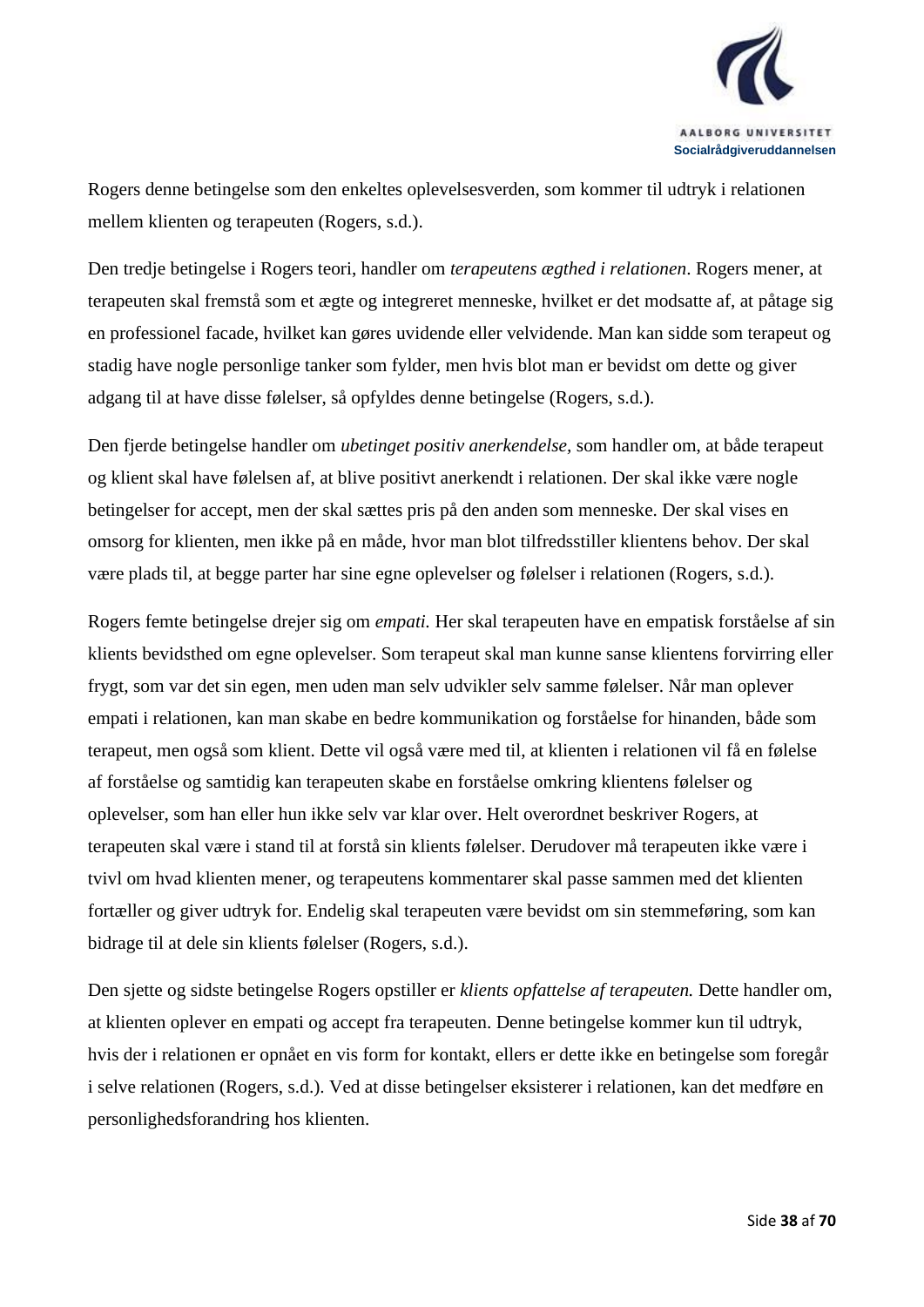

#### <span id="page-38-0"></span>**Empowerment**

I forbindelse med kodningen af den indhentede empiri, fik vi øje på en anden tilgang til empirien, som ville være relevant at komme omkring i vores analysearbejde. Vi opdagede flere steder, at der var anvendt empowerment i arbejdet med de unge, hvilket er grunden til, at vi vil gøre det samme i analysearbejdet. På denne måde har vi arbejdet abduktivt med vores empiri, hvor vi er kommet frem til en anden relevant teori til vores projektarbejde, der kan være med til at belyse og anvendes i forhold til vores problemformulering. Af denne grund, vil vi også beskrive, i denne teoriafgrænsning, hvad empowerment er, samt hvordan netop denne teori kan anvendes i vores arbejde.

Empowerment er et begreb, som mange har forsøgt at oversætte, men har måttet forgæves, da intet beskriver tilgangens handlingskraft bedre end det engelske udtryk. På engelsk betyder "to empower" nemlig at skabe eller forårsage magt, som direkte betyder, at man enten giver magt til eller man giver mulighed for. Forstavelsen "em" tildeler den betydning til empowerment, at der er mere end én person involveret i anvendelsen af tilgangen. Foruden den som magten gives til, er der også en person, som skal tillade eller give muligheden til en anden, for at opnå denne magt (Andersen, 2015). Gennem flere år, har der opstået flere definitioner af empowerment og hvordan det er anvendt i det sociale arbejde. Efter udarbejdelsen af vores indhentede empiri, har vi dog set en tendens til anvendelse og inspiration af en bestemt definition, som Maja Lundemark Andersen også har været inspireret af:

*"Empowerment er en proces, hvor magt bliver udviklet, faciliteret eller stadfæstet med det formål, at underprivilegerede individer og grupper kan øge deres ressourcer, styrke deres selvbillede og opbygge evnen til at handle på egne vegne inden for psykologiske, sociokulturelle, politiske og økonomiske områder (Staples, 1993)"* (Andersen, 2015, p. 430).

I projektet har vi valgt netop denne definition, hvor empowerment har tre dimensioner, en gruppe, en individuel og en samfundsdimension. Ifølge denne definition er det nemlig muligt at problemstillinger ikke kun opleves og forstås som noget individuelt, men også i relation til både grupper dels i lokale og samfundsmæssige forhold. Man skal forstå problemstillingen, så man frem for et fast fokus på det enkelte individ som årsagsbærer til det sociale problem, også kigger på de samfundsmæssige årsager og kontekster til udviklingen af selve problematikken (Andersen, 2015).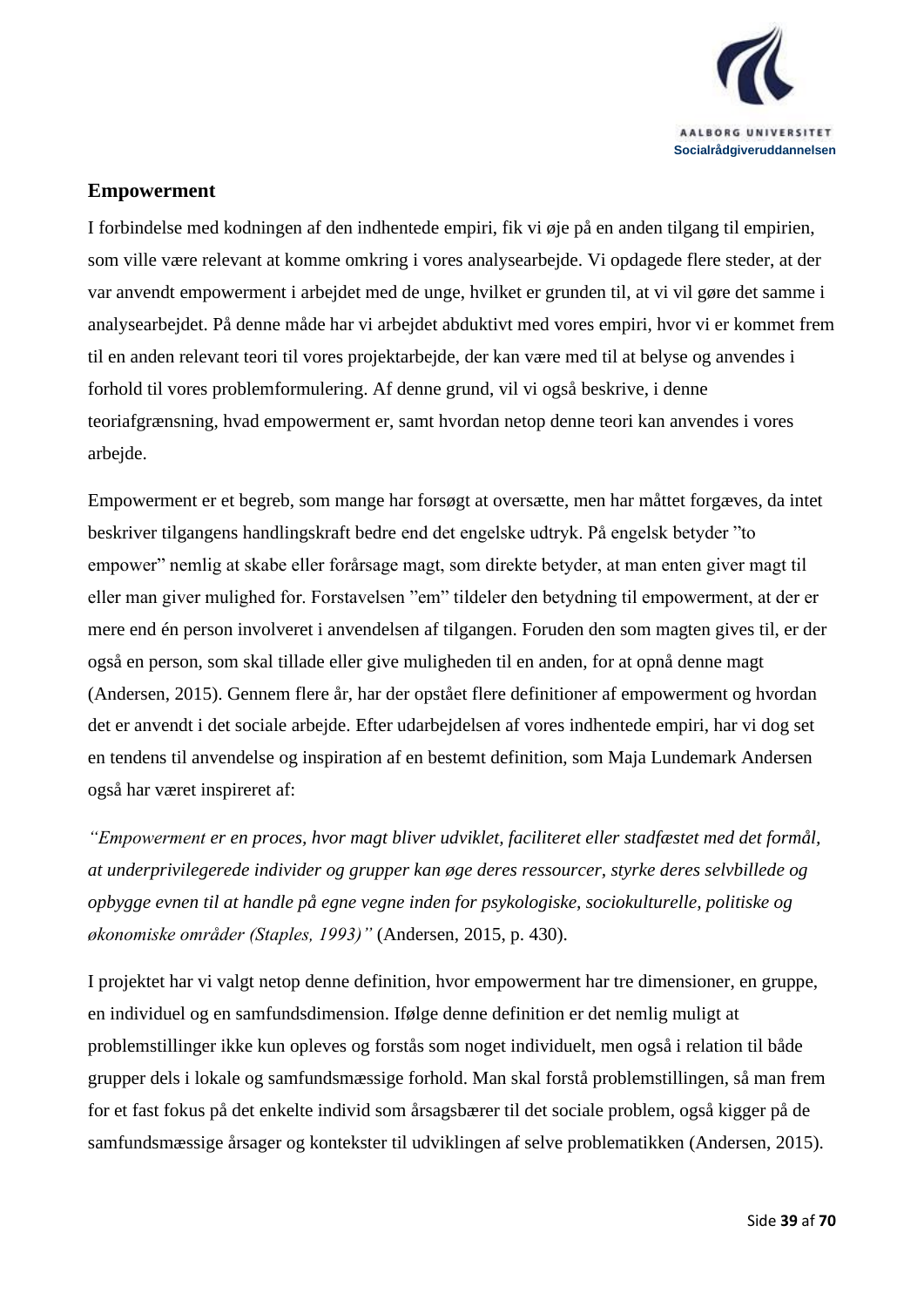

Netop hvordan dette kommer til udtryk i det sociale praksis og om vores valgte private aktører formår at opnå dette, kan man finde frem til ved hjælp af empowerment-tilgangen.

Hvis man arbejder med empowerment som teori i det sociale arbejde, er det oftest med det fokus, at man gerne vil frem til, hvordan den valgte målgruppe kan få magt og kontrol over sit liv. På den måde er der tale om en metode, som en socialrådgiver kan anvende, når man gerne vil styrke de borgere, som opleves at være undertrykte eller magtesløse ude i samfundet. Derudover kan man hjælpe dem til at opnå en selvkontrol over sit eget liv (Antczak, 2016). Ikke nok med at empowerment handler om den enkeltes udvikling og selvkontrol, har empowerment også en anden vinkel, hvilket også vil blive anvendt i vores projektarbejde. Den vinkel vi også vil anvende i forhold til empowerment i socialt arbejde er, at man kigger på en større gruppe og deres subjektive erfaring med at kunne forandre en situation. Her er der fokus på arbejdet med empowerment i en større gruppe, og hvordan det kan være med til at ændre på både den enkelte men også samfundet (Antczak, 2016). Gennem processer hjælper man den undertrykte målgruppe ud i samfundet igen, hvor både den enkelte, men også målgruppen vil blive i stand til og vil få muligheden for at modvirke afmagt og manglende kontrol over sine egne livsbetingelser. Med andre ord, man inddrager målgruppen og anvender deres viden og færdigheder samt fremhæver deres rettigheder til selv at bestemme, hvad der skal ske og hvordan processen skal se ud for dem (Antczak, 2016).

Empowerment er som sagt en metode, hvor man går ind og belyser, hvordan man gennem det sociale arbejde er med til at styrke den enkeltes livskvalitet, selvværd og handling. Når man kigger på, hvordan empowerment ellers er anvendt i praksis, er det med udsatte borgere, som ikke får den tilstrækkelige nødvendige hjælp gennem traditionelle tilgange i det sociale arbejde (Andersen, 2015). Ved hjælp af empowerment-tilgangen, vil vi få øje på, hvordan de valgte private aktører arbejder med de udsatte unge, blandt andet gennem utraditionelt arbejde. Der vil blive analyseret på, hvordan de private aktører formår at styrke de unges selvtillid, så de oplever at have en kontrol og magten til selv at handle, ved hjælp af empowerment.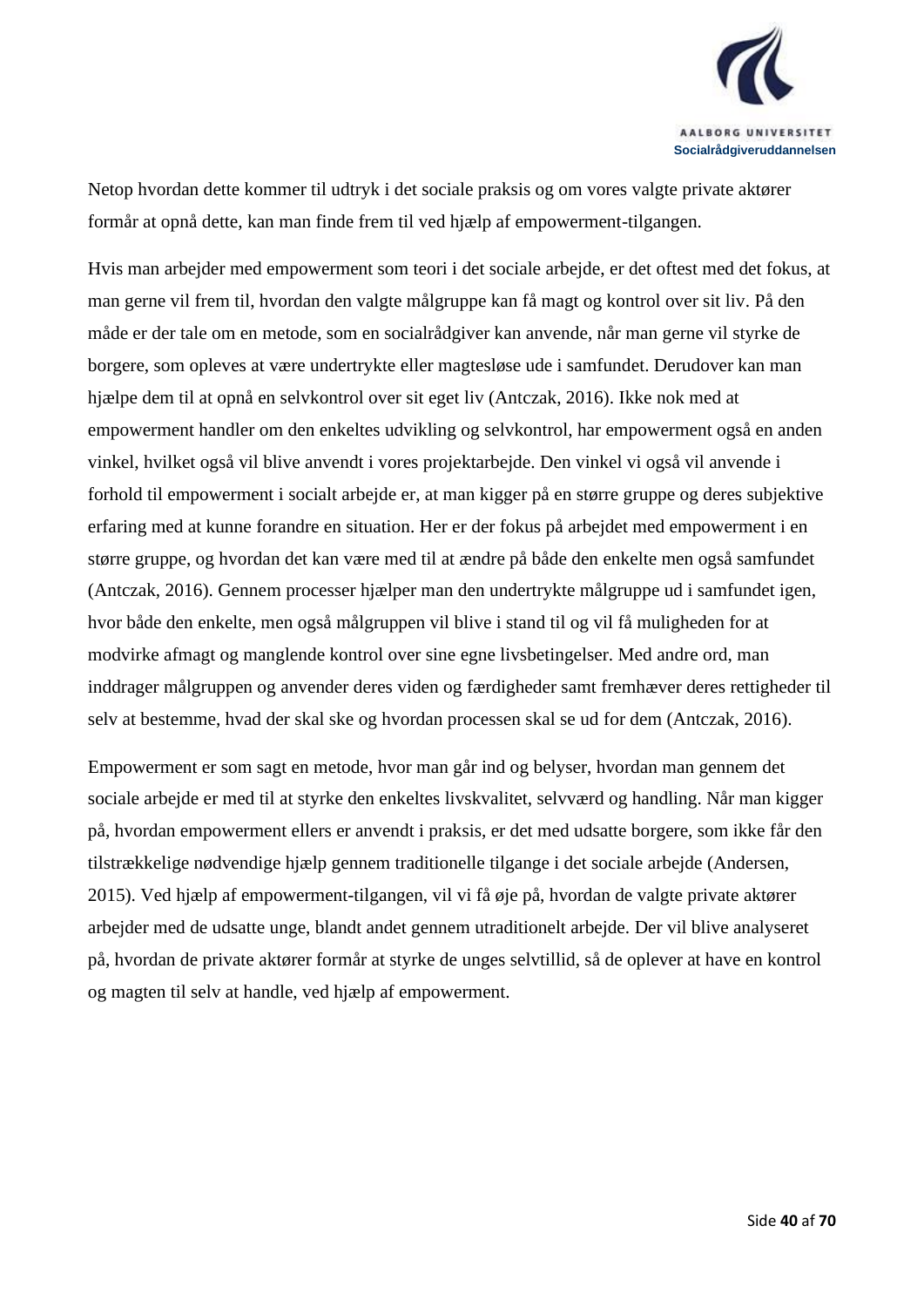

## <span id="page-40-0"></span>**Kapitel 4 - Analyse**

I følgende afsnit vil projektets analyse fremgå. Analysen er opbygget i fire undertemaer. Det første tema omhandler de unges manglende anerkendelse og vil komme ind på, hvordan Comeback og Råt&Godt støtter op omkring dette og samtidigt hvordan samfunds presset også påvirker de udsatte unge. Det andet tema omhandler relationsarbejdets betydning for de unge og hvordan den utraditionelle måde Comeback og Råt&Godt arbejder på, påvirker de udsatte unge. Analysens tredje afsnit handler om den gode overgang til det selvstændige voksenliv og hvordan de private aktører støtter op om dette. Det fjerde og sidste afsnit omhandler de forskellige perspektiver på fællesskaber og hvilken betydning det kan have for hvert enkelt ung.

### <span id="page-40-1"></span>**Anerkendelse i socialt arbejde**

Efter transskribering af vores kvalitative interviews, har vi foretaget en kodning, hvor vi blandt andet har forsøgt at tage afsæt i noget af den teori vi har været optaget af. Den teori var Honneths anerkendelsesteori. Vi har undervejs i kodningen opdaget, at der fremgik flere eksempler på Honneths teori omkring de tre sfærer: Private sfære, Solidariske sfære og Retslige sfære.

Gennem bearbejdningen af empirien stod det klart for os, at både de private aktører og de unge under vores interviews, havde givet udtryk for, at der er en problematik omkring mangel af netværk hos de unge. Ifølge socialrådgiveren hos Råt&Godt, har "*en stor del af dem [...] et begrænset netværk*" (Interview af Katrine, 2021), hvilket giver et indtryk af, at denne målgruppe mangler noget i den private sfære, fordi denne sfære normalt opleves gennem venskabelige relationer. Ved manglen på anerkendelse, kan det have vanskeliggjort processen omkring, at de unge har fået styrket deres selvtillid og udviklingen af deres egen identitet, hvilket er noget af det den enkelte opnår gennem relationer i den private sfære (Duus & Olesen, 2017). Dette stemmer også overens med empowerment, idet metoden gennem det sociale arbejde, bidrager til at styrke, i dette tilfælde, de unges livskvalitet og selvværd. Når man som ung har stået med et manglende netværk, hvilket også har kunnet give en begrænset form for kærlighed, kan det gøre det vanskeligt at føle, at man har en betydning for andre, samt føle sig som en del af samfundet. Dette giver lederen af Comeback også klart udtryk for: "*De kommer jo som regel fra udsatte familier og bor i udsatte boligområder og omgivet af udsatte mennesker, ser lort og har svært ved at tro på, hvad skal der ske med mig"* (Interview af Poul, 2021)*.* Det er i den private sfære at anerkendelsen ofte vil blive forbundet med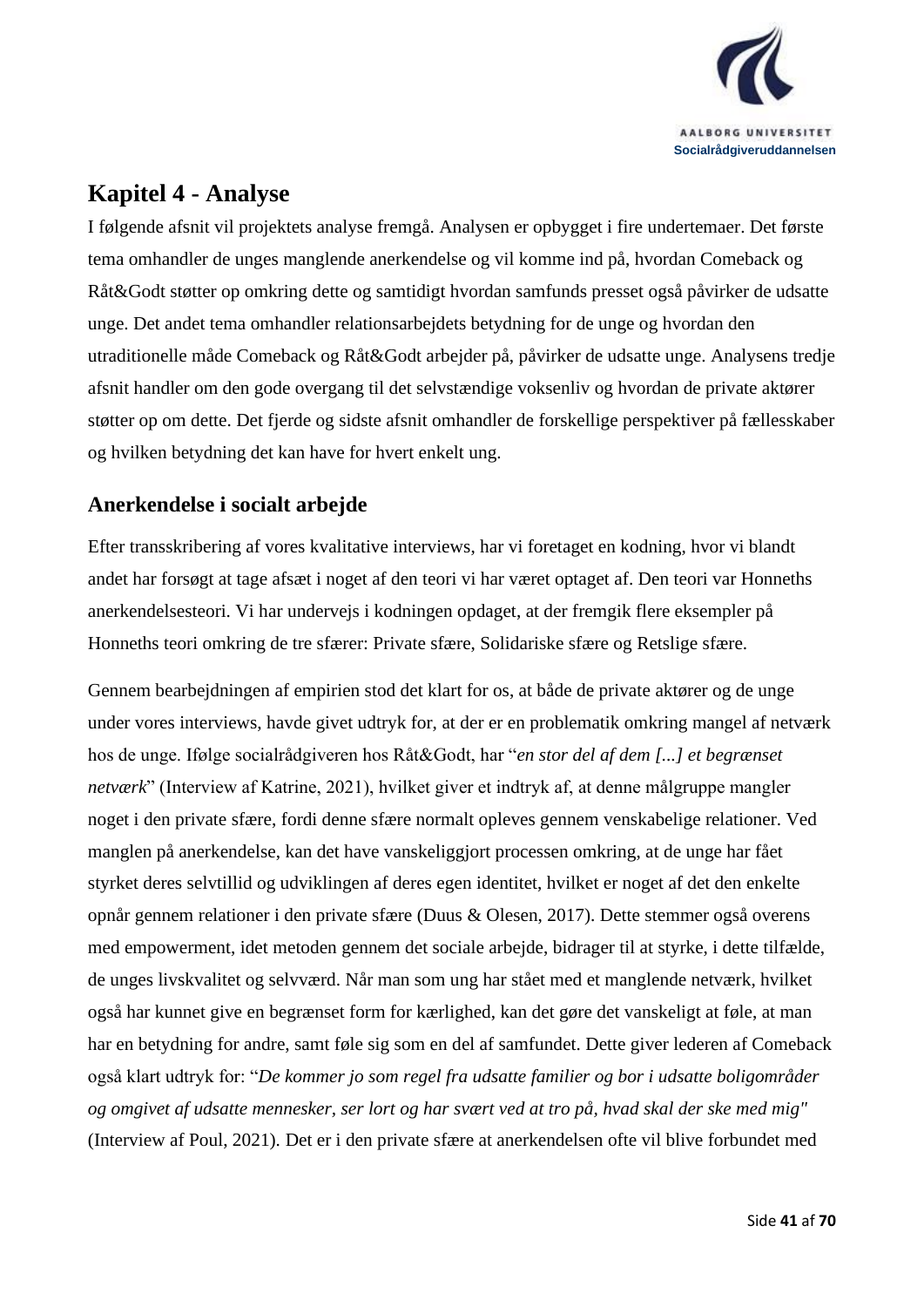

den kærlighed, som et barn får fra omsorgspersonerne. I tilfældet med målgruppen som Comeback har, udtales det, at "*Størstedelen kommer jo fra forældre som ikke kan være i stand til at gribe dem. Så det er vores opgave"* (Interview af Poul, 2021). Comeback går på den måde ind og forsøger at erstatte den anerkendelse, som målgruppen har haft brug for fra sine omsorgspersoner, men som måske ikke har været muligt. De unge har på den måde manglet anerkendelsen i den private sfære. Der bliver endvidere peget på, at *"det er mere en faderfigur de har brug for, hjælp og støtte fra*" (Interview af Poul, 2021)*.* Det blev derfor tydeligt for os i vores undersøgelse, at Comeback supplerer med en slags kærlighed i den private sfære. Denne rummer en mængde af omsorg, som tager udgangspunkt i målgruppens oplevelse af følelsen af manglende anerkendelse fra eksempelvis familien. Netop denne manglende anerkendelse er noget, som man prøver at imødekomme hos Comeback. Det samme gør man hos Råt&Godt, dog på en mere indirekte måde. I samtalen med Katrine, som er socialrådgiver hos Råt&Godt, blev der fortalt *"at man ligesom stempler ind i en familie i Råt&Godt"* (Interview af Katrine, 2021). Ordet "familie" anvender flere af de unge brugere hos Råt&Godt også, når de skal beskrive fællesskabet mellem hinanden: *"vi er en lille familie herude"* (Interview af ung 1, 2021). Netop anvendelsen af denne narrative fortælling i beskrivelsen af Råt&Godt giver et indblik i, hvordan man prøver at imødekomme følelsen af manglende anerkendelse i den private sfære. Man forsøger gennem et bestemt ordvalg at skabe følelsen af, at man er en del af noget og på den måde får styrket sin selvtillid endnu mere. På den måde formår Råt&Godt at anvende empowerment i det sociale arbejde, ved hjælp af den verbale kommunikation. Man arbejder dermed på at udvikle en større gruppe ved hjælp af den narrative fortælling, så der skabes en kollektiv mobilitet og proces hos de unge brugere, hvilket skal være med til at styrke både den enkeltes livskvalitet, men også gruppen som en helhed ude i samfundet (Antczak, 2016).

Flere af de interviewede unge har givet udtryk for, at de ikke har følt sig lyttet til, når de har været i kontakt med systemet, hvilket går i overensstemmelse med det tidligere nævnte problem. Rådet for Socialt Udsatte oplyste, at udsatte unge ikke oplevede at blive mødt af systemet (jf. Problemstillingen), hvilket indikerer, at der ikke er formået at skabe den professionelle relation, der er behov for i samarbejde med socialrådgiveren. Det er her Carl Rogers beskriver, at der er behov for, at man viser empati og forståelse og samtidig virker ægte overfor de mennesker, som man er i relation med (Rogers, s.d.). Samtidig har de unge ikke fået den såkaldte anerkendelse i kontakten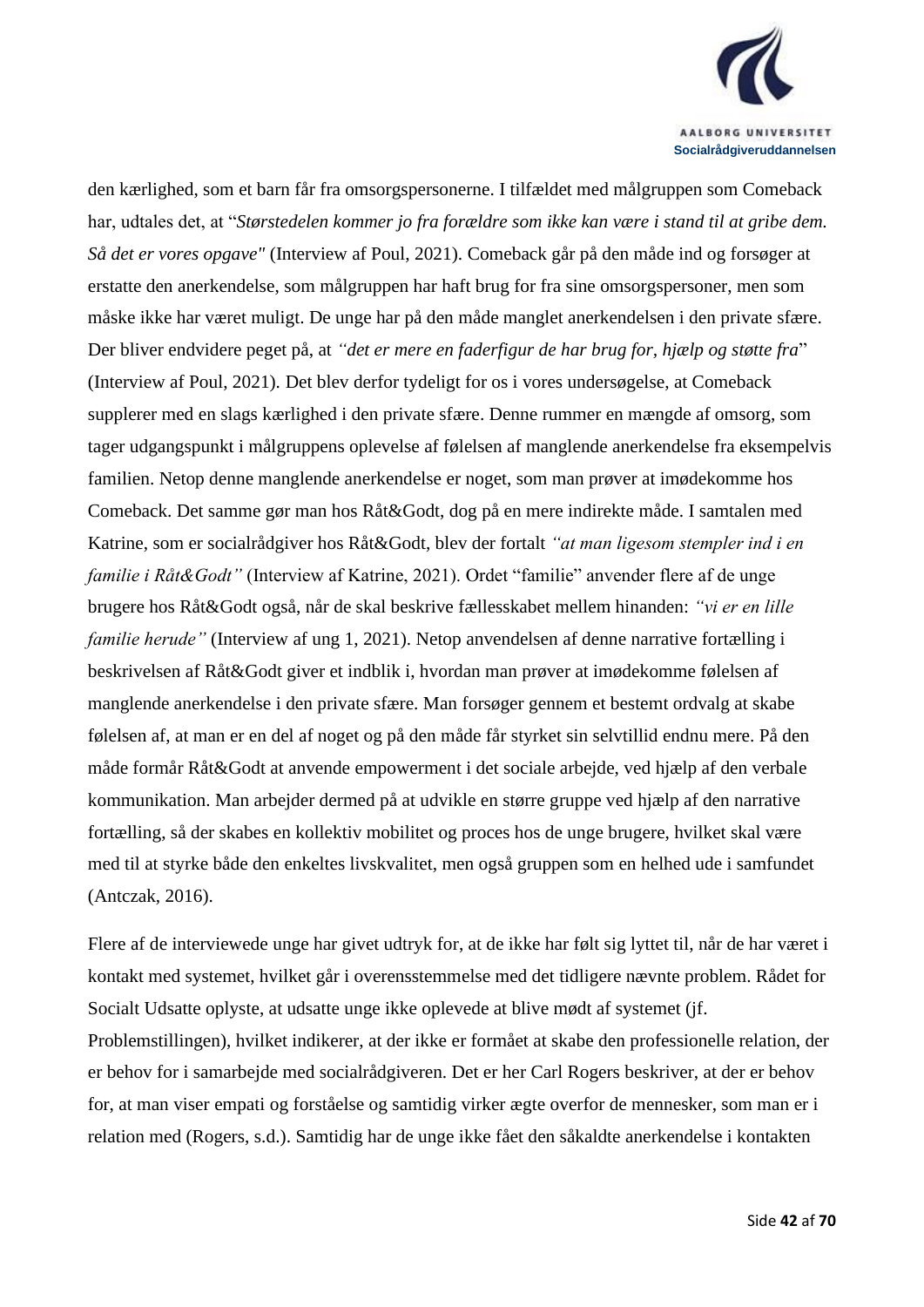

med de socialfaglige professionelle, som kunne have været med til, at de unge havde oplevet en form for forandring hos dem selv. Dette kunne have medvirket til, at de udsatte unge kunne have styrket deres selvtillid og troen på egne evner. De unge er dog alle enige om, at efter de er startet hos Råt&Godt har de mødt nogle personer, som er "*meget hjælpsomme og omsorgsfulde. De er meget rummelige, er gode til at sætte ord på tingene"* (Interview af ung 1, 2021)*.* Hvis man allerede fra barnsben, har manglet et trygt og sikkert netværk i den private sfære, vil det at blive mødt som den person man er, have en stor betydning. Det vil kunne hjælpe de unge med troen på sig selv og skabe et selvbillede af, at de er gode nok og har mennesker i deres private sfære, som vil støtte dem i de ting de vil opleve gennem livet.

At opnå anerkendelsen i den solidariske sfære, er noget man derimod kan opnå gennem fællesskabet med andre. I vores interview med de unge hos Råt&Godt, blev det hurtigt meget tydeligt, at Råt&Godt formår at skabe fællesskaber, hvor de unge kan genkende sig selv i og blive anerkendt for den de er (Willig, 2003). En ung fortalte blandt andet at "*det er et mega godt sammenhold vi har her. Her der hjælper vi hinanden. Om det bliver af den ene eller den anden afdeling"* (Interview af ung 1, 2021)*.* Derudover oplever den unge også at:

*"Det giver mig en form for tryghed og et sted at være, fremfor bare at gå hjemme. Jeg ved godt lige nu, der kan jeg ikke være på en almindelig arbejdsplads på almindelige vilkår. Der er plads til, at man har lidt udfordringer hernede på den ene eller den anden måde."* (Interview af ung 1, 2021).

På den måde giver den unge udtryk for, at den unge gerne vil føle sig som en del af samfundet og samtidig også bidrage med det som er muligt. Den unge er netop nu i en situation, hvor han er i gang med en proces i at få skabt en tryg base, hvor der er plads til den unges udfordringer og giver muligheden for at komme ud at prøve forskellige ting af, for derved at danne sine egne erfaringer. Når Råt&Godt skaber plads og mulighed for, at de unge kan få opfyldt disse behov, kan dette også bidrage til, at den unge får en anerkendelse af netop deres specielle evner og kvaliteter, hvilket kan give dem følelsen af at bidrage til lokalsamfundet (Willig, 2003). Dette bekræftes også i vores interview med lederen fra Comeback, hvor han også mener, at det ikke er nok blot at have fokus på hurtigt at få de unge ud i beskæftigelse "*[...] Vi synes måske bare der er en masse ting der skal ryddes op i, før vi når derhen [...] de har været i praktik nok af deres liv, uden at få noget for det"*  (Interview af Poul, 2021). Dette kan også have medført, at de unge har oplevet en del nederlag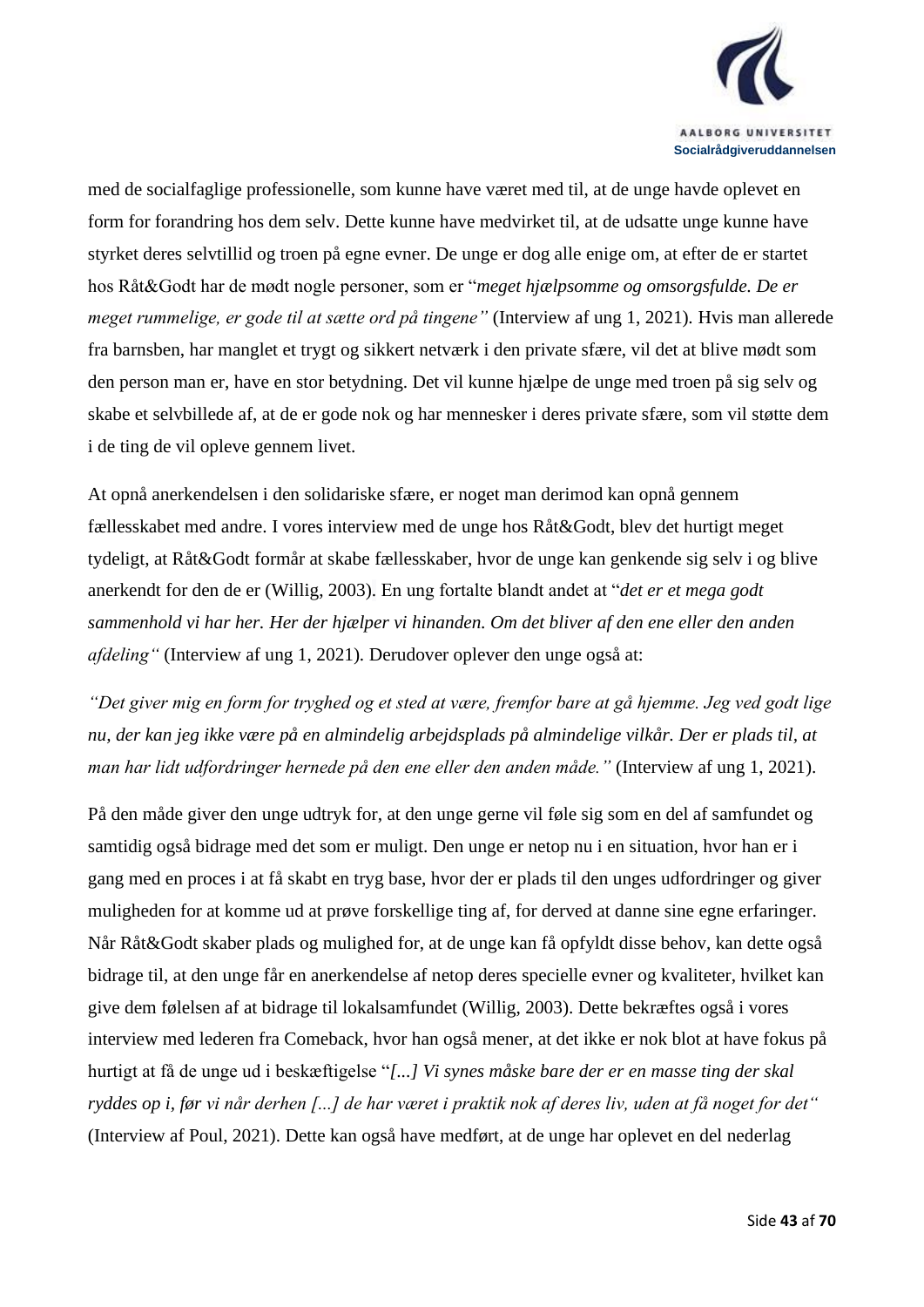

gennem deres liv, hvilket kan have haft en negativ indflydelse på de unges selvbillede. Ved at indføre empowerment i det sociale arbejde, vil man netop kunne imødekomme denne problematik. Comeback oplever, at de møder nogle unge, som føler sig undertrykte og eventuelt magtesløse ude i lokalsamfundet. Ved at Comeback og Råt&Godt forandrer den situation, de unge allerede lever i og kommer fra, er det muligt for de unge at opleve en form for selvkontrol og forandring i deres livssituation (Andersen, 2015).

Sammenlignet med Råt&Godt, har Comeback større fokus på den proces som skal være med til først at *"opbygge en anden identitet"* (Interview af Poul, 2021). Som det tidligere er beskrevet, har Comeback fokus på at understøtte de sociale værdier inden for normsamfundets rammer, samtidig med de støtter op omkring, at danne prosociale fællesskaber, hvor de unge kan genkende sig selv (jf. afsnit omkring Comeback). Dette stemmer også overens med vores interview med Poul, hvor han fortalte, at *"Vi søger jo alle fællesskaber. Mange af de drenge vi har, har jo bare søgt de forkert. Så det er prosociale fællesskaber, hvor de kan genkende sig selv"* (Interview af Poul, 2021). På den måde er Comeback med til at mindske tiltrækningen til subkulturer, ved at opretholde prosociale fællesskaber for deres målgruppe.

Når det omhandler anerkendelse i den retslige sfære, er det noget som alle bør opnå i samfundet, da det blandt andet sker i forbindelse med rettigheder og ligeværdighed i samfundet (Duus & Olsen, 2017). De unge som Råt&Godt møder har allerede oplevet et nederlag i mødet med systemet, som giver dem følelsen af at:

*"Du kan jo ikke noget alligevel. Det er sådan nogle ting, som de er blevet mødt af og det er jo fordi man ikke lige passer ind i den der kasse, som systemet nogle gange kan være [...] Det er der vi ligesom arbejder med og prøver at ændre de her fortællinger"* (Interview af Katrine, 2021).

I løbet af vores interviews stod det klart for os, at dette ikke var en sfære, der blev fokuseret meget på, men stadigvæk en mangel hos nogle af de unge. Manglen på at blive anerkendt som et "normalt individ" og på lige fod med andre, opstod hos tre af de unge i forbindelse med deres oplevelser med socialrådgiverne på kommunen. En af de unge sagde blandt andet, at *"nogle gange føler jeg et pres fra kommunen"* og *"jeg føler lidt at kommunen har det sidste ord"* (Interview af ung 4, 2021). Her ses den manglende anerkendelse i og med, at den unge er blevet presset ud i forskellige ting, som egentlig ikke er indenfor den unges interessefelt. Der kan derfor være tale om, at man på en måde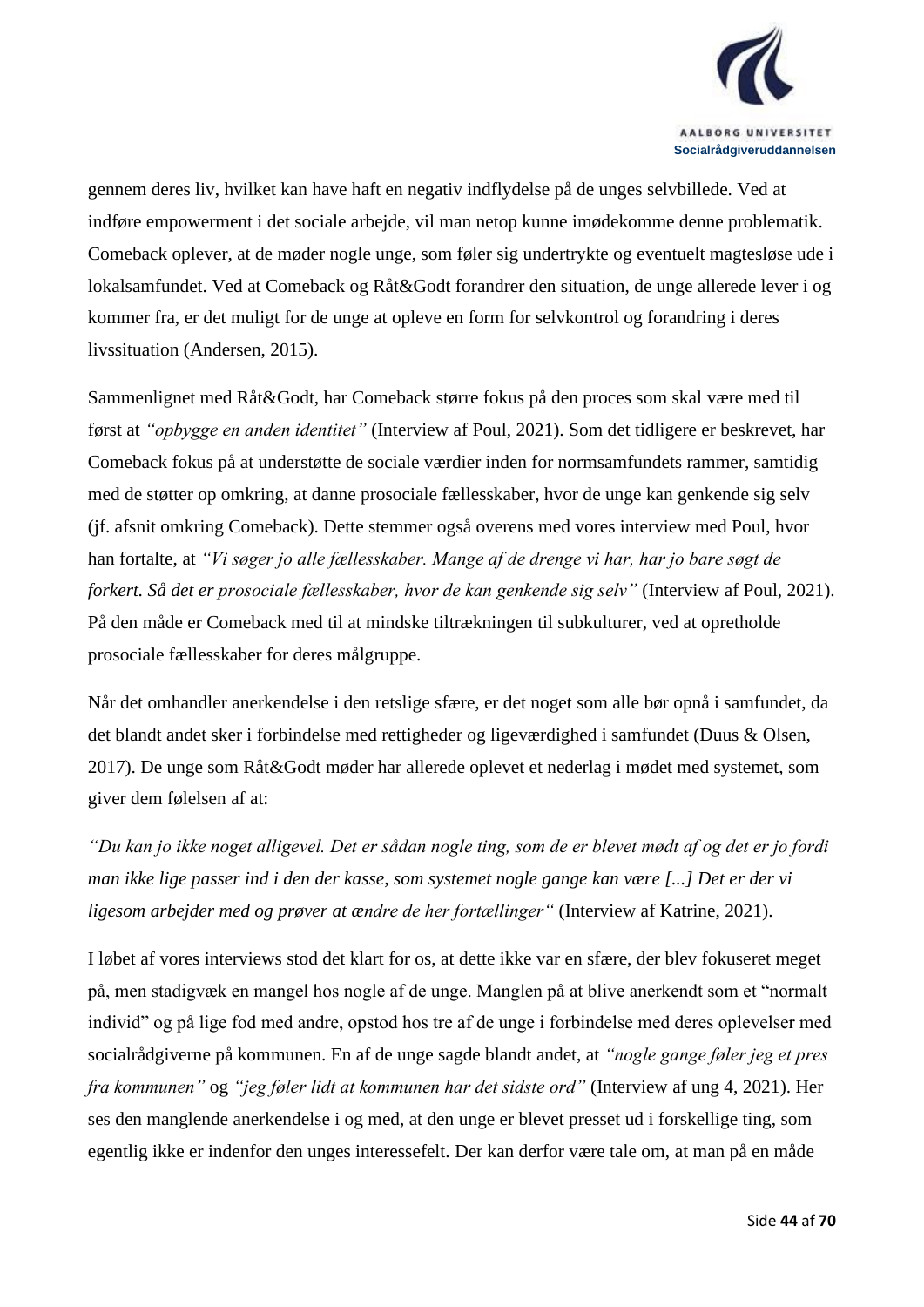

fratog den unges rettighed til selv at vælge, hvilket ellers strider imod rettigheden til, at borgere har mulighed for selv- og medbestemmelse af behandlingen af egen sag, jf. Lov om retssikkerhed og administration på det sociale område, nr. 453 af 10. juni 1997 (Retssikkerhedsloven) § 4. Udover at det juridisk påpeges, at unge skal have muligheden for medbestemmelse i egen sag støtter, empowerment tilgangen også op omkring dette. Metoden vil her kunne imødekomme de unges følelse af magtesløshed, da den vil fokusere på at hjælpe de unge med at opnå større selvkontrol over eget liv (Antczak, 2016). Råt&Godt forsøger i tilgangen med de unge, at bruge deres fortællinger til at give de unge kontrollen tilbage, dette beskriver de på følgende måde:

*"[...] vi bruger meget en narrativ tilgang, hvor vi har fokus på deres fortællinger og hvordan man så kan lave om på dem, fordi mange af dem, de har mødt modstand i deres liv, hvor de bare har fået at vide, at de ikke duer til noget"* (Interview af Katrine, 2021).

Derudover har to andre af vores unge informanter haft lignende oplevelser, hvor de hverken har følt sig hørt eller haft et forløb ud fra deres behov. Netop det at føle sig hørt og anerkendt, er også det Carls Rogers beskriver i hans relationsteori, at man skal formå at være lyttende og forstående i relationen, for at være med til at skabe en forandring hos den enkelte unge (Rogers, s.d.). Den ene fortalte under interviewet, at den unge *"har måske været igennem nogle unødvendige forløb i forhold til hvad [han, red.] gerne vil"* (Interview af ung 3, 2021) og en helt anden brugte citatet: *"jeg følte mig bare som et nummer i systemet"* (Interview af ung 2, 2021). Ser man tilbage på Rogers femte betingelse i hans relationsteori, ville det have været nødvendigt, at socialrådgiveren skulle have opbygget en empatisk forståelse for den unges følelse. Havde den femte betingelse været i fokus i samarbejdet mellem den unge og socialrådgiveren, kunne dette netop have skabt en større forståelse. På den måde kunne man måske undgå, at den unge ikke følte sig som et nummer i systemet, eller at den anden unge havde været igennem forløb, som ikke var i overensstemmelse med hvad den unge ville (Rogers, s.d.).

#### <span id="page-44-0"></span>**Relationsarbejdets betydning for målgruppen**

Følgende analyseafsnit vil indeholde viden om relationer og deres betydning for projektets målgruppe. Endvidere vil afsnittet indeholde den tilegnede viden vi har fået, gennem vores interviews, hvor der er fokus på den utraditionelle måde både Comeback og Råt&Godt arbejder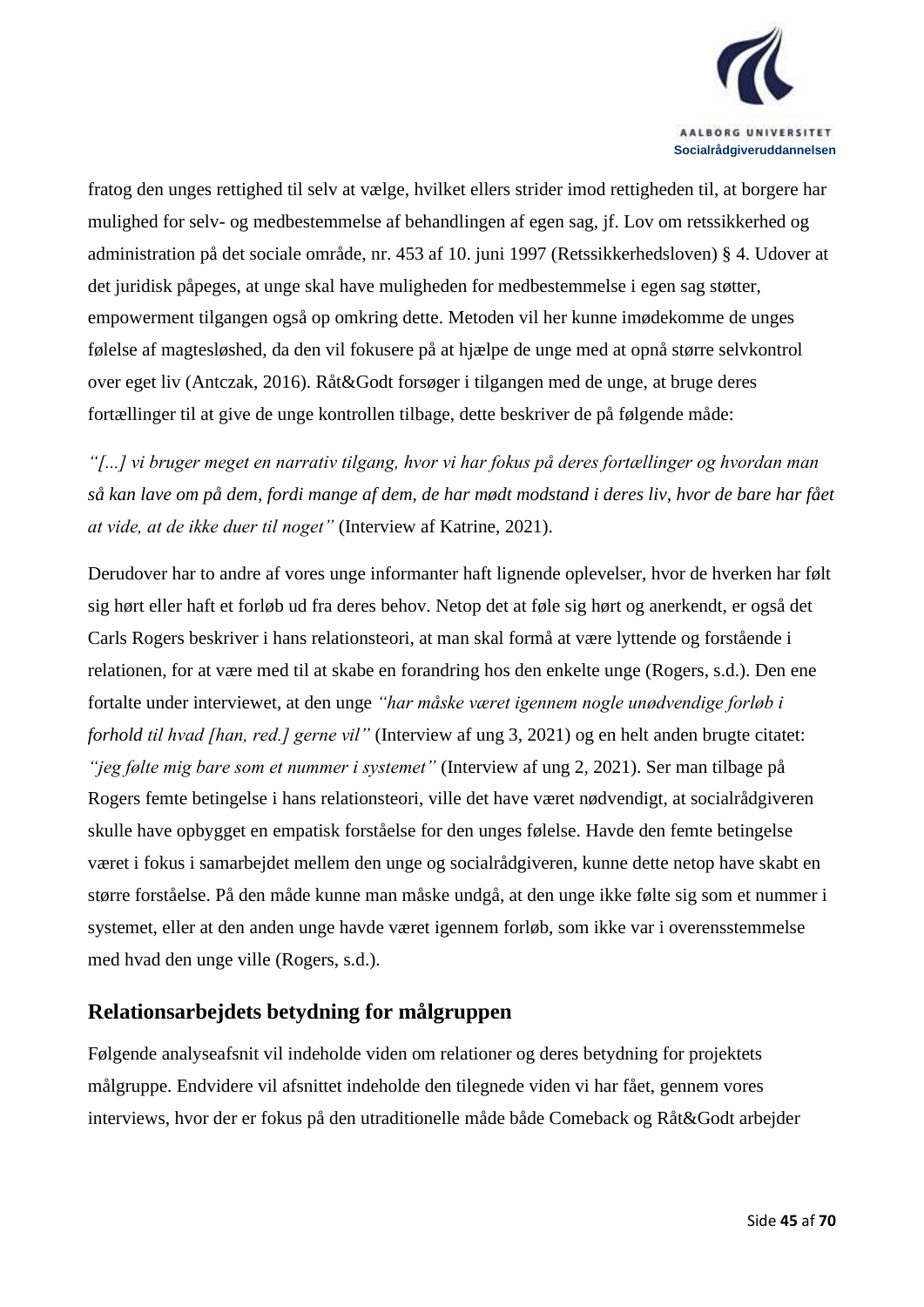

med udsatte unge. Analyseafsnittet vil være med til at give en indsigt i, hvordan deres arbejdsmetoder, er med til at påvirke de unge.

Det er tidligere nævnt i problemstillingen, at de udsatte unge mangler tiltro og tillid til, at det danske system kan give dem den rette hjælp, hvilket er derfor, der vil blive peget på behovet for at gå en vej, som er mere utraditionel. I 2018 blev der støttet op omkring de mere utraditionelle veje at gå med udsatte unge, i form af afprøvelse eller udvikling af blandt andet private aktører (jf. Problemstillingen). Råt&Godt og Comeback er nogle af de private aktører, som går den utraditionelle vej. Med hensyn til kommunens måde at gå til tingene på, udtaler lederen af Comeback blandt andet "*Vi skal ikke ligne dem. [...] Vi prøver være så [...] Autentiske og originale inde for den her ramme vi nu engang kan tillade os og være ved"* (Interview af Poul, 2021). Udover at rammerne ikke ligner kommunens, ved at gøre det mere personligt og skabe nogle rammer, som de unge bedre kan relatere sig til, har Comeback også en anden tilgang til deres målgruppe:

*"Hele grundlaget for at vi kan gøre som vi kan gøre, er relationsorienteret. Og for at man lave relationsdannelse, så skal man ligesom have et rum og en ramme man kan gøre det i. Det med at bygge den ramme op, hvor de gider at være. Så det er også et af formålene med, at vi henter dem, for det er uoverskueligt for dem, så vi går lidt længere for at vise, at vi er der. Så det er også derfor vi siger, vi tager alt det her socialfaglige, for det er også det som gør, at vi får opbygget en relation og vi får hjulpet dem"* (Interview af Poul, 2021).

Ved at skabe trygge rammer og gå de ekstra skridt for at skabe den gode sociale relation, kan det have en vigtig betydning for resultatet efter afsluttet forløb (Rogers, s.d.). Comeback formår at forstå de unge og skabe en god relation og et godt samarbejde, hvilket er med til at motivere de unge og bidrage til forandring og udvikling. Det er en målgruppe, som i forvejen har svært ved at tilpasse sig de traditionelle normer og rammer inden for systemet, hvorimod Comeback har formået at imødekomme denne målgruppe og skabe rammer, hvor de har lyst til at være (Comeback, s.d., b). På den måde, skaber Comeback et rum som tilpasser sig de unge, frem for at de unge skal tilpasse sig rummet. Dette formår Råt&Godt også at gøre med deres målgruppe hvor de skaber *"nogle skæve rammer, hvor der er højt til loftet i mere end én forstand og det tiltaler nogle gange de unge mere, end hvad man kommer ind i et klinisk hvidt kontor, hvor man skal sidde ved en computer"*  (Interview af Katrine, 2021). Ved at skabe det utraditionelle rum, hvilket både Comeback og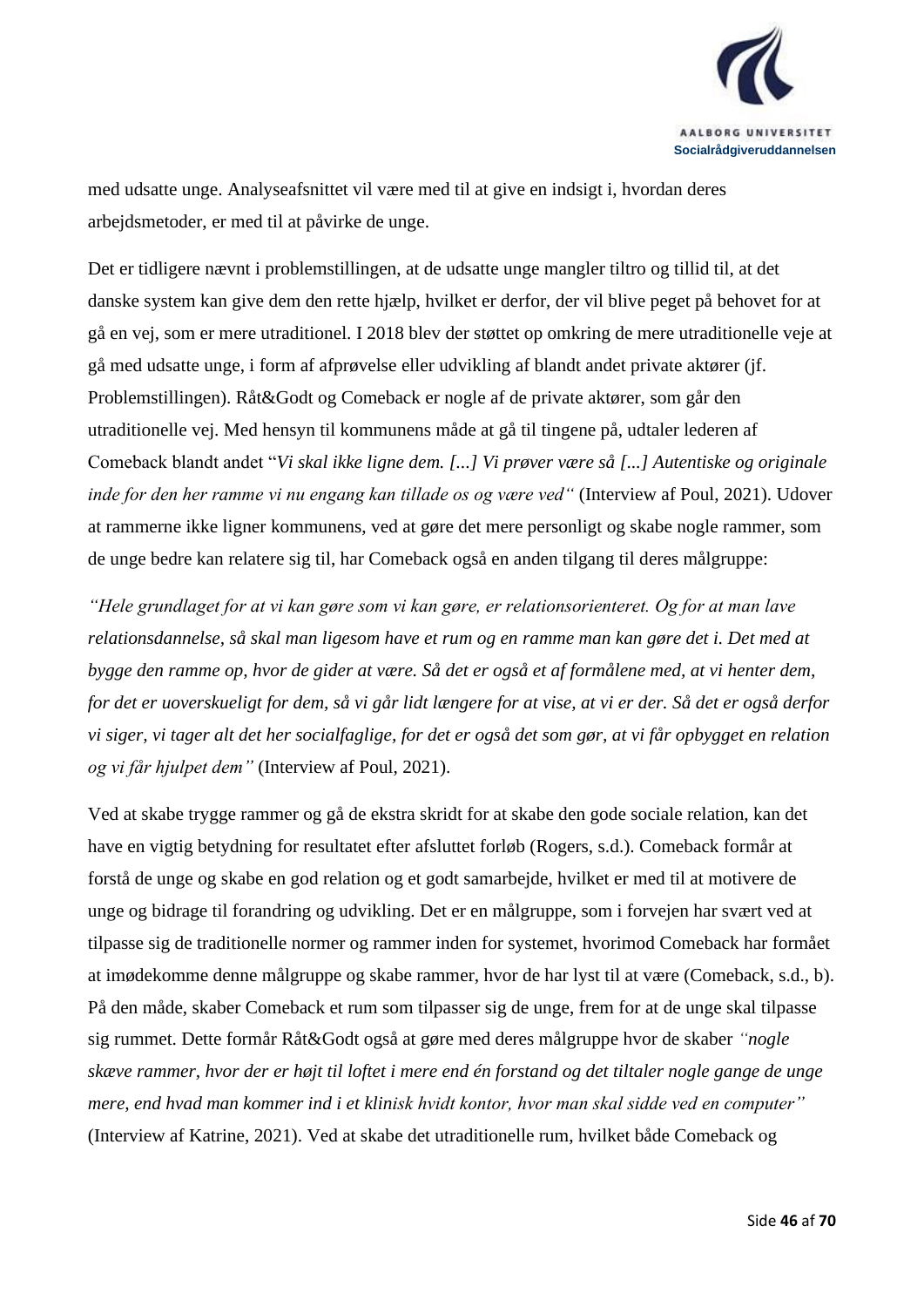

Råt&Godt formår at gøre, vidner det om, at der er behov for brugen af de private aktører og deres kreativitet. Derudover har det også vist sig, at behovet for anvendelse af mere personlige og relations nære arbejdsmetoder, har en positiv effekt på de unge.

For at kunne skabe den gode relation, er der behov for, at man er personligt til stede og er opmærksom på de unges behov og signaler, hvilket Carl Rogers også beskriver i hans betingelser af den professionelle relation (Rogers, s.d.). En af de unge gav udtryk for, at *"De kan godt se på mig, hvis der er noget jeg er presset over eller trykket over, ja. Så kommer de altid og spørger mig >> Er du okay? Er der noget? Skal vi lige sætte os ned? <<"* (Interview af ung 3, 2021)*.* Hos Råt&Godt opleves det, at de professionelle har kompetencerne til at forstå de unge og opfange deres signaler. Dette er med til at styrke den kvalitet, som er afgørende i relationen mellem de unge og de professionelle. Ved de professionelle formår at opfylde dette behov, kan også være med til at skabe en positiv udvikling hos de unge. Dette afspejler sig også i vores interview med en af de unge hos Råt&Godt, som fortalte: *"Jeg følte mig tryg ved dem. Lige så snart jeg føler mig tryg og tilpas med dem, åbner jeg mig lige så stille op"* (Interview af ung 1, 2021). At den gode relation er med til, at de unge bliver trygge og åbner sig op, vil også bidrage til åbenheden overfor forandring (Rogers, s.d.). Derudover vil det også give mulighed for, at de unge kan se sig selv på en anden måde, når de oplever at blive mødt af sympatiske og accepterende professionelle omkring dem.

Ved at hjælpe de unge med at se sig selv på en anden måde, arbejdes der med at *"ændre de her fortællinger [...] at de faktisk også er gode til det der og vildt gode til at samarbejde med de andre og nu har du faktisk bygget den her helt selv"* (Interview af Katrine, 2021). På den måde fokuseres der udelukkende på den narrative fortælling, som suppleres af den gode professionalisme, men samtidig arbejdes der væk fra den opfattelse, som de unge har fået af sig selv gennem systemet. Gennem fortællingerne og samtalerne mellem de professionelle og de unge, er Råt&Godt med til at styrke de unges kompetencer og give dem et billede af, hvad de egentlig kan udrette. På den måde bidrager Råt&Godt til at øge de unges selvstændighed og troen på, at de selv har magten og muligheden for at handle. Dette hører i god overensstemmelse med empowerments formål med lokalsamfundsarbejde, hvilket er det perspektiv vi har ladet os inspirerer af i dette projekt (Posborg, 2016). På den måde opnår Råt&Godt, at arbejde med målgruppen på empowerments tre dimensioner, som står beskrevet i definitionen af empowerment. Der bliver både arbejdet på det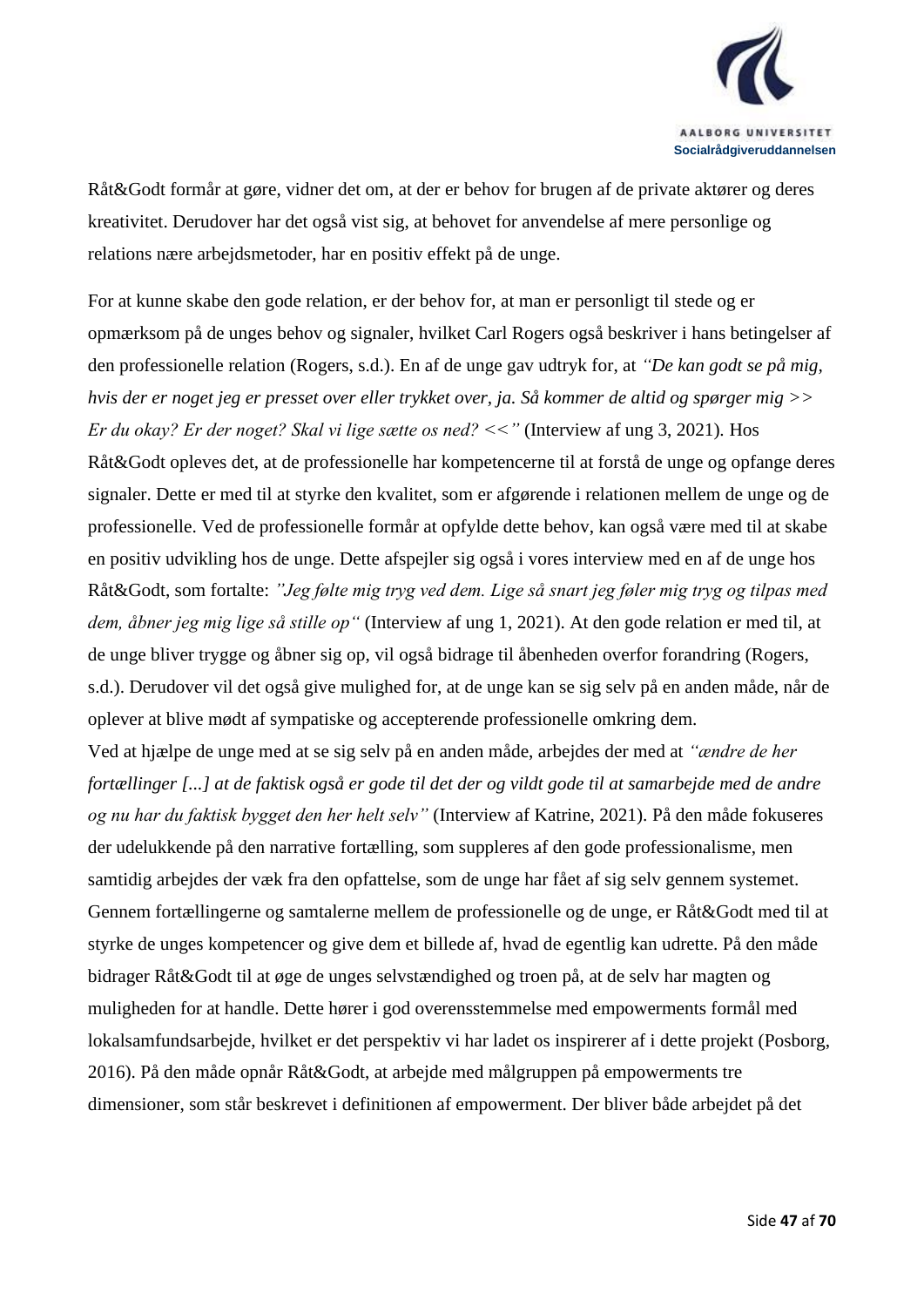

enkelte individs udvikling, men samtidig arbejdes der med at styrke hinanden som en gruppe, der kan være med til at bidrage til lokalsamfundet, men på sine egne præmisser (Andersen, 2015).

#### <span id="page-47-0"></span>**Overgangen til det selvstændige voksenliv**

I følgende afsnit vil der fokuseres på den skelnen mellem overgangen til et selvstændigt voksenliv, som det er blevet beskrevet tidligere i projektet. Dette fokus vil blive suppleret med vores empiri fra den kvalitative undersøgelse, som vil komme i spil for at danne et nyt perspektiv på denne problematik. Afsnittet vil indeholde de to private aktørers tilgange og deres indsats med overgangen til et selvstændigt voksenliv.

Overgangen til et selvstændigt voksenliv er et gennemgående fænomen i vores projekt, som kommer af problematikken omkring unges overgang til voksenlivet, der omtales som værende en proces som de unge bliver tabt i. Et element i overgangen til voksenlivet med denne målgruppe er, at det drejer sig om en gruppe som har svært ved at finde sin plads i det danske uddannelsessystem samt arbejdsmarkedet. Det er gjort klart i vores indledning, at der opleves at være en del udfordringer når de unge skal i beskæftigelse/uddannelse, hvor en af de udfordringer blandt andet er, at de tilbud som kommunen tilbyder ikke passer til alle unge. En af de unge hos Råt&Godt, beskriver det på følgende måde: "*Jeg har måske været igennem nogle unødvendige forløb i forhold til hvad jeg gerne vil"* (Interview af ung 3, 2021). Både Råt&Godt og Comeback tilbyder afklarings- og opkvalificeringsforløb, hvor formålet er, at blive afklaret om ønsker og drømme for fremtiden. Som beskrevet i afsnittet omkring Råt&Godt, har de mulighed for at give de unge erfaring og et arbejde inden for noget, som de i forvejen syntes er interessant. Råt&Godt består af flere forskellige afdelinger, som muliggør at ramme indenfor flere unges interessefelt og samtidig kan Råt&Godt give de unge den støtte, til at komme den vej videre i livet, som lige netop er den rette for den enkelte (Råt&Godt, s.d., a). Heraf kan det være individuelt hvor lang den vej kan være, idet de unge som udgangspunkt bliver visiteret til et 13-ugers forløb, dog med mulighed for, at det kan blive forlænget. Socialrådgiveren fra Råt&Godt påpeger dog, at *"De fleste de er her nok omkring 1 år [...] Men det kommer igen an på hvor kompleks situationen er"* (Interview af Katrine, 2021)*.* Udover at overgangen til voksenlivet er meget individuel alt afhængig af hvor kompleks den enkeltes situation er, ses der også en større udvikling i målgruppen hos Råt&Godt, da de nu får nogle *"hvor der er lidt længere udsigt på det. Det er så dem der bliver karakteriseret som*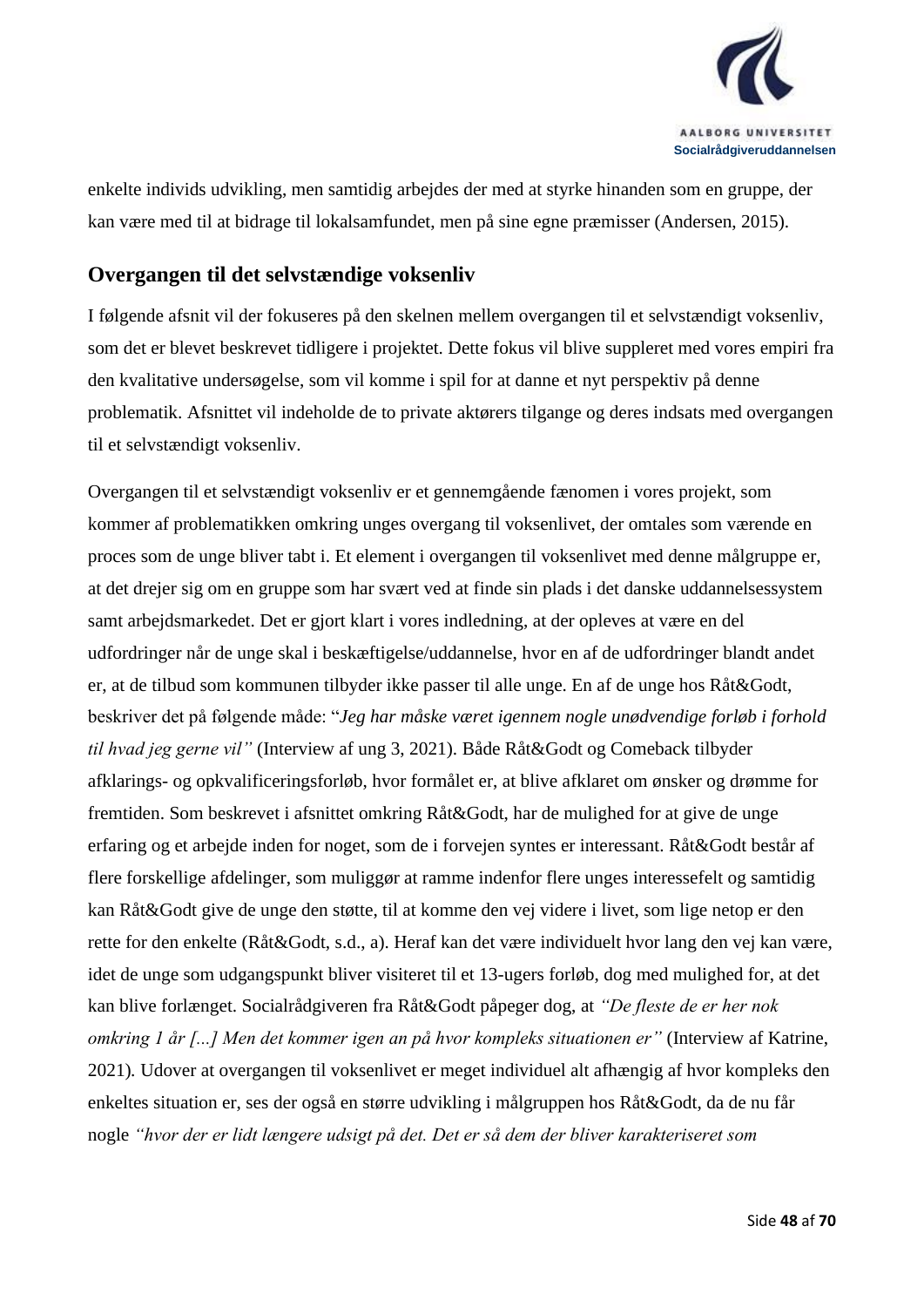

*aktivitetsparate, i stedet for uddannelsesparate''* (Interview af Katrine, 2021). Udviklingen kan betyde, at Råt&Godt tager de unge ind, som kommunen ikke helt ved hvad de skal gøre med, hvilket også stemmer i overensstemmelse med de unge som Comeback møder, da de "*har med en målgruppe at gøre som ikke kan passe ind andre steder"* (Interview af Poul, 2021).

Under indsamlingen af empirien til projektet, blev vi opmærksomme på, at overgangen til voksenlivet kan defineres forskelligt, alt efter hvor man sidder og arbejder med den unge. Sidder man ved kommunen, følger man den juridiske definition, hvor man starter med at forberede den unge på voksenlivet fra de er fyldt 16 år, jf. Servicelovens § 140 stk. 2, 3. Hos Råt&Godt har man sværere ved at definere, hvornår denne overgang opstår, idet det er et unikt fænomen for den enkelte. Dette beskriver Katrine også i vores interview:

*"Man kan sige, at de er forskellige steder i deres liv, men alligevel så har de taget en eller anden beslutning om at der skal ske noget og de gerne vil noget mere med deres liv, så det er lidt det som er fællesnævneren for dem. Det er også noget vi snakker med dem om, at hvis de er her, så skal de være klar på at rykke sig, fordi der skal være en mening med hvorfor de er her. Vi har haft en, som har været til samtale, som faktisk var over 30 år, men som måske ikke helt var klar nok til at kunne komme videre og ud af sit misbrug. Så derfor er den lige sat på stand by, da det ikke giver nogen mening hvis ikke man tænker man vil videre. Der skal være et mål med at være her''* (Interview af Katrine, 2021).

De unge hos Råt&Godt kan på den måde alle sammen være i overgangen til det selvstændige voksenliv, men det er ikke deres alder der betegner. om de er det. Det er de unge selv og deres vilje til at komme videre i deres liv og ud at klare sig på egen hånd. Modsat Råt&Godt møder Comeback også målgruppen under 18 år, hvor de måske er i en forberedelsesfase til voksenlivet. Som nævnt i beskrivelsen af Comeback, samler de de unge op der, hvor andre ikke har mulighed for det og skaber på den måde et positivt miljø for dem. Gennem deres arbejde har Comeback også erfaret, at det at have nogle sociale bånd, som giver dem en form for social kapital, har betydning for de unges deltagelse og inklusion i samfundet (Comeback, s.d., c). På den måde kan de unge opnå at få anerkendelse i den solidariske sfære, da de i samspil med andre personer oplever at blive anerkendt, som den man er og kan genkende sig selv i fællesskabet. De unge får mulighed for at blive anerkendt både som et unikt individ med særlige kvaliteter, og samtidig bliver set som værende en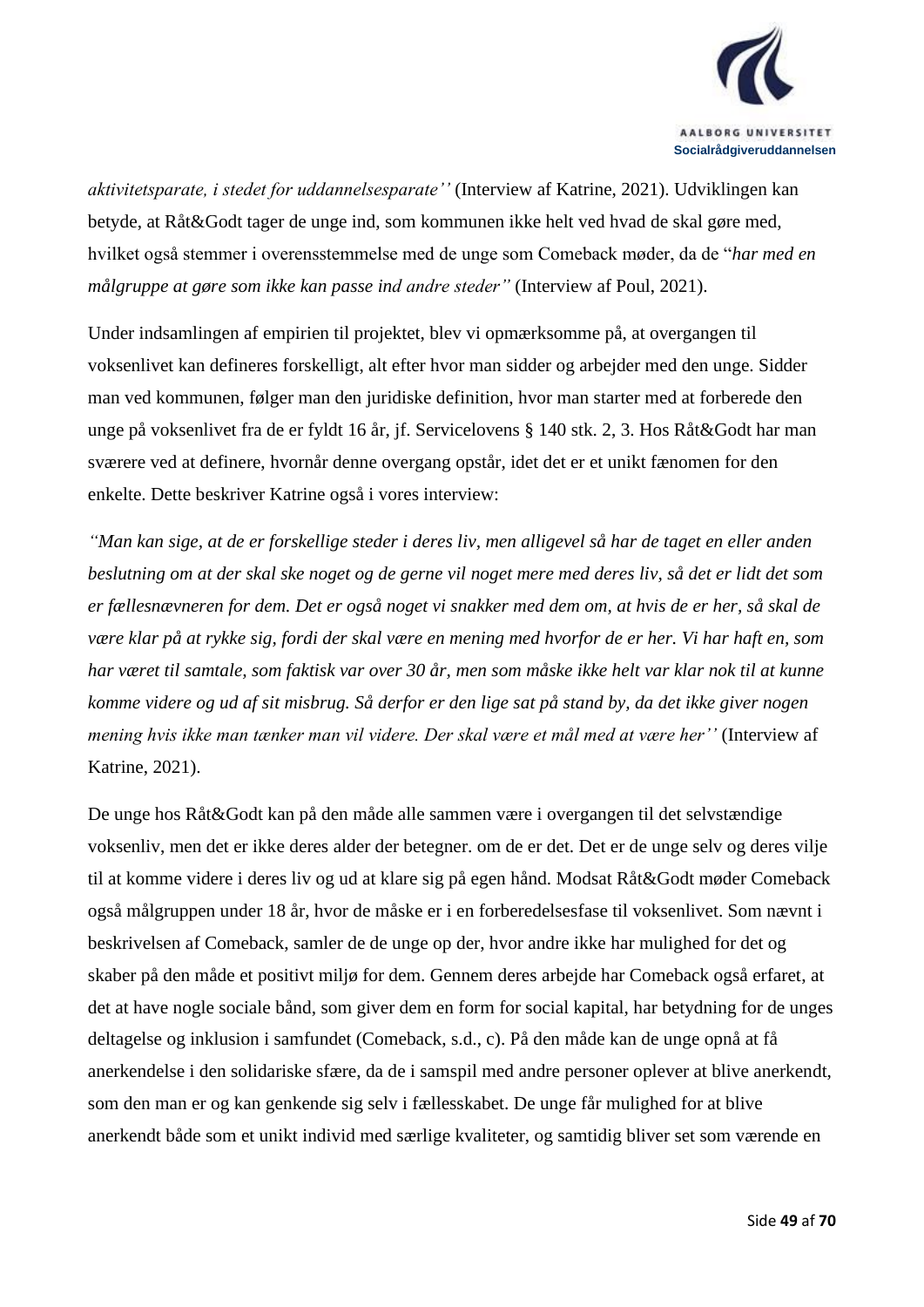

vigtig del af fællesskabets helhed (Willig, 2003). Her spiller relationen også ind, idet den har bidraget til, at de unge får en form for social kapital, som er sket igennem en forandringsproces i det relationsarbejde, som Comeback her har formået at gøre (Rogers, s.d.). Poul fortalte omkring de unge under 18 år, at:

*"de er stadig ikke færdigbagt mange af dem [...] For der er ingen skole som gider, at have dem. Det kan være de blevet hjemsendt fra et opholdssted, alverdens problemer. så er det fordi at der ingen skole som vil tage dem, så lige pludselig så laver de noget lort og så bliver de smidt på sikkert opholdssted. og så skal vi starte forfra og så er vi dem som klikker limen sammen og står ved den unge og får snakket med de forskellige skoler og kommunen og PPR"* (Interview af Poul, 2021).

Der ses allerede udfordringer hos de unge inden de fylder 18 år, og Comeback forsøger at hjælpe dem på rette vej og imødekomme de unge før problematikkerne udvikles mere i den negative retning. Allerede hos de unge i denne alder, oplever Comeback, at de har oplevet så mange nederlag i deres at liv og de unge igen skal starte forfra, hvilket Comeback hjælper dem med. Poul fra Comeback fortæller også: *"Men det vi gør med de unge under 18 år, det tror jeg, det er der fremtid i"* (Interview af Poul, 2021). Ved at hjælpe de unge allerede i en tidlig alder, er Comeback med til at forebygge yderligere problematikker hos de unge, så de ikke ender ud i samme problemer som den ældre målgruppe og dermed ender ud med at *"De er brændte. De kommer jo som regel fra udsatte familier og bor i udsatte boligområder og omgivet af udsatte mennesker, ser lort og har svært ved at tro på, hvad skal der ske med mig"* (Interview af Poul, 2021). På den måde arbejder Comeback også mod den juridiske aldersgrænse for, hvornår man bør påbegynde arbejdet på en overgang til voksenlivet. Ifølge Comeback kan det have en negativ indflydelse hos unge, hvis de presses ud i noget, de ikke er klar til og også allerede i forvejen går og har nogle problemer. Katrine, socialrådgiveren hos Råt&Godt, gjorde det også tydeligt under vores interview, at ved at støtte de unge i længere tid og bidrage til at øge troen på dem selv og deres egne evner, vil være en fordel i det lange løb. Dette vil afhjælpe, at de unge ikke blot vender tilbage til udgangspunktet, efter de har forsøgt at stå på egne ben og dermed i stedet øge deres selvstændighed og troen på, at de selv har magten og muligheden for at handle, hvilket også stemmer overens med empowerments formål i lokalsamfundsarbejde (Posborg, 2016). Katrine fortalte videre at: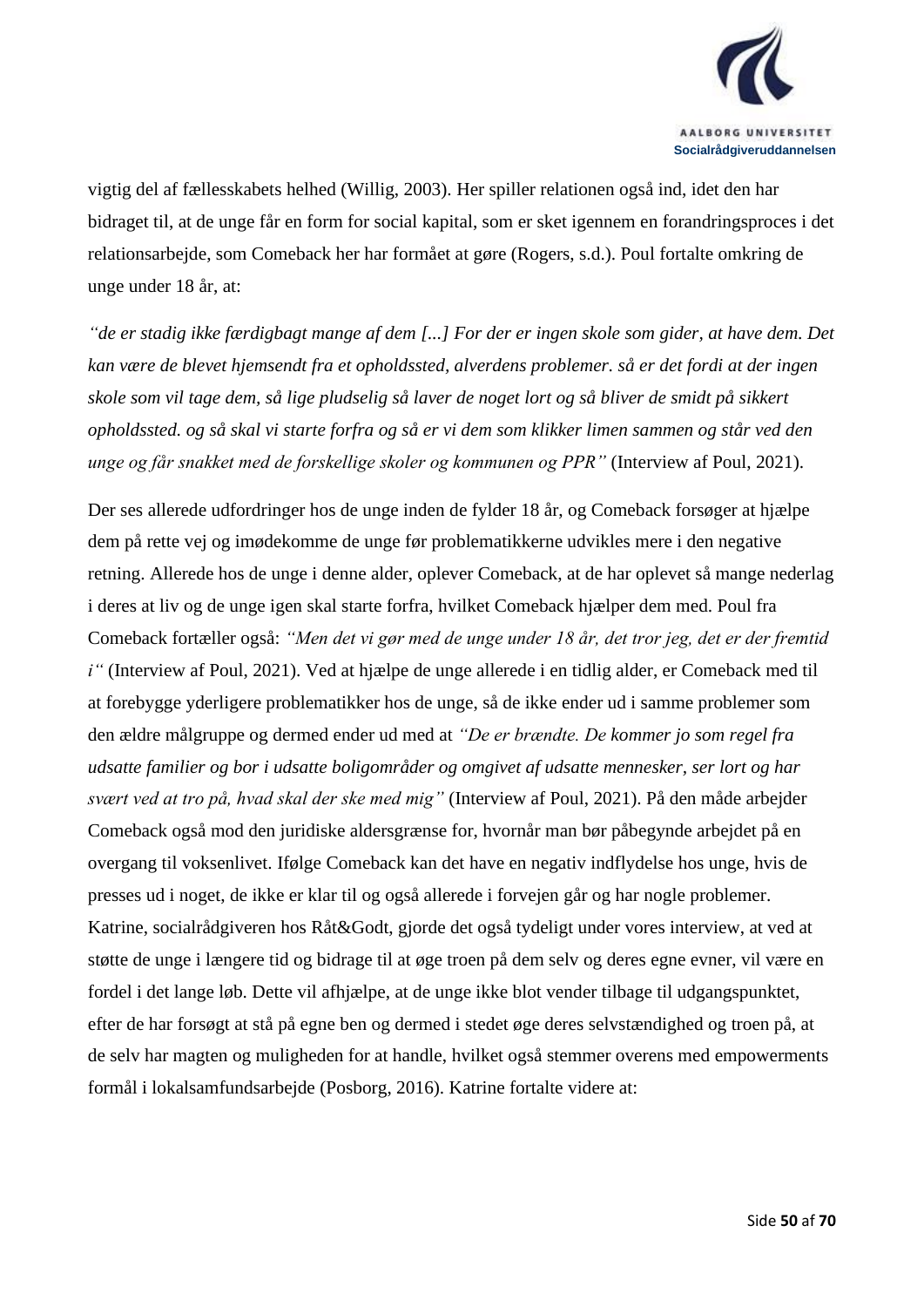

*"Vi er ligesom med hele vejen og så hellere tage det i lidt længere tid og så være sikre på, at det er det helt rigtige. Fordi der er ikke nogle der får noget ud af, at den unge er i uddannelse i tre måneder, og så ryger tilbage til uddannelseshjælp igen. Så kan den unge også være kommet endnu længere tilbage i sin udvikling, fordi så har man også fået et slag, >>nå, det kunne jeg heller ikke alligevel<<. Så er man lidt tilbage i den følelse omkring, at det er dem selv som er noget galt med"*  (Interview af Katrine, 2021).

Derudover fortæller Katrine også at, *"Vi har mange, som er ude i praktik når de er ved at være færdige hernede og så har de nogle dage i praktik og nogle dage her, så de har begge dele. På den måde kommer de ud og bliver udfordret og så også kommer tilbage til det trygge her"* (Interview af Katrine, 2021). Ved at Råt&Godt stadig fungerer som en tryg og sikker base, kan det bidrage til, at de unge får nogle succesoplevelser gennem deres praktik. Når de unge ikke har meget netværk og deres trygge base er hos Råt&Godt, påtager Råt&Godt sig også en vigtig og støttende rolle, som kan være med til at gøre en forskel for den unges videre vej til et selvstændigt voksenliv. Her kan man igen koble empowerment-tilgangen til Råt&Godts arbejdsmetode, idet man er med til at støtte de unge til selv at bestemme hvad der skal se, samt hvordan processen skal se ud (Antczak, 2016).

Under vores interview med en af de unge hos Råt&Godt, blev det fortalt at:

*"jeg startede i noget praktik for to måneder siden, måske blev presset lidt for meget ud i det, og det så gør at jeg er gået lidt psykisk ned på det sidste"* og *"så er Råt&Godt nødt til at indordne sig lidt efter det. Men er helt vildt gode støttende, fordi de også siger >> jeg ved godt, at jeg presser på, men det er fordi jeg har en anden, som presser på <<"*  (Interview af ung 4, 2021).

Til dette citat kan man lave en sammenligning med den definition vi har anvendt i forbindelse med empowerment. Det er vigtigt, at man i det sociale arbejde har øje for, at borgeren har rettigheder til selv at handle og hvis det er nødvendigt, skal man støtte ind over og styrke borgerens mulighed for dette: "*Jeg er så, ved virkelig at træde i karakter, ved at få det stoppet fordi jeg kunne ikke være i det"* (Interview af ung 4, 2021). Her ses der en udvikling hos den unge, der oplever, endelig at kunne sige fra og har fået opbygget evnen til at handle ud fra sine egne ønsker (Andersen, 2015).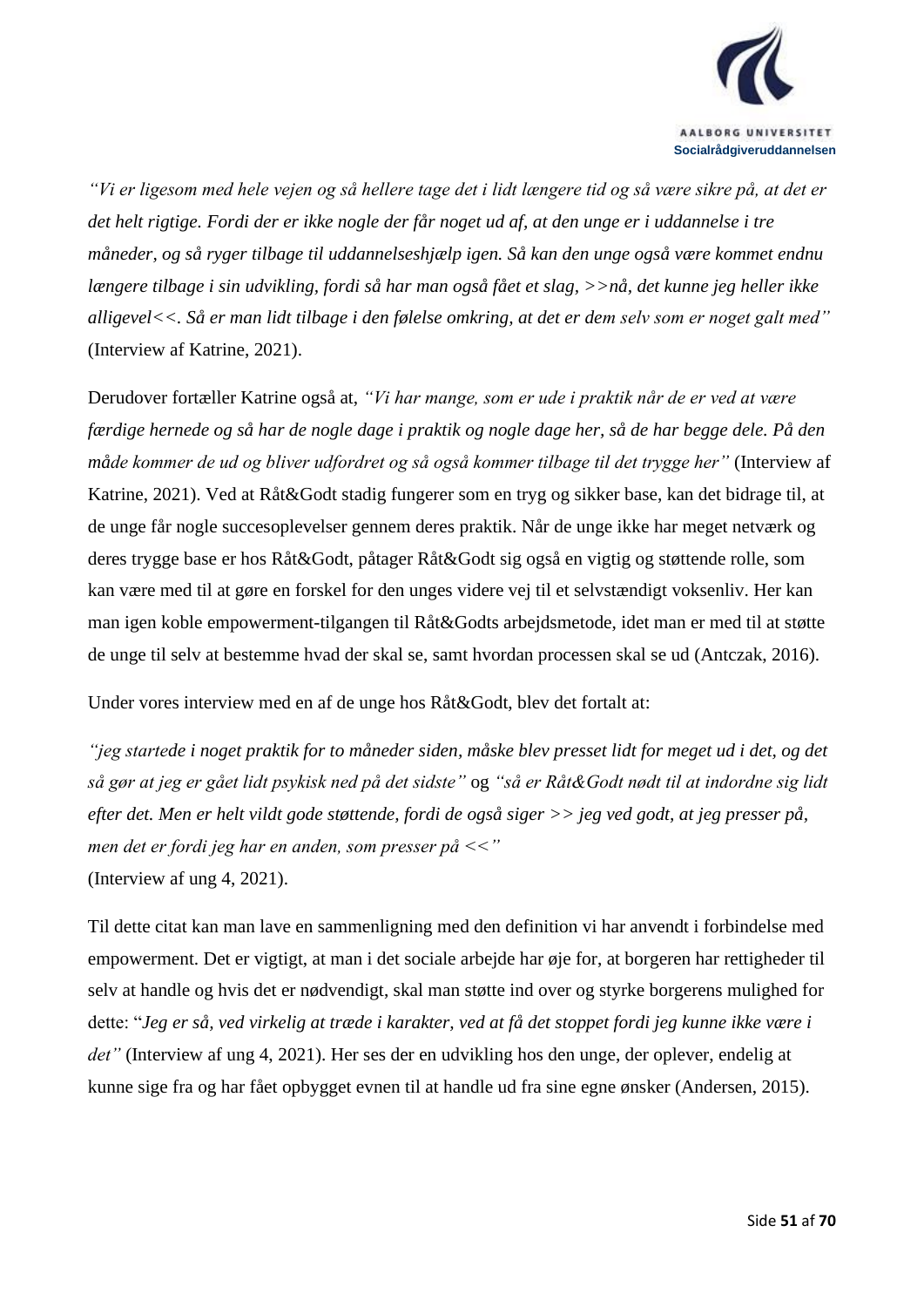

Under interviewet med ung 4, blev det gjort klart for os, at Råt&Godt stadig påtager sig en støttende rolle i de unges private sfære (Duus & Olesen, 2017), selvom de også har nogle regler og rammer de skal indordne sig efter. Endvidere kan det være vanskeligt for unge at finde rundt i det komplekse kommunale system og de unge måske oplever at systemet ikke møder dem i øjenhøjde. I dette tilfælde drager den unge nytte af den gode relation, som er skabt sammen med Råt&Godt, hvor Råt&Godt har formået at vise empati og skabe forståelse overfor de unge (Rogers, s.d.) Det er endvidere tidligere nævnt, at ledige udsatte unge, som samtidig oplever andre problematikker i hverdagen, kan have et behov for yderligere hjælp og støtte, for at forløbet ikke skal forværre situationen eller gøre det uoverskueligt. Der kan derfor være et stort behov for et koordineret forløb (jf. Problemstillingen). Tilsvarende med Comeback, står Råt&Godt også til sidst med den unge og samler dem op, der hvor det går galt.

Når det kommer til vores unge informanter, er Råt&Godt også med til at afklare de unge omkring, hvad de kan og ikke kan. En ung fortalte: "*Jeg tror det er fordi jeg prøver og prøver lidt mere og så kommer troen på, at jeg godt kan. Et skridt af gangen op af trappen. Der er plads til, at jeg får lov at prøve tingene af"* (Interview af ung 2, 2021). Den unge har oplevet en aktiv deltagelse hos Råt&Godt, hvor de har arbejdet empowermentorienteret og den unge har oplevet en personlig vækst, idet Råt&Godt har givet ham mulighed for at handle og afprøve sine begrænsninger (Posborg, 2016). Videre fortæller den unge også: *"jeg tror mere på mig selv når jeg er herude. Jeg synes det er en af de største ting, at jeg kan få lov at arbejde ude i værkstedet [...] Og hvornår skal man spørge efter hjælp og hvornår kan man godt klare det selv. Det giver mere selvtillid"*  (Interview af ung 2, 2021). Ved at være en del af fællesskabet ude i værkstedet, oplever den unge at have medindflydelse, hvilket kan være med til at styrke selvstændiggørelse og motivationen til at videreudvikle sig, både personligt og arbejdsrelateret (Posborg, 2016). Dette kan også være med til at påvirke overgangen til det selvstændige voksenliv i en positiv retning og samtidig imødekommer de unges behov. Det sker i form af, at der er en god relation til de mennesker, som er omkring dem til at hjælpe og de unge får den tid de kræver, for at de får en succesoplevelse (Rogers, s.d.). Udover dette, viser det sig også, at fællesskabet har en stor betydning for de unge i overgangen til et selvstændigt voksenliv: "*Det har hjulpet mig hen til hvor jeg er i dag. Det får mig op hver dag, det hjælper meget på det. Det giver motivation, når man har et fællesskab på en arbejdsplads og der er plads til alle"* (Interview af ung 3, 2021).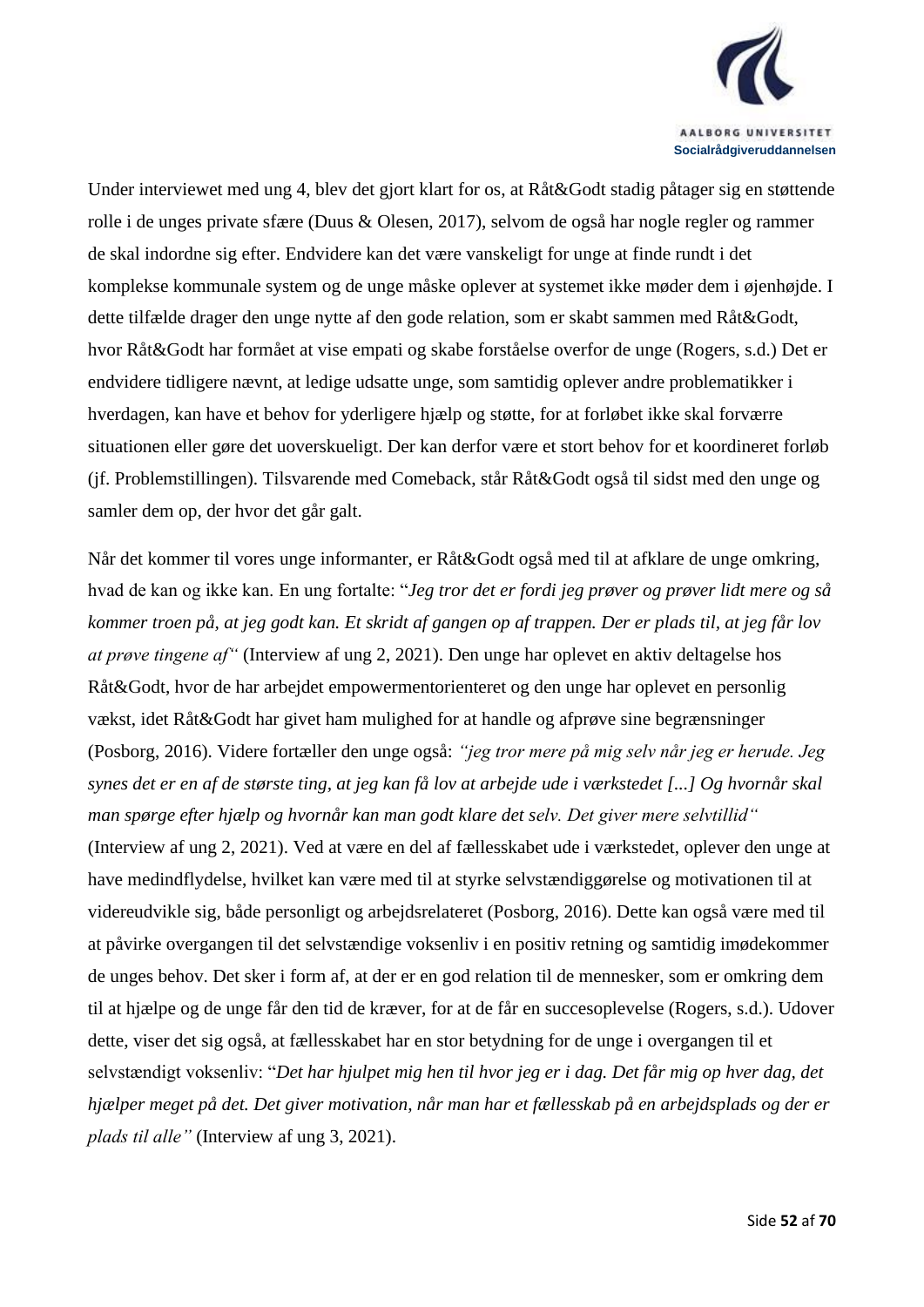

#### <span id="page-52-0"></span>**De forskellige perspektiver på fællesskab**

I dette afsnit er der lavet en analyse omkring, hvordan de fire unge informanters forskellige behov for fællesskab, kan have en indflydelse på arbejdet hos Råt&Godt. Afsnittet vil blive besvaret ved hjælp af en sammenligning af de forskellige meninger og betegnelser af fællesskab, som vi har fået viden omkring gennem interviews med målgruppen hos Råt&Godt.

Ligesom hvert enkelt menneske er unikt, kan man have forskellige behov for et fællesskab på en arbejdsplads. Når det kommer til arbejdsfællesskabet, er det forskelligt hvad der giver mening for en og hvilke relationer man her søger i denne forbindelse. I interviewet med Katrine, fik vi blandt andet øje for målgruppes kendskab til fællesskab: *"[nogle af dem, red.] er faldet udenfor den kasse i samfundet. Så derfor trækker de sig måske også lidt selv fra andre og andre trækker sig måske også lidt fra dem, fordi de ikke helt bliver forstået hvordan de er"* (Interview af Katrine, 2021)*.* Udover at imødekomme usikkerheden omkring de mange valgmuligheder målgruppen møder, i forhold til arbejde og uddannelse, er der også mange forskellige behov og hvad der giver mening for den enkelte. Dette er faktorer, som blandt andet imødekommes hos tilbud som Råt&Godt, hvor man gør meget for at imødekomme de unges behov. Samtidig styrker man de unge til også at støtte hinanden, blandt andet ved at have fokus på fællesskabets betydning for hvert enkelte: *"Det vi har meget fokus på er at vi er fælles om det"* og *"Det er også det de ligesom er glade for at være en del af et fællesskab med nogle andre unge, som også har nogle udfordringer. De bliver forstået af hinanden og mødt som de er"* (Interview af Katrine, 2021). Råt&Godt skaber derfor gode forudsætninger, for at de unge bliver anerkendt i den solidarisk sfære, da de fokuserer på et fællesskab hvor de alle kan blive anerkendt for deres unikke særpræg (Willig, 2003). Dette stemmer også overens med den valgte definition af empowerment, hvor man kigger på, hvad en gruppeorienteret indsats vil kunne bidrage med hos den enkelte. Foruden kun at have fokus på den individuelle dimension, kigger man på den indflydelse, som fællesskabet kan have for de unges styrker og livskvalitet (Andersen, 2015). Ved at arbejde med det fokus, at der også skal være en fællesskabsramme på arbejdspladsen, er Råt&Godt med til at danne et miljø, hvor de unge har mulighed for at føle sig som en anerkendt del af lokalsamfundet. Ligesom en af de unge fortæller: *"Det giver mig en form for tryghed og et sted at være, fremfor bare at gå hjemme"* og *"Hvis fællesskabet ikke er, som det er nu, hvis det havde været på en anden måde, tror jeg slet ikke, at det havde været noget"* (Interview af ung 1, 2021). Det at være omgivet i et miljø som det hos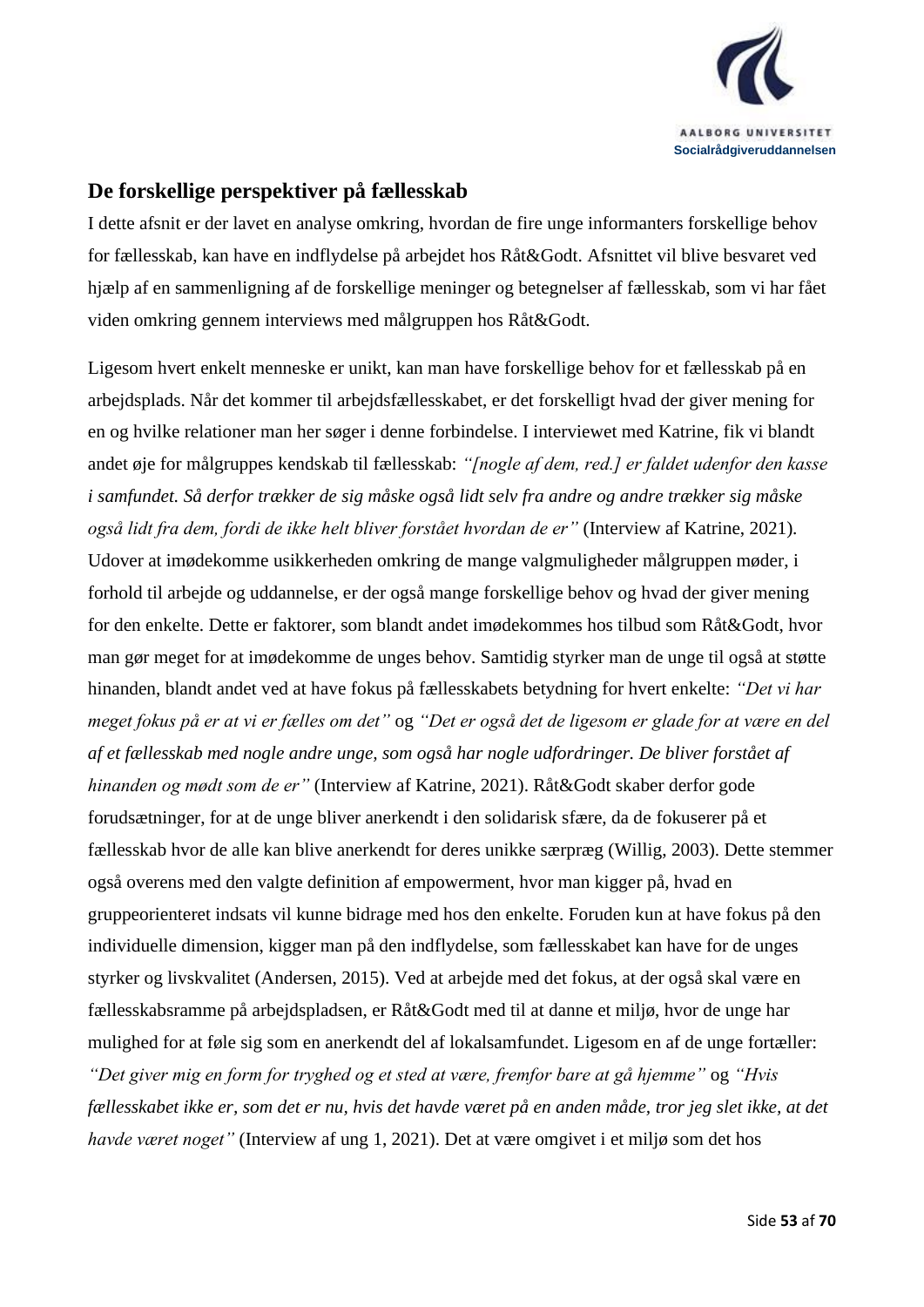

Råt&Godt, giver en emotionel effekt hos de unge, hvor de føler tryghed og en særlig tilknytning til stedet. De føler sig inkluderet og af denne grund, kan fællesskabet have en særlig betydning og effekt for denne målgruppes succes, når det kommer til udviklingen af den enkelte (Fallov, 2015).

Efter udarbejdelsen af vores empiri, blev det gjort klart for os, at vi kunne dele de fire unge op i tre kategorier, i forhold til hvad der giver mening i forbindelse med fællesskabet på arbejdspladsen. En af de unge mente, at det at have en relation til sine kommende kollegaer på arbejdspladsen men samtidig også efterfølgende, spillede en vigtig rolle for miljøet og lysten til at komme: "*Tage ind og gå inde i byen, spille brætspil sammen, altså snakke sammen. At man kan gøre ting sammen med andre, det er meget vigtigt, at man kan det på en arbejdsplads"* (Interview af ung 1, 2021). Her er der tale om en ung hos Råt&Godt, som ser fællesskabet, som en af de vigtigste faktorer på en arbejdsplads. Fællesskabet har haft en stor indflydelse på den unge, hvor stedet nærmest er blevet en del af den unges sociale liv og dermed er blevet en vigtig betydning i den unges solidariske sfære (Willig, 2003). Fællesskabet får derfor en særlig betydning for nogle af de unge, hvor der kan være tale om en slags identitetsskabende effekt, som vil have en positiv indflydelse i forlængelse af, at man har et sted hvor man føler sig hjemme (Fallov, 2015).

En anden af de unge vi har interviewet lagde vægt på, at der var forskel på et fællesskab på en arbejdsplads og den man havde efterfølgende i sin fritid. Den unge sagde blandt andet: "*Det her fællesskab bygger på at få noget til at køre rundt. De andre venskaber er mere udover det, hvor jeg kunne lave noget med dem i fritiden"* (Interview af ung 2, 2021). Her er der mere fokus på, at det fællesskab man har på en arbejdsplads mest er relateret til arbejdet. Relationen har det formål, at man er fælles om, at skulle holde noget kørende, hvilket er forretningen eller virksomheden. Dog fortæller den unge samtidig:

*"Det var også noget jeg har søgt på en måde, fordi jeg manglede at have noget at være fælles om. Man er asocial, uden at være asocial, fordi man har nogle projekter at lave. Jeg kan godt lide at være en del af det herude. Man er i det samme rum, man laver ting hver for sig, men man kan tale med tingene sammen med de andre"* (Interview af ung 2, 2021).

Udover den klassiske måde at være i et fællesskab, gives der mulighed for, at dem som ønsker det, også kan opnå fællesskabet på sin egen måde. Det ses ikke som en forpligtelse at være socialt sammen med de andre, men man sagtens kan være sammen med de andre, også hver for sig. Den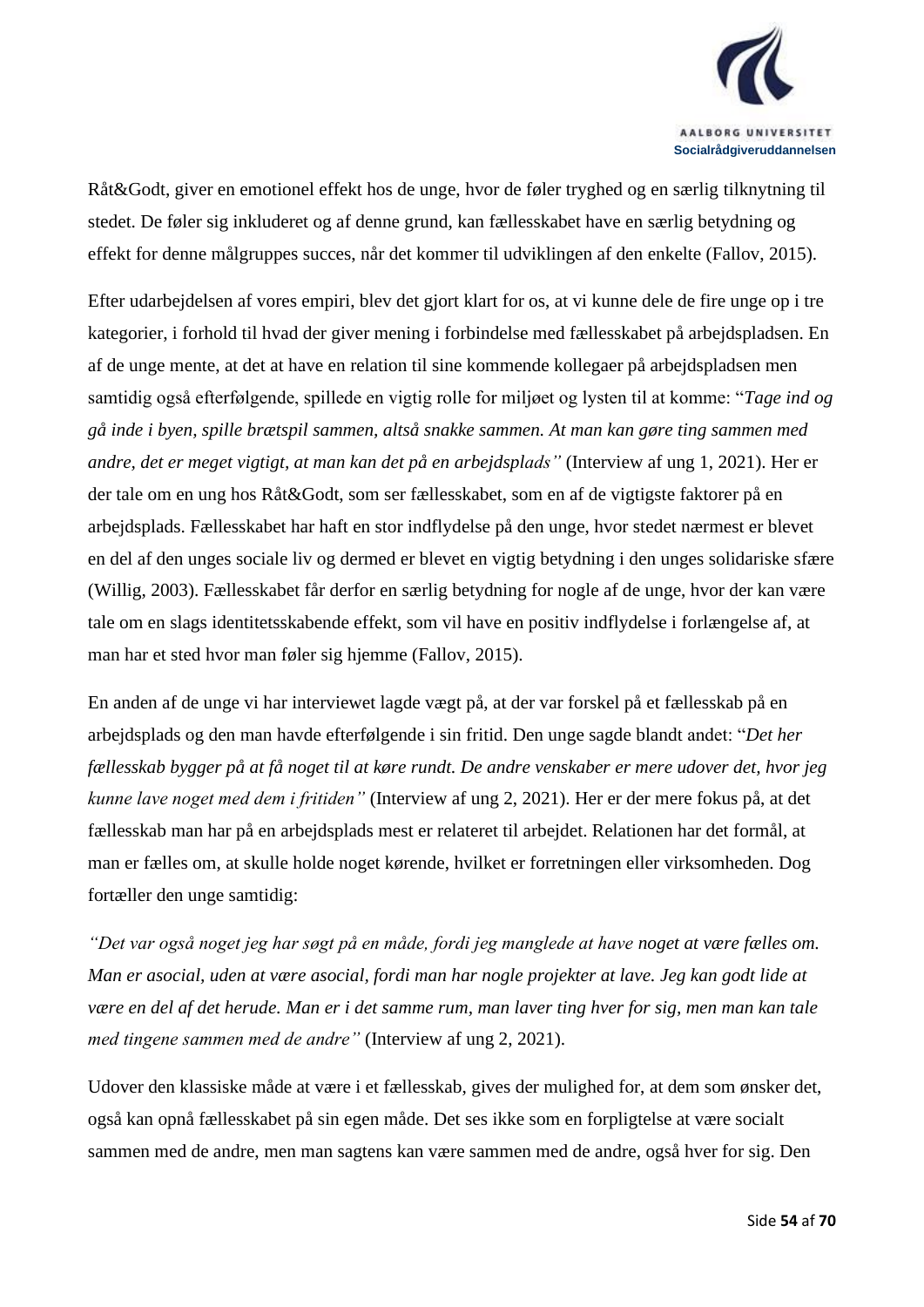

unge har søgt et fællesskab, hvor man er fælles om noget, hvor man har de samme interesser, men dette er ikke ensbetydende med, at man har en dybere relation til hinanden. Ung 2 får derfor selv retten til at bestemme hvordan processen i et fællesskab skal se ud og hvad der skal ske i denne proces (Antczak, 2016). Denne måde for fællesskab er mere opbygget omkring, at man har nogle aktiviteter man er fælles om, hvor man kan engagere sig og arbejde sammen inden for det samme interessefelt, men uden nødvendigvis at være i samme proces (Bruselius-Jensen & Sørensen, 2017).

De sidste to af de unge fra Råt&Godt, havde den samme beskrivelse af, hvad der var vigtigt i et fællesskab for dem. Foruden de allerede i forvejen nævnte beskrivelser omkring styrket relationer i fritiden og at der er plads til at være sig selv, talte de to unge om rummelighed og plads til hinanden: *"At der er plads til alle og alle har noget at skulle sige og alle bliver hørt. [...]at man bruger alles kompetencer på lige fod. Ikke at der kun er en, men en fælles fremgang og samarbejde"* (Interview af ung 3, 2021) og *"Der er ikke nogen der kigger skævt til en. På den måde synes jeg, at man kan mærke det"* (Interview af ung 4, 2021). Det er vigtigt, at man udover at være fælles om noget, at man også accepterer hinandens ligheder og forskelligheder. Man kan få lov til at træde ind i et miljø, hvor der er plads til, at man kan dyrke sig selv og finde ud af hvem man er og hvad man vil. Hos Råt&Godt møder man sådan et fællesskab, hvor der både er plads til at udvikle sig selv og hvor der er plads til, at man kan deltage i fællesskabet som den man er, hvilket Honneth også påpeger er nødvendigt for anerkendelsen i den solidariske sfære (Willig, 2003).

Hos Råt&Godt er der plads til det hele. De forskellige behov for fællesskab og plads til det, der giver mening for den enkelte. Netop dette kommer den ene unge bruger ind på under interviewet: *"Men sådan lige her, der synes jeg det er et godt fællesskab, hvor man ikke som sådan er venner eller kollegaer"* (Interview af ung 4, 2021). Om det er et arbejdsrelateret fællesskab eller et fællesskab, hvor man søger emotionel effekt og styrkede relationer ude i lokalsamfundet, er det ønsker og behov, som Råt&Godt formår at imødekomme. Dette leder os tilbage til to tidligere anvendte citater: *"Det vi har meget fokus på er at vi er fælles om det"* og *"der er højt til loftet i mere end én forstand"* (Interview af Katrine, 2021). Ikke nok med, at der er plads til forskellighed hos Råt&Godt, er der også plads til at imødekomme de unges forskellige behov og ønsker.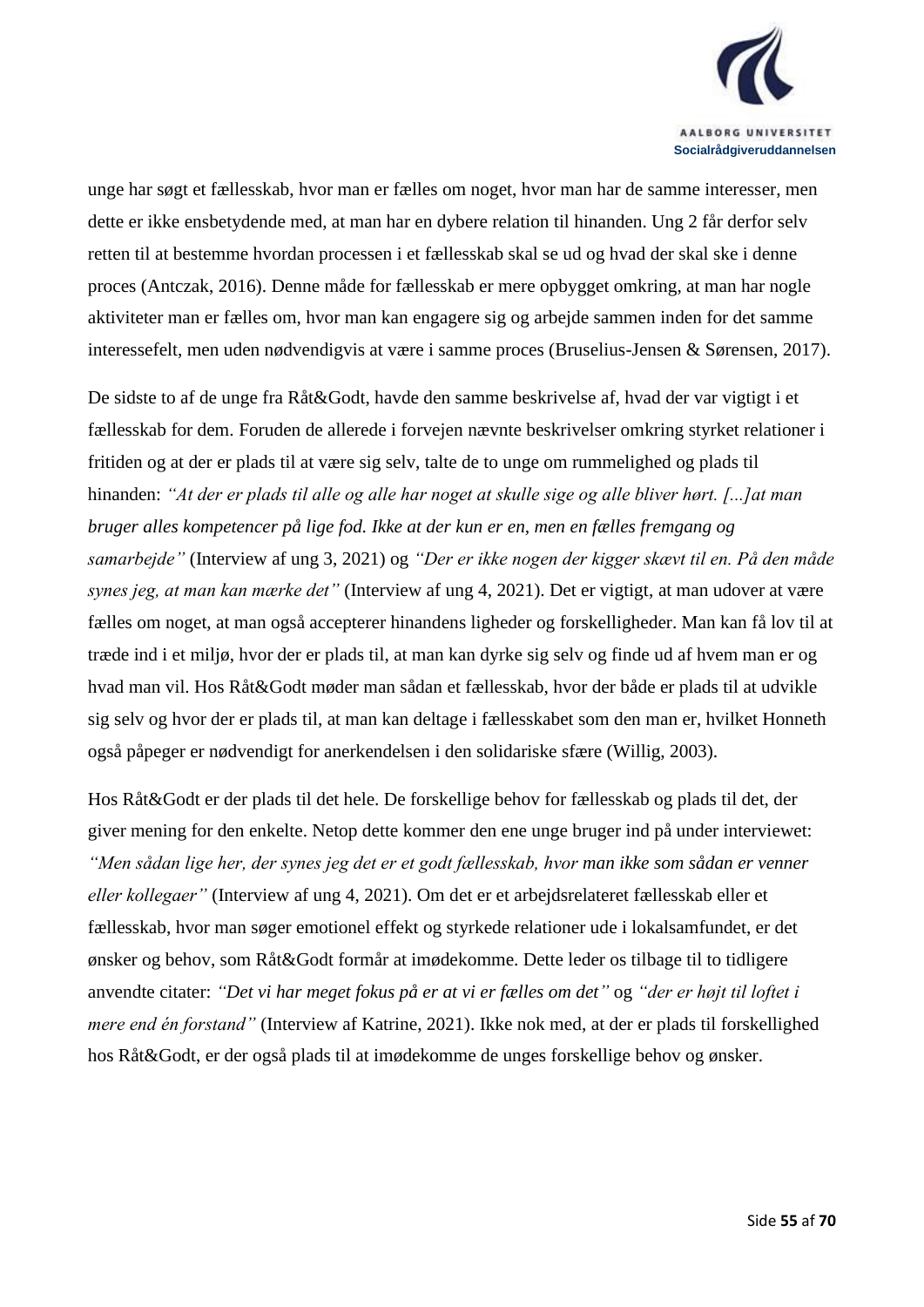

## <span id="page-55-0"></span>**Kapitel 5 - Diskussion**

Følgende afsnit vil indeholde projektets diskussion. Med diskussionen vil vi gå ind og belyse tre emner, vi har fundet relevante efter udarbejdelsen af vores empiri. Vi vil diskutere om fællesskab overhovedet er for alle og om relationen spiller en vigtig rolle for de udsatte unge, som er i overgangen til et selvstændigt voksenliv.

### <span id="page-55-1"></span>**Er fællesskabet for alle?**

Efter udarbejdelsen af vores analyse, blev vi opmærksomme på, at fællesskab kan have forskellig betydning for hvert enkelt menneske. Alle har forskellige behov der giver mening for en, når det kommer til at fungere i et fællesskab, både når det omhandler et arbejdsrelateret og venskabeligt fællesskab. Nogle har behov for en meget nær relation og som man ofte er i kontakt, hvor andre blot har behov for at blive accepteret for den man er. Så hvis man en dag ikke er helt sig selv, skal der stadig være plads til, at man bliver taget imod og favnet om. Når man indgår i et fællesskab, medbringer hver enkelt person også nogle livshistorier og erfaringer, som kan have indflydelse på den enkelte. De fleste mennesker oplever, at når de ikke er en del af et fællesskab, kan de rammes på utilfredsheden med livet samt deres identitet. Vi vil diskutere, om man skal væk fra tanken omkring, at grupper af udsatte unge selv melder sig ud af fællesskabet og der i stedet skal skabes et fokus på hvordan de unges motivation til at forblive en del af fællesskabet, kan styrkes. Som vi kom frem til i vores analyse, oplever flere af de interviewede unge, ikke at opnå den ønskede anerkendelse fra samfundet. Når man ikke er en del af et fællesskab, er der risiko for, at man går hen og får følelsen af magtesløshed og man derudover også savner en anerkendelse og mening i tilværelsen. Langt de fleste mennesker vil dog gerne være en del af et fællesskab, men der er derimod nogle barrierer, som kan stå i vejen for, at man føler sig værdsat og inkluderet i samfundets fællesskab. Nogle af de barrierer der kan forekomme for deltagelsen i samfundet kan være, at det er vanskeligt at finde netop overskuddet til at deltage og engagere sig i samfundets fællesskaber (Elbrønd, 2017). Det er her blandt andet Råt&Godt støtter dem i, at komme godt videre ud i samfundets mange fællesskaber. Råt&Godt formår på den måde at skabe et fundament hos de unge, som kan bidrage til at skabe den gode overgang til det selvstændige voksenliv. Katrine fra Råt&Godt fortæller også: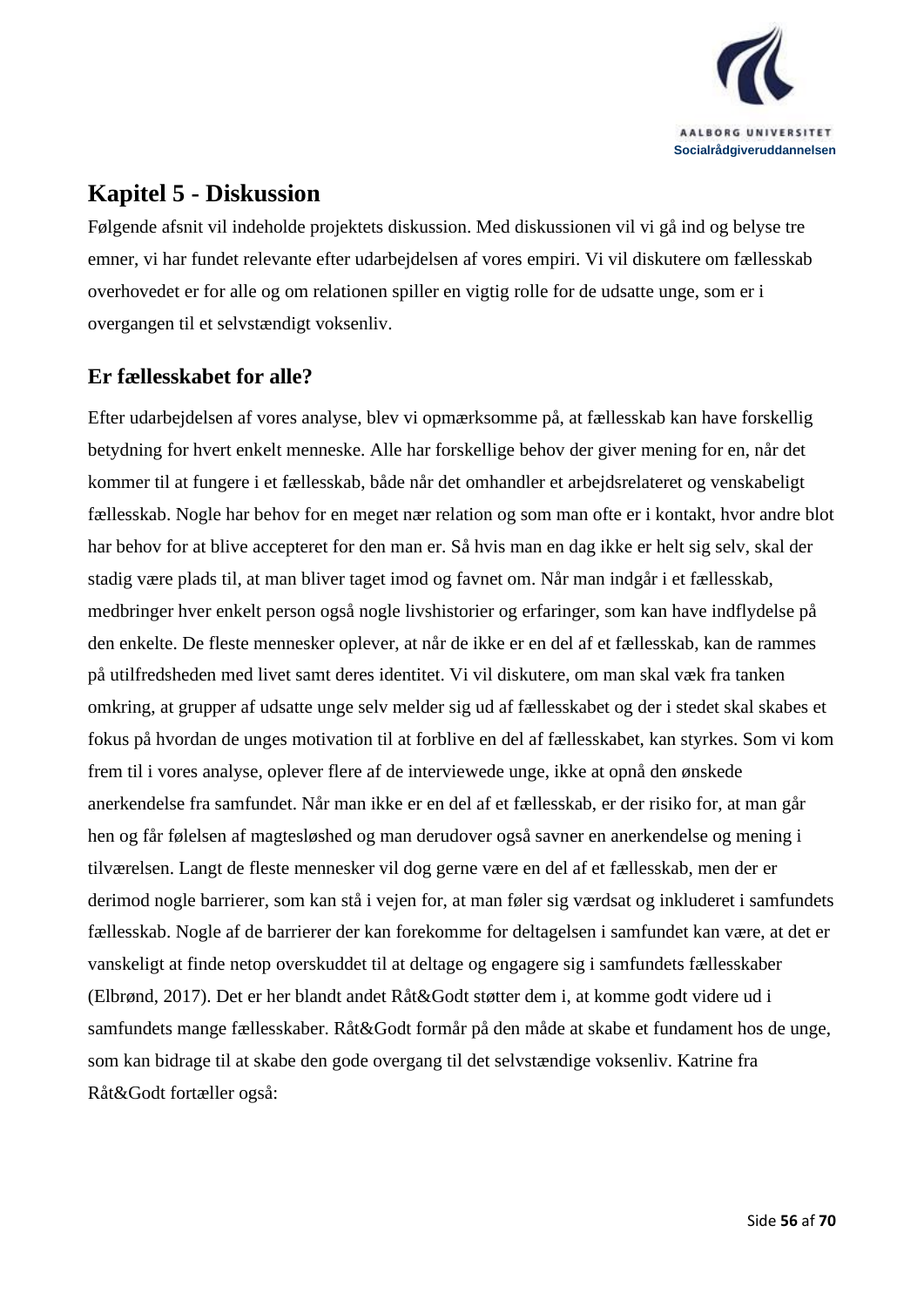

*"Hvis ikke man lige opfører sig som man bør, kan man godt få nogle knubs. Det er der vi ligesom arbejder med og prøver at ændre de her fortællinger, fordi når de så har været her et stykke tid, så finder de ud af, at de faktisk også er gode til det der og vildt gode til at samarbejde med de andre og nu har du faktisk bygget den her helt selv"*.

(Interview af Katrine, 2021).

Den enkelte unge har i dag flere forskellige faktorer som presser på, i forhold til at skulle leve op til samfundets normer. Derudover har den udvikling der har været i samfundet været skyld i, at den enkelte unge kan have svært ved at se hvad fællesskabet skal bruges til. Det ses blandt andet hos de unge ved Comeback, hvor lederen udtaler at *"når de sidder og laver sådan noget som i andre forløb, så råber de og skriger og skræmmer de andre væk og ja, har svært ved at passe ind i norm rammen"* (Interview af Poul, 2021)*.* Comeback forsøger derfor i deres indsats, at forberede de unge på samfundets fællesskaber, ved at skabe samme fundament som Råt&Godt, hvilket gøres blandt ved at skabe en betydningsfuld hverdag:

*"Så man kan sige, at vores dag den begynder 8:30, så ringer vi rundt til vores drenge, vi lægger lige en plan og høre hvad sker der og så køre vi faktisk ud og henter dem. Så går de derover og arbejder, de spiser morgenmad her, de kan gå over og arbejde, de kan gå ind og træne[...] Kommer vi tilbage, spiser frokost og så bliver de kørt hjem på et eller andet tidspunkt mellem 14 og 15".*  (Interview af Poul, 2021).

Efter at have diskuteret fordelene på længere sigt ved Råt&Godt og Comebacks indsats, kan det dog også være interessant at se på de ulemper, der kan være ved indsatserne. Begge steder har den unge med i indsatsen på tæt hånd, hvor de følger dem til enden af overgangen til et selvstændigt voksenliv. I vores undersøgelse blev det gjort klart, at der var vidt forskellige behov for måder at deltage i et fællesskab. Vi kom frem til, at fællesskabet og netværket hos Råt&Godt var meget tæt. Der er et stærkt bånd, hvor de unge brugere finder en stor tryghed i det netop vante fællesskab, hvilket socialrådgiver Katrine også kommenterede på: *"Det kan også være en udfordring for dem, når de skal videre herfra, fordi så skal de jo ud arbejde med nogle andre [...] noget de igen lige skal vænne sig til"* (Interview af Katrine, 2021). På baggrund af ovenstående, er der tale om, at accepten som de unge finder hos Råt&Godt kan have så stor betydning for de unge, at det kan være vanskeligt for dem at komme videre ud i samfundet, når deres afklarings- og opkvalificeringsforløb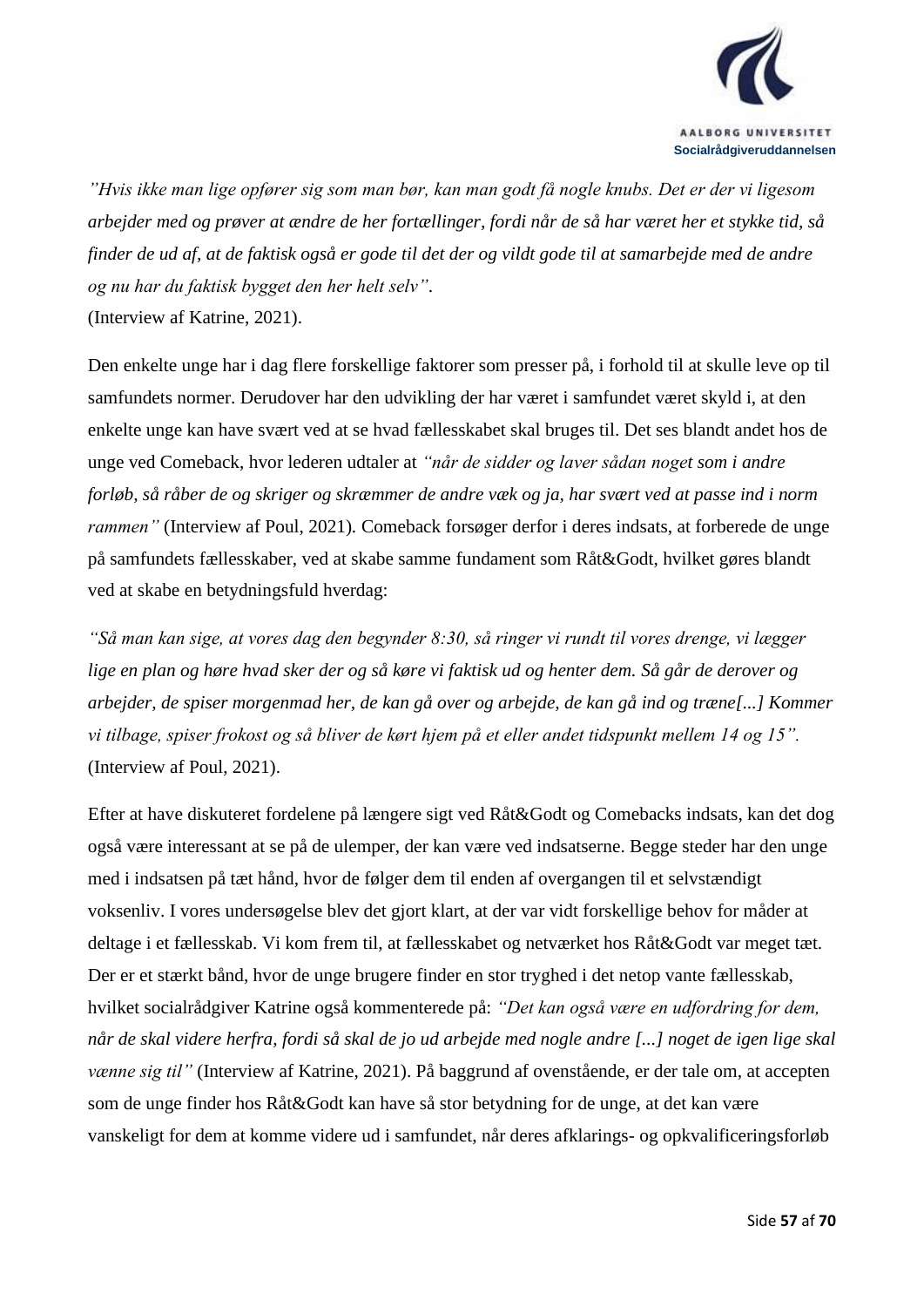

er færdigt. Udover at være et afklarings- og opkvalificeringsforløb, kan der derfor være tale om, at Råt&Godt og Comeback agerer som et tilbud, der også har meget fokus på det sociale plan og hvordan man opfører sig i et arbejdsfællesskab, hvilket også kommer til udtryk i vores interview med Poul: *"Så en stor del af det vi laver, er stort set socialt rettet til at starte med og så bliver det beskæftigelsesrettet. Vi starter med det sociale og bliver det mere og mere beskæftigelsesrettet"* (Interview af Poul, 2021).

#### <span id="page-57-0"></span>**Spiller relationen en vigtig rolle?**

Igennem projektets analyse blev det tydeligt, at relationen mellem fagpersoner og de unge, men også de unge indbyrdes, har en stor betydning. Flere af de unge giver udtryk for under vores interviews, at de ikke er mødt på samme måde, i deres kontakt med kommunen. En af de unge fra vores interviews, fortalte positivt, at *"vi havde et godt samarbejde, kort sagt. Hvis man havde problemer det ene sted, så kunne man sagtens løse det enten på stedet eller via kommunen"* (Interview af ung 1, 2021). Derimod havde en anden ung oplevet, at være nødsaget til at skulle bevise sit værd, før at kommunen viste tillid til dem: *"Jeg har bevist overfor dem, at jeg gerne vil andet end at være på kontanthjælp, så på den måde så gav de mig ret frie tøjler, til at gøre hvad jeg tænkte var det rette for mig"* (Interview af ung 2, 2021). I vores analyse kom vi frem til, at nogle kommuner har vanskeligt ved at skabe den gode professionelle relation, når det kommer til samarbejdet med de unge. Af denne grund vil vi diskutere, om der i kommunerne burde være et større fokus på, at skabe den gode relation med de borgere de møder. Dette finder vi relevant idet både Comeback, Råt&Godt og de unge oplever, at dette har en positiv indflydelse for alle parter. Til trods for samarbejdet synes at være godt mellem de private aktører og kommunen, drejer det sig stadig om unge, der ikke er blevet mødt som et anerkendt individ. Det er blandt andet unge, som er blevet mødt med en tro på, at de kan en hel del mere end den kasse som samfundet opstiller. Det er især også her, at betydningen for relationen spiller ind, men også vigtigheden af dette. Lige præcis det, udtaler Per Schultz, professor i socialpsykologi sig om i bladet Socialrådgiveren: *"Noget af det vigtigste i kontakten til et andet menneske er, om man har en grad af åbenhed over for det andet menneskes måde at være menneske på"* (Poulsen, 2016)*.* Her taler Per Schultz blandt andet også om en professionel relation, som bør have en vis grad af en standardiseret relation. Samtidig bør man give borgerne en oplevelse af at være af betydning, hvilket blandt andet kan opnås ved at borgeren føler sig husket af den professionelle, der sidder overfor dem (Poulsen, 2016). Vi vil ud fra Per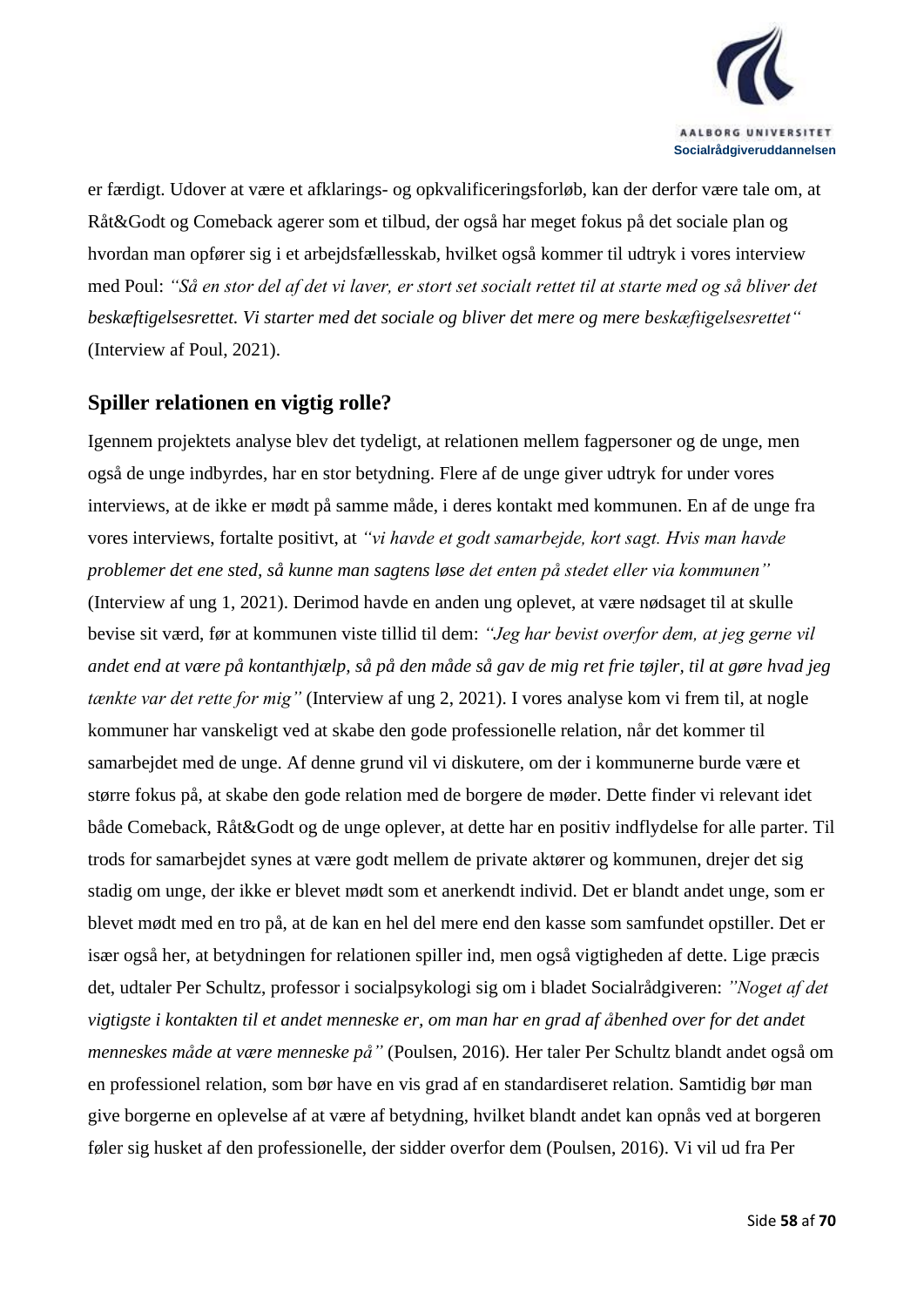

Schultz kommentarer diskutere de barrierer, der vanskeliggør arbejdet i at skabe den gode professionelle relation, mellem socialrådgiver og de udsatte unge. Der kan være tale om, at der kan være et følelsesmæssige behov i relationen mellem socialrådgiver og borger i sagsarbejdet, og dette burde fylde mere i det sociale arbejde. Dette kan dog ses som værende svært at opnå som socialrådgiver, da man i flere diskussioner hører omkring de høje sagstal, som socialrådgiverne arbejder med på dagligt basis, hvilket gør, at de oplever en manglende ressource tidsmæssigt (Brøndum, Ørbæk & Braüner, 2019). Socialrådgiverne ude i kommunerne kan have svært ved at skulle tage hensyn til de enkelte borgere, idet det store sagstal kan gøre, at tiden ikke er der til at lytte til individuelle ønsker og bekymringer (Brøndum, Ørbæk & Braüner, 2019). Det giver en af de interviewede unge også udtryk for i en oplevelse med kommunen, hvor den unge i begyndelsen havde følelsen af, at skulle vise sit værd overfor kommunen: *"Ja, efter jeg har hvad jeg egentlig kunne. Men indtil det punkt var virkelig op af bakke og jeg følte mig bare som et nummer i systemet. Men efter jeg har bevist hvad jeg kan, så har de taget mig mere som den person jeg er, end et nummer i systemet"* (Interview af ung 2, 2021). Dette bevidner også om, at de unge som er i kontakt med systemet ikke føler sig set og hørt og socialrådgiverne ikke har mulighed for at give et helhedsblik på hvert enkelt borger. Der kunne derfor herske tvivl om, hvorvidt socialrådgiverne er nødsaget til at tage nogle valg og lave nogle prioriteringer, hvilket kan have konsekvenser for blandt andet den følelsesmæssige relation mellem socialrådgiver og borger. Det er blevet gjort klart for os, at rammerne for kommunen er anderledes end de rammer, som de private aktører arbejder under. Rammerne indikerer også en stor forskel i mængden af ressourcer, hvilket også kommer til udtryk i følgende citat: "*Ja og det er jo fordi det er også svært at have nogle tilbud som det her. Det er dyrt og kompliceret hvordan man skal sætte det op"* (Interview af Katrine, 2021). Her kommer det også til udtryk, at tilbud som Råt&Godts forløb imødekommer målgruppens umiddelbare store behov for ressourcer. Samtidig vidner det om, at kommunen ikke har muligheden for at anvende samme ressourcer, hvilket kan være med til, at de unge kan have nogle bedre forudsætninger hos Råt&Godt. Det kan imidlertid være svært, at kræve kvalitet og indhold i socialrådgivernes arbejde, da der måske i virkeligheden er tale om, at der først og fremmest bør være et normeringskrav i det sociale arbejde.

Idet Råt&Godt har flere ressourcer end kommunen, oplever en af de interviewede unge også: *"Jamen, jeg tror det er fordi, at de bare er så forstående. Altså, de kan håndtere en på alle dage, og*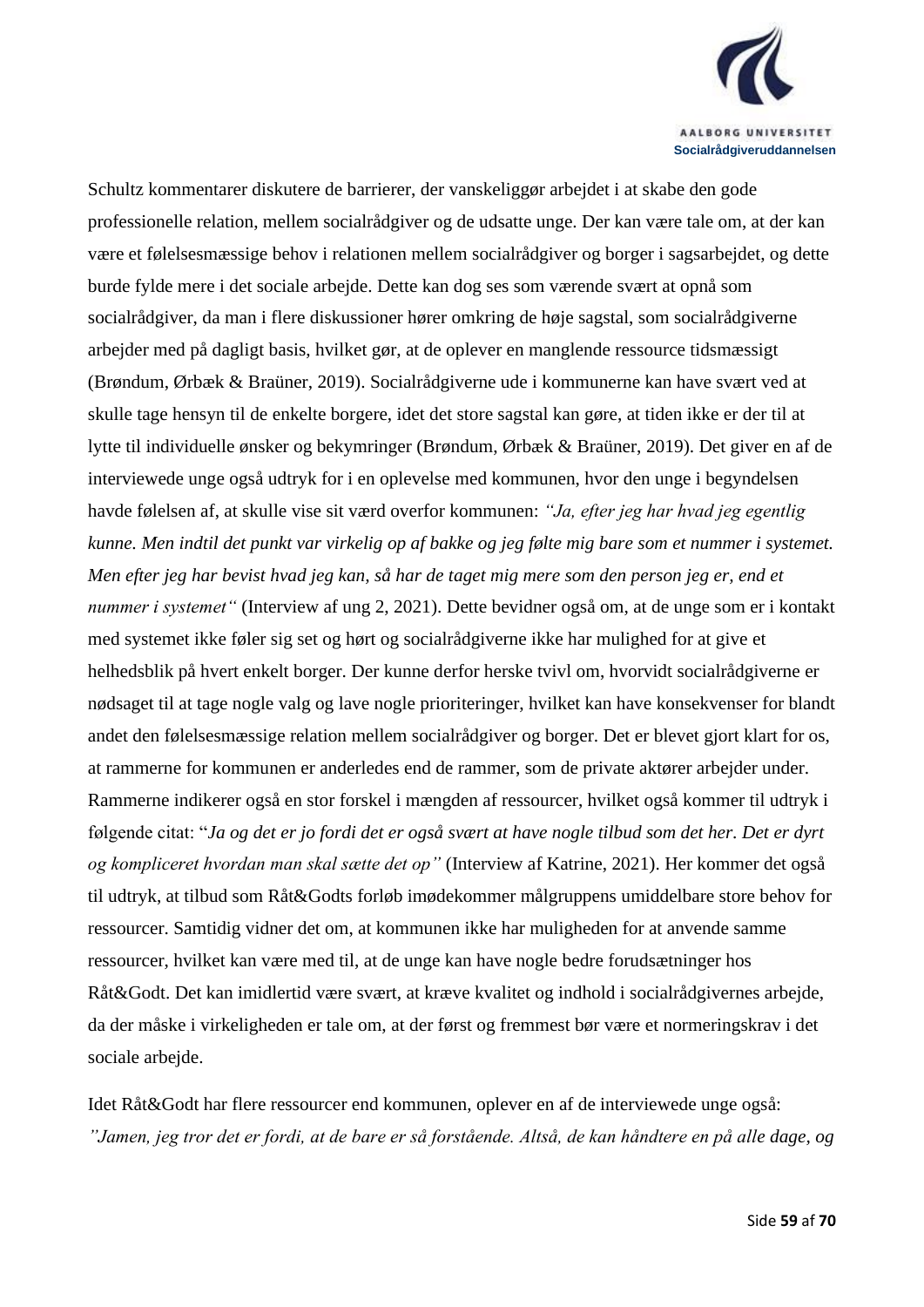

*der er det lidt som om de andre steder er mere sådan >> kom, nu går vi i gang eller også så <<".*  (Interview af ung 3, 2021). Den unge får dermed nogle positive oplevelser med sig videre, da den unge føler der er plads til, at man også kan give udtryk for, hvad man har behov for, i stedet for blot at skulle rette sig ind under de mange krav, som bliver stillet til den unge af kommunen. Socialrådgiveren fra Råt&Godt beskriver også deres alternative måde at støtte de unge på:

*"Ja, og vi har især fokus på at skabe den gode overgang til, hvad de nu engang skal hen til og ligesom være med hele vejen og så hellere tage det i lidt længere tid og så være sikre på, at det er det helt rigtige. Fordi der er ikke nogle der får noget ud af, at den unge er i uddannelse i tre måneder, og så ryger tilbage til uddannelseshjælp igen"*  (Interview af Katrine, 2021).

Ved at Råt&Godt har mulighed og ressourcer for at følge de unge i længere tid, så de unge ikke blot vender tilbage til udgangspunktet, kan også have en positiv effekt både hos de unge, men samtidig også økonomisk set for samfundet. I det ovenstående citat kommer Katrine ind på problematikken, der omhandler de unge som kommer ud i en hurtig og standardiseret løsning, hvor den unge kan ende ud med, at have en negativ udvikling. Af denne grund er der tale om, at de unge gennem de faste arbejdsmetoder og faste rammer kan opleve at tage et skridt frem, men falde to tilbage, hvis det ikke er noget der tilpasses den enkelte. Det kan derfor have konsekvenser på den lange bane eller senere ud i fremtiden, idet de unge har oplevet at møde for mange nederlag i sin tid i systemet.

Ud fra denne diskussion blev det gjort klart for os, at der var en anden stor problematik i vores projekt i forhold til arbejdet hos de private aktører og arbejdet hos det kommunale. I vores interview med Katrine fra Råt&Godt, fortalte hun: "*vi er mange ansatte, så vi har en meget tæt relation til de unge. Det er det vi har mulighed for og det er også det, som vi bliver købt ind på, netop fordi vi også er helhedsorienterede og fokuserer på det hele menneske"* (Interview af Katrine, 2021). Netop denne kommentar satte vi et stort spørgsmål ved, da det kan indikere, at kommunen ikke har mulighed for at opnå det ellers forventede helhedsorienteret arbejde. Gennem socialrådgiveruddannelse bliver det gjort klart gennem hele uddannelsen, at alle socialrådgivere skal arbejde helhedsorienteret og have fokus på det hele menneske. Netop dette står også klart i bekendtgørelsen omkring socialrådgiveruddannelsen og de krævede færdigheder til de nyuddannede, jf. Bekendtgørelse om uddannelse til professionsbachelor som socialrådgiver nr. 766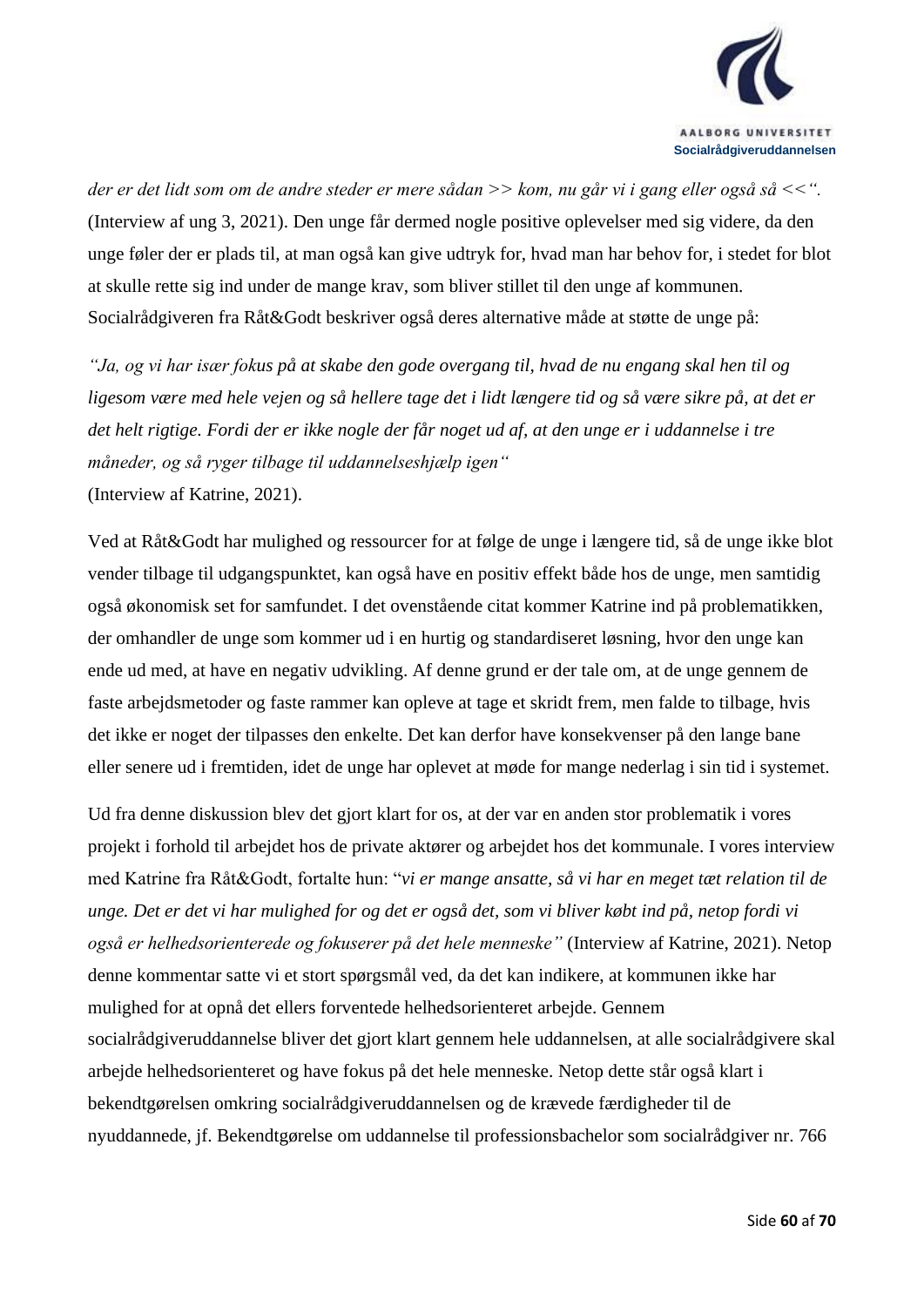

af 24/06-2011 (Retsinformation, 2011). Det kan derfor stå uklart hvordan, at dette led af uddannelsen overhovedet er muligt at bruge, når der forude venter et system som ikke imødekommer de rammer der skal til, for at kunne arbejde helhedsorienteret med denne målgruppe.

## <span id="page-60-0"></span>**Konklusion**

I følgende afsnit vil konklusionen fremgå. Konklusion vil være med til at give læseren en forståelse af, hvad vi er nået frem til gennem projektet og samtidig vil den besvare vores problemformulering.

Efter udarbejdelsen af vores analyse og diskussion kan det konkluderes, at en fællesskabsorienteret indsats hos private aktører bidrager til, at udsatte unge oplever en bedre overgang til et selvstændigt voksenliv. Mange af de unge brugere, som er en del af Råt&Godt og Comeback, har oplevet en manglende anerkendelse, som har en betydning for deres selvtillid og identitetsdannelse. Der er tale om manglende anerkendelse, hvilket de unge informanter oplevede i samarbejdet med systemet eller kommunen. De unge oplevede blandt andet et mangel på netværk, fællesskab og muligheden for selv at vælge eller træffe beslutninger i forhold til deres ønsker og behov. Netop dette er et væsentligt problem, hvis man hos kommunen ikke opnår et godt samarbejde med de unge, hvilket kan have konsekvenser senere hen i de i forvejen udsatte unges liv. Det kan dog konkluderes, at private aktører formår at imødekomme denne problematik, idet de ved hjælp af flere ressourcer, havde mulighed for at arbejde mere personligt og følelsesmæssigt med de unge. Ved at de private aktører har disse muligheder, bidrager de til, at de unge får skabt et socialt fundament, som kan støtte og hjælpe dem videre i uddannelse eller beskæftigelse. Derudover giver det, at være en del af et fællesskab også de unge en vis form for motivation til, at blive en del af samfundet, idet de oplever at være en del af noget, hvor der er plads til alle.

Ydermere kan det konkluderes, at den gode relation har en vigtig betydning for de unge. Ved de fællesskabsorienterede indsatser formår at skabe disse relationer, får de unge en følelse af at blive hørt og mødt med forståelse. De fællesskabsorienterede indsatser giver de unge den tid de kræver, for at få en succesoplevelse. På trods af, at relationsdannelse i det professionelle arbejde også viser sig at have en stor indflydelse hos de unge, er dette noget man ikke har mulighed for at imødekomme hos nogle kommuner. Efter udarbejdelsen af vores diskussion kan det konkluderes, at selvom man ønsker og gerne vil opnå en stærkere relation med borgerne, er dette ikke muligt grundet tidspresset og normeringskravet. Derfor ender det følelsesmæssige og relationsdannelsen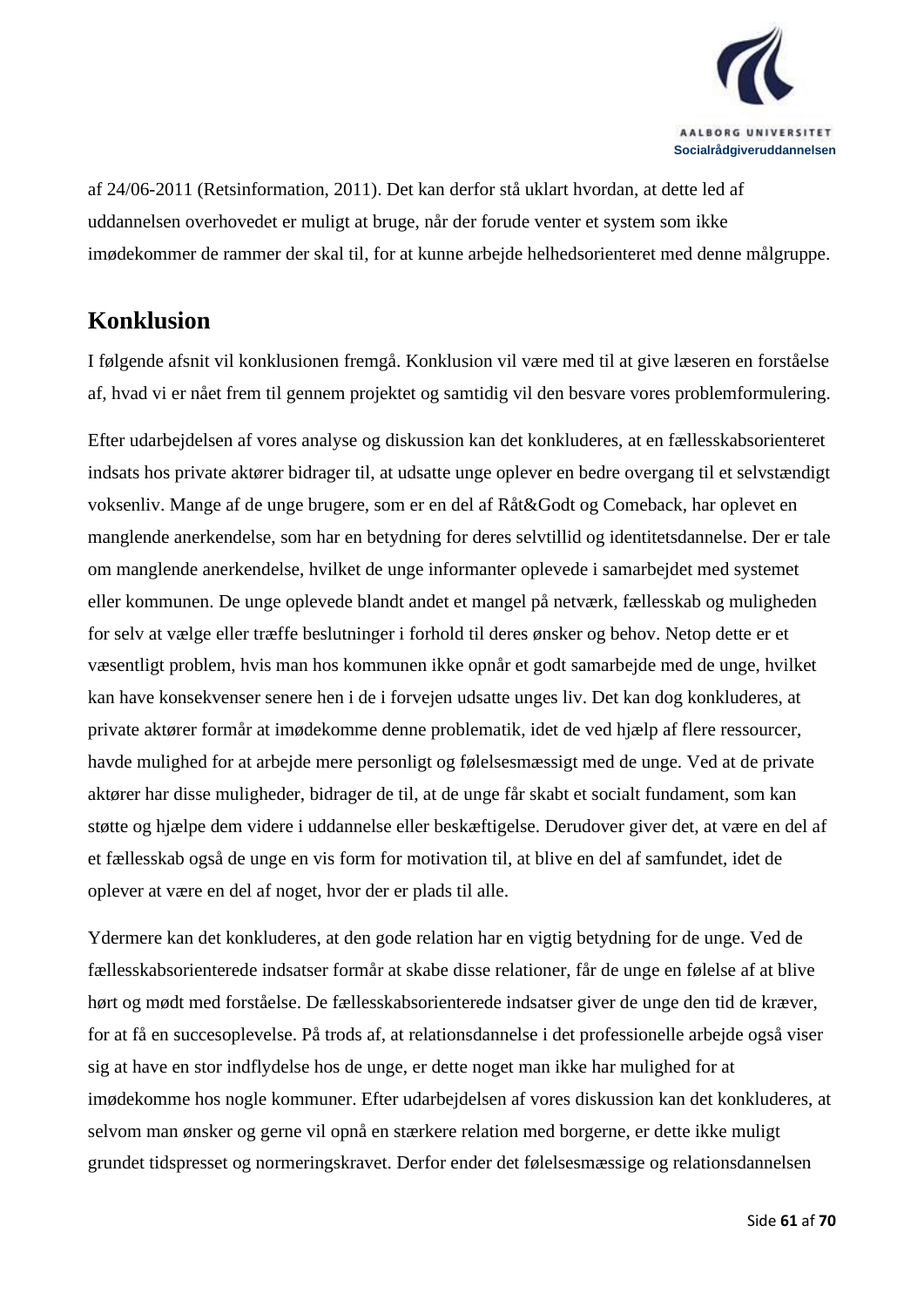

desværre med at blive en nedprioritering i det sociale arbejde, hvilket ellers ud fra vores informanter, er en af de væsentligste behov for et godt samarbejde mellem den professionelle og borgeren.

Det er derudover blevet konkluderet, at de fællesskabsorienterede indsatser som Råt&Godt og Comeback tilbyder, bidrager til, at de unge får den utraditionelle og unikke overgang til et selvstændigt voksenliv, som de har behov for. Dette skyldes, at disse indsatser er tilpasset præcis til, der hvor de unge er. Dette ses blandt andet ved de rammer som de opstiller for stedet, hvor de unge føler sig trygge og forstået af de professionelle men også af hinanden. Til trods for de forskellige syn på fællesskab, er der dog det tilfælles, at man er fælles hos de private aktører. Her er det dog også blevet diskuteret om hvorvidt, at det kan være vanskeligt for de unge at komme videre, idet der så er et nyt sted og nye mennesker de skal vænne sig til. Det må derfor konkluderes, at overgangen til et selvstændigt voksenliv, er en overgang som er komplekst og ikke kan defineres af en juridisk alder. Overgangen til et selvstændigt voksenliv er et fænomen, som kan være forskelligt fra den enkelte ung, det vil derfor også være forskelligt hvornår og hvordan de er klar til at komme i gang med den proces. De private aktører har en tilgang og indsats, som bidrager til, at de unge opnår en større selvtillid og får magten til selv at definere deres behov.

## <span id="page-61-0"></span>**Perspektivering**

I projektets afsluttende afsnit, vil der være en beskrivelse af de handlemuligheder og løsningsforslag, som vi har fået øje på gennem arbejdet med dette projekt. Efter konklusionen er det blevet gjort klart, at der stadig ses nogle udfordringer i samfundet, som kunne være relevante at inddrage i følgende afsnit.

I projektets diskussion bliver der åbnet op for tanken omkring, at der kan være manglende fokus på helhedsorientering i det sociale arbejde, som ellers vægtes højt på socialrådgiveruddannelsen. Derudover har vi fået øje for under arbejdet med dette projekt, at socialrådgiveruddannelsen vægter fokus på systemet samt det kommunale regi, og ikke har særlig meget fokus på de utraditionelle muligheder. Som vi kom frem til i projektet, vil de utraditionelle muligheder med den valgte målgruppe kunne bidrage med et fokus, som ikke kun begrænser sig til det beskæftigelsesrettet, men har i stedet også det sociale med i spil. Vi er i vores konklusion kommet frem til, at de private aktører kan bidrage med noget positivt til indsatsen med udsatte unge. Man kan derfor stille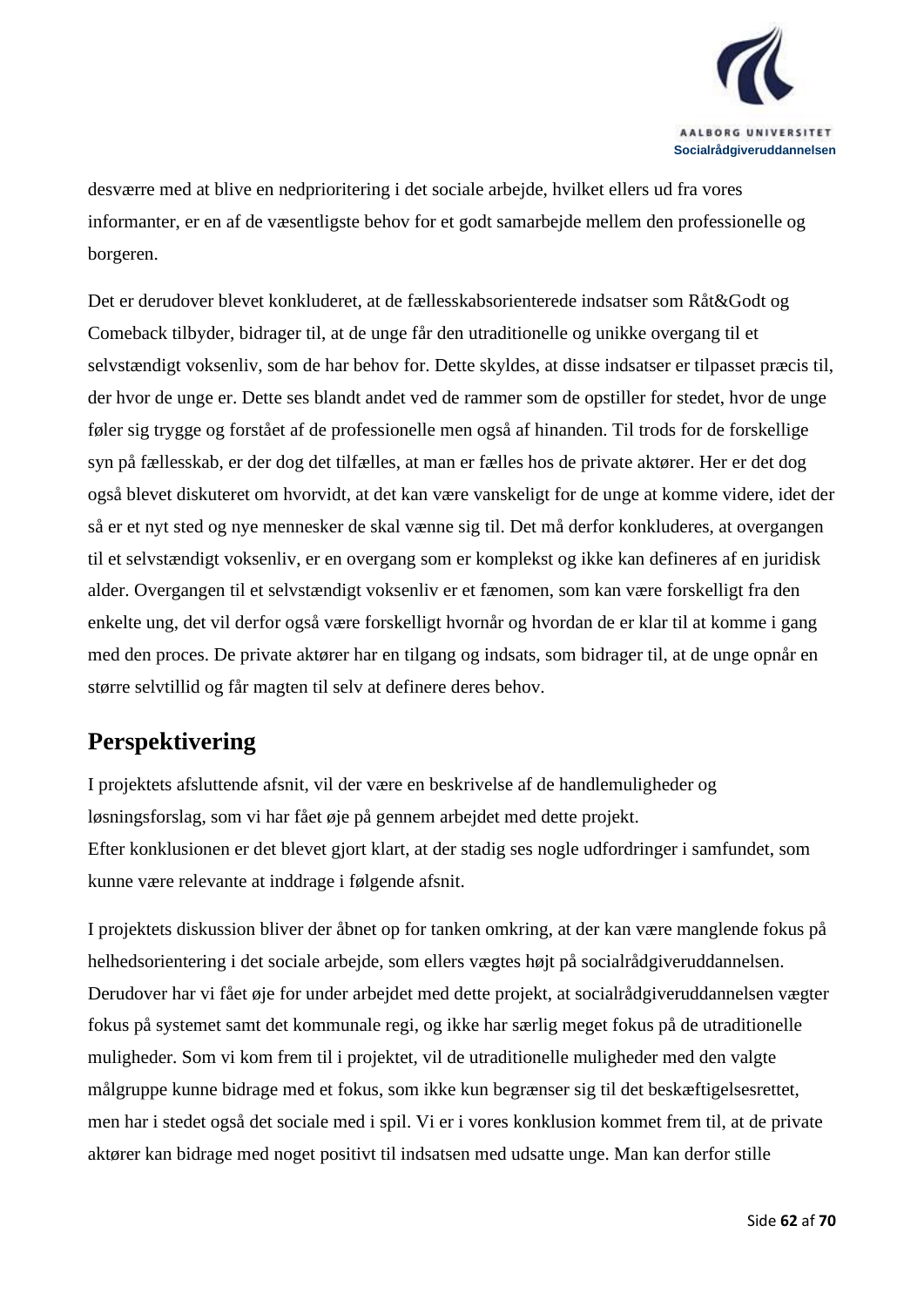

spørgsmålstegn ved, hvorfor der ikke socialrådgiveruddannelsen er særlig meget fokus på det innovative og de private aktører, som findes i lokalsamfundet. Efter udarbejdelsen af projektet ser vi et potentiale i denne form for arbejde, idet det har bidraget til en del succes hos de udsatte unge, som ellers ikke har oplevet dette i samarbejdet med det kommunale regi. Af denne grund mener vi, at denne form for socialt arbejde ude i praksis, burde blive udfoldet mere på uddannelsen. Ved at have mere fokus på dette under socialrådgiveruddannelsen, kan det måske bidrage til, at socialrådgivere kan gå en mere utraditionel vej, som kan imødekomme de unge, der ikke nødvendigvis passer ind i kommunens tilbud. I uddannelsens beskrivelse på Aalborg Universitets hjemmeside, står der skrevet, at man vil få viden om det sociale arbejde på forskellige aktørniveauer. Samtidig står der skrevet, at man vil have færdigheder til at arbejde innovativt i det sociale arbejde, som skal være med til at kvalitetssikre og udvikle det sociale arbejde (Aalborg Universitet, s.d.). Her gælder det blandt andet viden omkring det arbejde, som de private aktører udfører og socialrådgiverens rolle i det arbejde. Erfaringsmæssigt opleves det af projektets gruppe, at innovation i socialt arbejde fylder en minimal del af uddannelsen. Der kan imidlertid argumenteres for, at den udvikling der har været ved Råt&Godt og Comeback indikerer, at den sociale innovation, som har været nødvendig for at lave tilbuddet, også er noget som bør vægtes højere på socialrådgiveruddannelsen. Som tidligere nævnt, er de tilbud som Råt&Godt og Comeback tilbyder, svære at etablere. Dette gav Poul også udtryk for i vores interview: "*Ja, altså det er så svært og lave lave sådan noget her [...] Og der er rigtig mange der vil.. Men du får jo modstand på modstand på modstand, altså jeg har både været i betalingsstandsning og gået konkurs.. Jeg har prøvet hele lortet"* (Interview af Poul, 2021)*.* Selvom vi i vores projekt er kommet frem til, at der er en mangel på private aktører, som kan give de udsatte unge en god overgang til det selvstændige voksenliv, er en anden væsentlig faktor, at det er vanskeligt at få etableret sådanne steder. Projektets undersøgelse har udelukket at have fokus på, hvad det er præcis som gør tilbuddene svære at etablere, hvilket derfor kan være svært at give en præcis indikator af dette. Dog har Center For Socialøkonomi udarbejdet en guide til etablering af socialøkonomiske virksomheder, som giver indblik i de komplikationer, der vil kunne være i opstartsfasen af en socialøkonomisk virksomhed (Center For Socialøkonomi, s.d.). En af grundene til, at det kan være svært at etablere de socialøkonomiske virksomheder, kan blandt andet også være af simple grunde som, at socialøkonomi endnu ikke er et særlig stort fænomen. En anden væsentlig ting er, at det er dyrt at etablere. For at starte en socialøkonomisk virksomhed skal der en ildsjæl til, som selv kommer med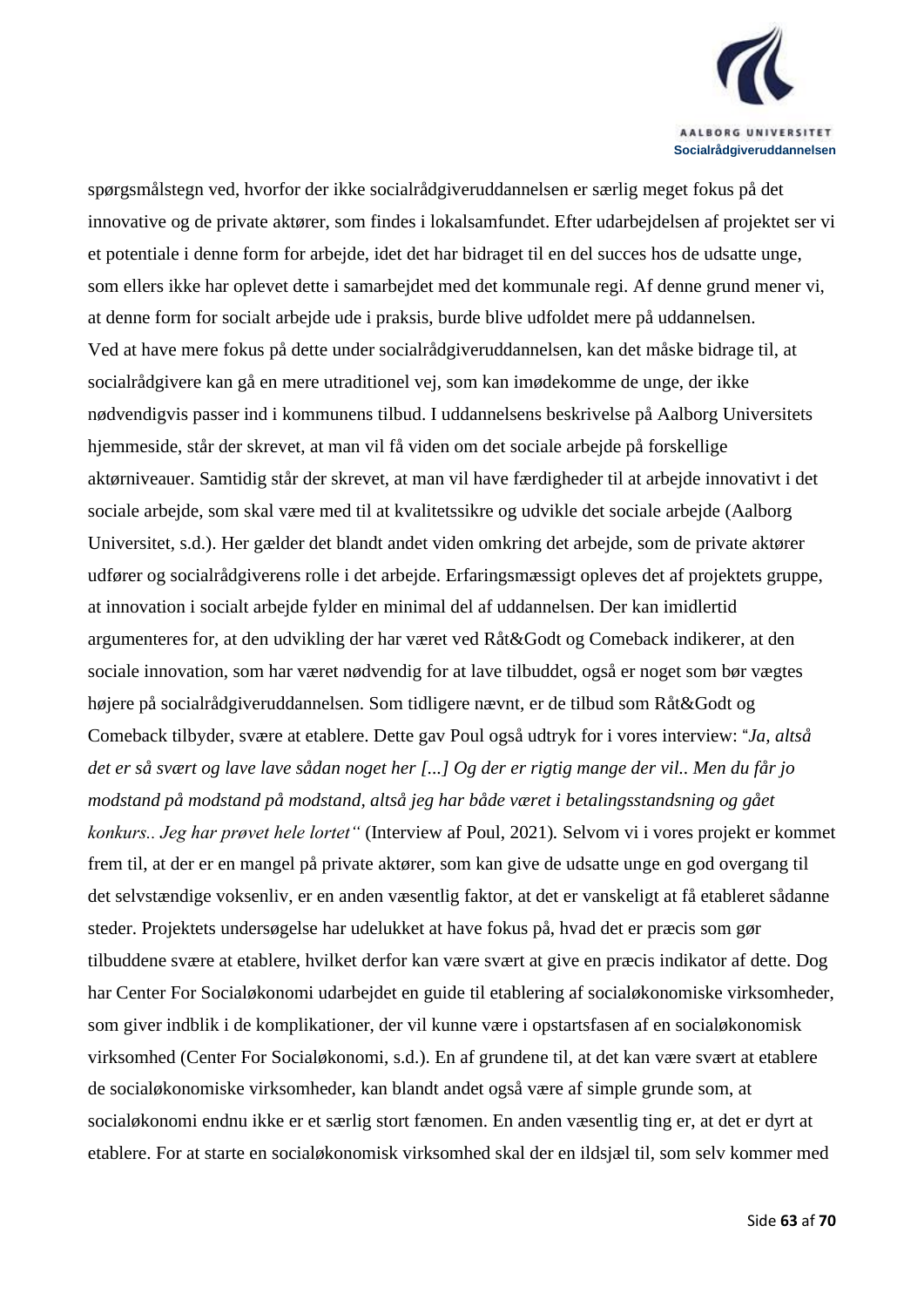

en stor mængde finanser i form af blandt andet egen indtjening, lån, sponsorater med mere, for blot at etablere den socialøkonomiske virksomhed (Center For Socialøkonomi, s.d.). Viden omkring socialøkonomi er ikke særlig udbredt, hvilket også kan vanskeliggøre startprocessen for socialøkonomiske iværksættere, idet der kan være behov for økonomisk støtte i form af partnerskab fra andre virksomheder. Dette sætter et krav til, at de socialøkonomiske virksomheder skal være parate til at forklare potentielle samarbejdspartnere, hvilke fordele der måtte være ved et partnerskab.

Et partnerskab for en socialøkonomisk virksomhed kan især være vigtig, da mange af dem har udfordringer med hensyn til de nødvendige ressourcer til at opfylde det sociale formål (Center For Socialøkonomi, s.d.). Her påpeger Center For Socialøkonomi også, at grundet det sociale element kan socialøkonomiske virksomheder ikke bare samarbejde med hvem som helst (Center For Socialøkonomi, s.d.). Dette skyldes blandt andet, at en socialøkonomisk virksomhed har et andet formål med arbejdet, end en almindelig virksomhed, hvor den økonomiske vækst vægtes højt. Men hvis en almindelig virksomhed skal samarbejde med en socialøkonomisk virksomhed, er det vigtigt at have øje for det sociale element, idet formålet her er, både at skabe en social og økonomisk værdi. Dog er socialøkonomiske virksomheder helt oplagte partnerskaber, da flere sektorer kan indgå og bidrage (Center For Socialøkonomi, s.d.). Grundet de komplikationer der ses i etableringen af socialøkonomiske virksomheder, ser vi behov for, at der fokuseres mere på at give socialrådgiverstuderende større viden omkring udviklingen af social innovation. Dette er ikke blot konklusionen i vores projekt, at der er behov for flere socialøkonomiske virksomheder, men dette er også noget Råt&Godt oplever i form af større efterspørgsel: *"Ja, det har det helt sikkert. Både en større efterspørgsel og dem med flere udfordringer vi får. Det har helt klart udviklet sig"* (Interview af Katrine, 2021). Undersøgelsen i projektet har dermed startet en undren omkring, hvorvidt et større fokus på dette, måske ville kunne klæde socialrådgivere bedre på, til at kunne tage del i den sociale innovative verden. Det manglende fokus på social innovation, kunne dog skyldes, at socialrådgiveruddannelsen forbereder den studerende på, at de fleste jobs findes i det kommunale regi. En af konsekvenserne på dette kan være, at de studerendes syn på mulighederne inden for socialt arbejde bliver indskrænket. Derudover vil denne konsekvens ikke høre i overensstemmelse med den udvikling og efterspørgsel, der ses i vores empiri i forhold til de private aktører og lokalsamfundets arbejde for de unge.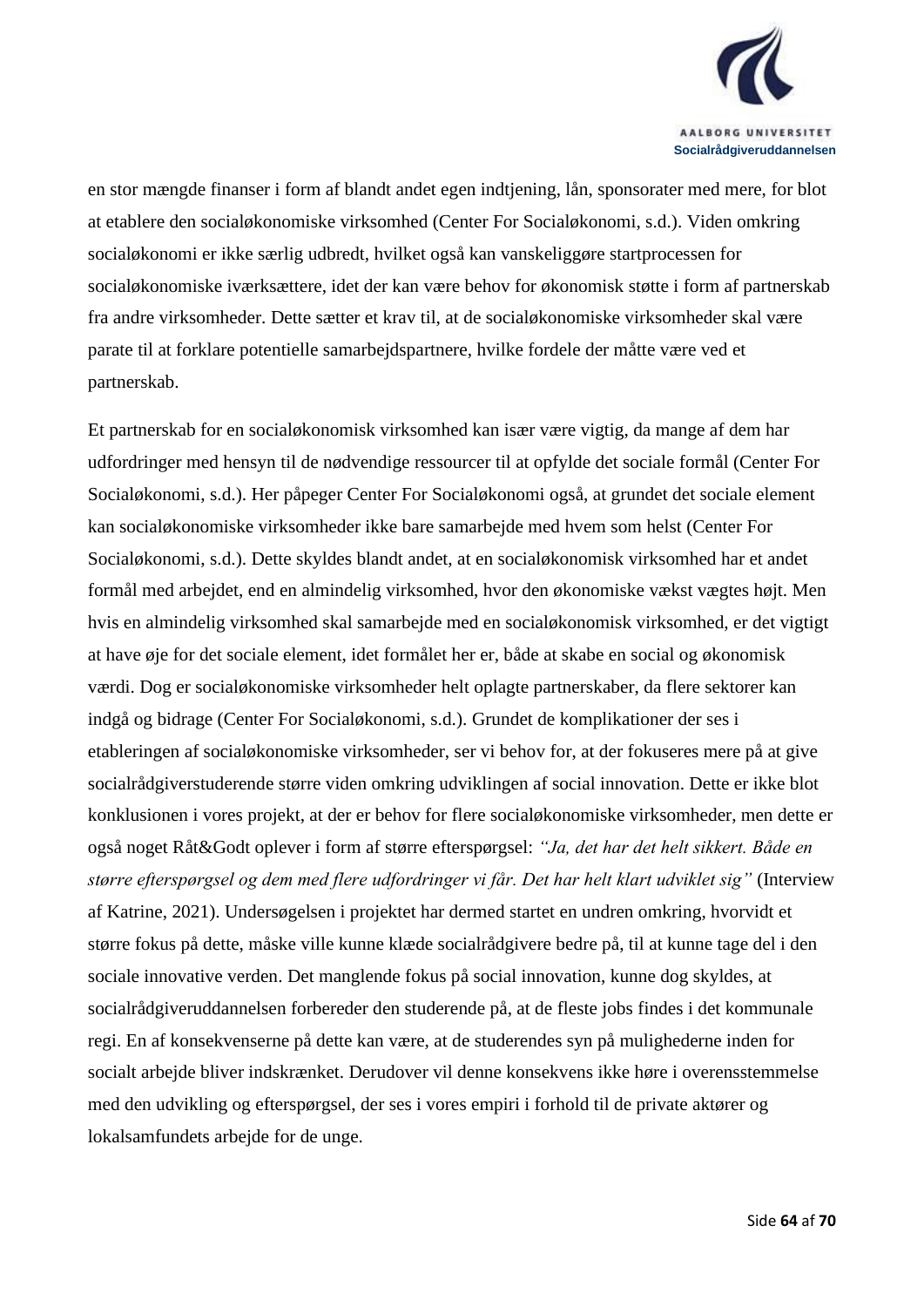

En anden væsentlig ting som ville kunne bidrage til en forandring, er at skabe et fokus omkring samspillet mellem de socialøkonomiske virksomheder og det offentlige. De personer som søger og ansættes i socialøkonomiske virksomheder, er ofte nogle personer, som før har arbejdet inden for det kommunale regi. Disse personer kender til det kommunale system og er måske mere drevet af, at forsøge sig med andre løsninger og muligheder, som ikke er præget af at skulle følge nogle tunge sagsgange eller bestemte rammer. De fleste socialrådgivere som arbejder i en kommune, kan være vant til at levere de ydelser kommunen tilbyder, men de senere år, har flere kommuner dog gjort brug af private aktører, heriblandt socialøkonomiske virksomheder. Ved at kommunerne gør brug af disse muligheder, giver det også mulighed for at kommunerne og de socialøkonomiske virksomheder kan inspirere hinanden og dermed skabe en bedre effekt og gøre en større forskel for målgruppen. Der har dog været set en tendens til, at kommunerne har større fokus på at overholde deres budgetter, hvilket vanskeliggøre brugen af de socialøkonomiske virksomheder, som oftest er et dyrere tilbud. Hos Comeback udtaler lederen blandt andet sig om dette: "[...] *i jobcenteret er vi det dyreste tilbud de har [...] Men det er fast, vi har 10 pladser"* (Interview af Poul, 2021). Selvom Poul og jobcenteret i Aarhus ved, at Comeback er det dyreste tilbud til målgruppen, er der lavet en fast rammeaftale med kommunen. Det kan vidne til, at der måske har været en dialog om, hvad der skulle til for at tilbuddet hos Comeback kunne køre rundt, samt hvilke muligheder kommunen havde i forhold til samarbejdet med dem.

Ved at samarbejde med de socialøkonomiske virksomheder, vil dette måske kunne bidrage til nye tilgange i samarbejdet. En vigtig faktor for at kunne skabe et godt samarbejde, kunne derfor være, at de socialøkonomiske virksomheder er mere bevidste omkring, hvad det kræver at samarbejde med det offentlige. Hvor en anden vigtig faktor kunne være, at kommunen skaber mere fokus omkring visitation af borgerne til de socialøkonomiske virksomheder og samtidig, at der skabes en øget dialog og overlevering af dem. Hvis skabelsen af det gode samarbejde kan lykkedes mellem det offentlige og de socialøkonomiske virksomheder, kan der forekomme mere kvalitet for pengene og dermed få de udsatte unge i centrum (Dansk Socialrådgiverforening, 2012).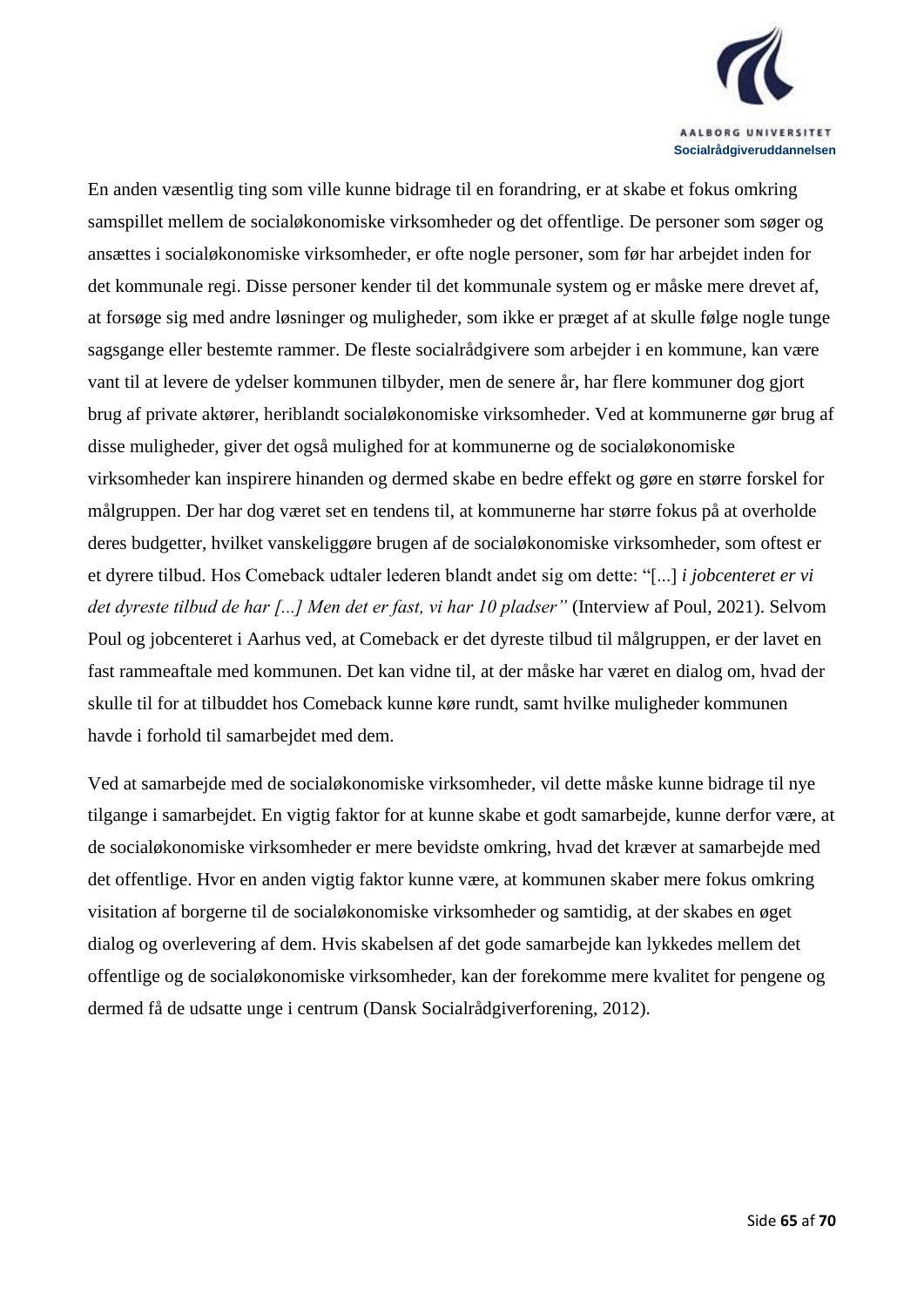

## <span id="page-65-0"></span>**Litteraturliste**

- Aalborg Universitet. (s.d.). *Socialrådgiver - Fagligt indhold*. Lokaliseret d. 15. december 2021 på:<https://www.aau.dk/uddannelser/bachelor/socialraadgiver/fagligt-indhold/>
- Andersen, M. L. (2015). Empowerment. I K. Henriksen (Red.), *Metodiske tilgange i socialt arbejde*. (pp. 427-440). København: Hans Reitzels Forlag
- Antczak, H. (2016). Socialt arbejdes teoretiske rødder og deres betydning i praksis. I R. Posborg, H. Nørrelykke & H. Antczak (Red.), Socialrådgivning og socialt arbejde. (3. udg., pp. 101-144). København: Hans Reitzels Forlag
- Bertelsen, P. (2005). Dannelse i fællesskaber og dannelse af fællesskaber. *Psyke & Logos*. 26(2), 314-346
- Bruselius-Jensen, M., & Sørensen, N. U. (2017). Unges fællesskaber: *Mellem selvfølgelighed og vedligeholdelse.* (1 udg.) Aalborg: Aalborg Universitetsforlag.
- Brøndum, D., Ørbæk, S. & Braüner, A. B. (2019). Giv medarbejderne mere tid til borgeren på jobcenteret, så får vi flere i job. *Information*. 19(1). Lokaliseret på: [https://www.information.dk/debat/2019/01/giv-medarbejderne-mere-tid-borgeren-paa](https://www.information.dk/debat/2019/01/giv-medarbejderne-mere-tid-borgeren-paa-jobcenteret-saa-faar-flere-job)[jobcenteret-saa-faar-flere-job](https://www.information.dk/debat/2019/01/giv-medarbejderne-mere-tid-borgeren-paa-jobcenteret-saa-faar-flere-job)
- Bundesen, P. (2015). Hvad er sociale problemer?*.* I P. Bundesen, A. B. Christensen & T. Rasmussen. (Red.), *Sociale problemer*. (2. udgave, pp. 23-46). København: Hans Reitzels Forlag
- Cabi. (s.d.). *Socialøkonomiske virksomheder*. Lokaliseret d. 18. oktober 2021 på: <https://www.cabiweb.dk/temaer/socialt-ansvar-og-csr/socialoekonomi/>
- Center For Socialøkonomi. (s.d). *Guide til etablering af socialøkonomiske virksomhed*. Lokaliseret d. 15. december 2021 på: [https://kooperationen.dk/media/71089/Guide-til](https://kooperationen.dk/media/71089/Guide-til-etablering-af-socialoekonomiske-virksomheder-Kooperationen.pdf)[etablering-af-socialoekonomiske-virksomheder-Kooperationen.pdf](https://kooperationen.dk/media/71089/Guide-til-etablering-af-socialoekonomiske-virksomheder-Kooperationen.pdf)
- Christensen, A. B. (2015). Ungdomsarbejdsløshed*.* I P. Bundesen, A. B. Christensen & T. Rasmussen. (Red.), *Sociale problemer*. (2. udgave, pp. 281-308). København: Hans Reitzels Forlag
- Christensen, M. (2021). Hermeneutik forståelse, tolkning og mening*.* I M. Christensen, R. E. Jørgensen, N. H. Lysen & C. Rosenberg. (Red.), *Videnskabsteori og socialt arbejde - en grundbog*. (pp. 115-130). Frederiksberg: Samfundslitteratur.
- Comeback. (s.d., a). *Om Comeback*. Lokaliseret d. 16. november 2021 på: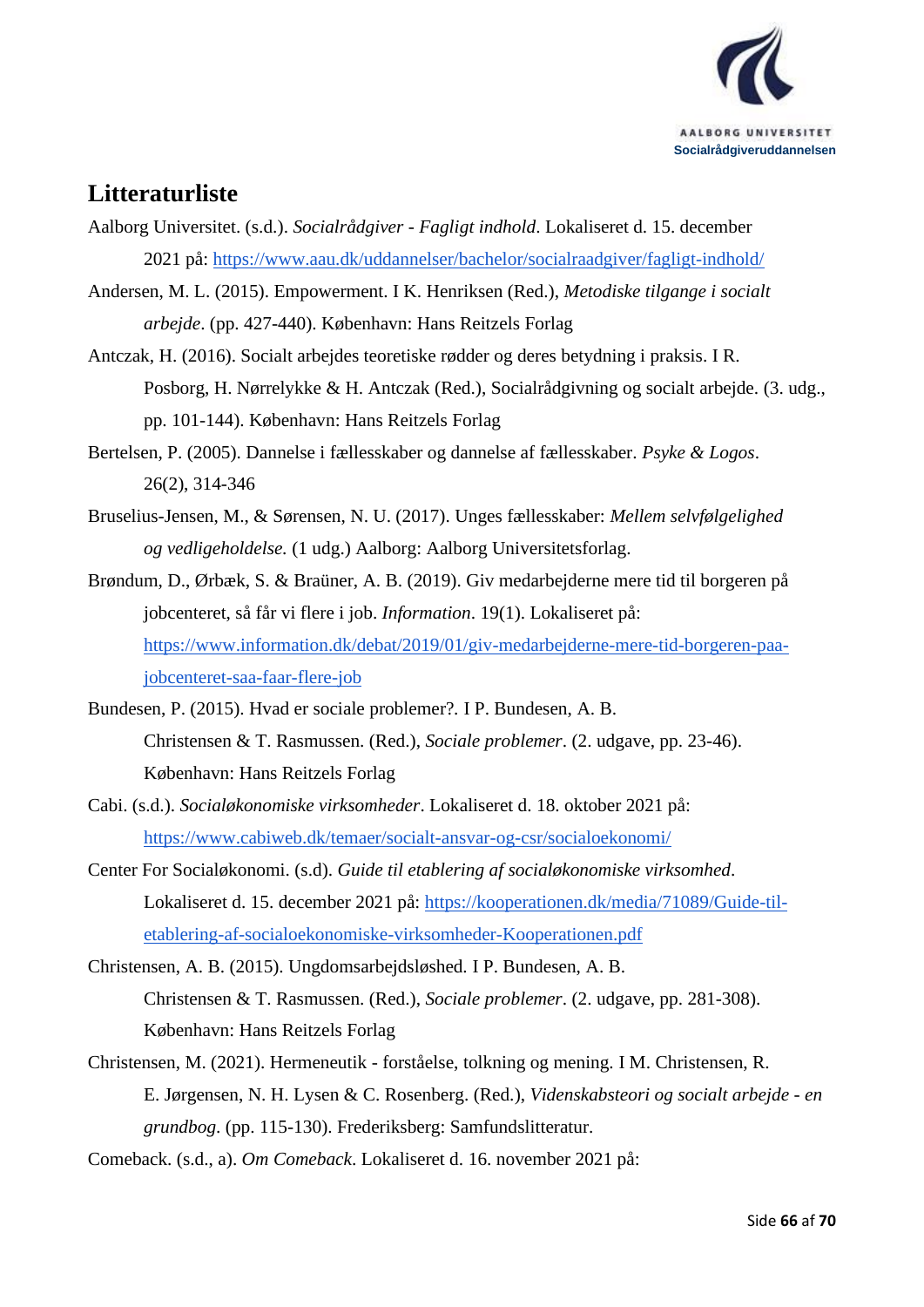

<https://comeback.nu/da/om-comeback>

[unge\\_2020.pdf](https://www.da.dk/globalassets/besk%C3%A6ftigelse/rapport_langtidsfors%C3%B8rgede_unge_2020.pdf)

- Comeback. (s.d., b). *Comeback Aarhus*. Lokaliseret d. 16. november 2021 på: <https://comeback.nu/da/comeback-aarhus>
- Comeback. (s.d., c). *Comeback Rookie - Aarhus*. Lokaliseret d. 16. november 2021 på: <https://comeback.nu/da/comeback-rookie-aarhus>
- Dansk Arbejdsgiverforening. (2020). *Langtidsforsørgede Unge*. Lokaliseret d. 16. september 2021 på: [https://www.da.dk/globalassets/besk%C3%A6ftigelse/rapport\\_langtidsfors%C3%B8rgede\\_](https://www.da.dk/globalassets/besk%C3%A6ftigelse/rapport_langtidsfors%C3%B8rgede_unge_2020.pdf)

Dansk Socialrådgiverforening (2012). *Uden for nummer, nr. 25.* Lokaliseret d. 15 December 2021 på:

<https://socialraadgiverne.dk/wp-content/uploads/2017/05/25-UdenForNummer.pdf>

- Eide, T. & Eide, H. (2007). *Kommunikation i praksis - Relationer, samspil og etik i socialfagligt arbejde.* Århus: Forlaget Klim.
- Elbrønd, C. (2017). *Ny dansk undersøgelse om social eksklusion: Hver femte dansker lever på kanten af eller uden for fællesskabet*. Lokaliseret d. 8. december 2021 på: [https://www.tryghed.dk/viden/nyheder/2017/hver-femte-dansker-lever-paa-kanten-af-eller](https://www.tryghed.dk/viden/nyheder/2017/hver-femte-dansker-lever-paa-kanten-af-eller-uden-for-faellesskaber)[uden-for-faellesskaber](https://www.tryghed.dk/viden/nyheder/2017/hver-femte-dansker-lever-paa-kanten-af-eller-uden-for-faellesskaber)
- Europa-Parlamentets og Rådets forordning (EU) 2016/679 af 27. april 2016 om beskyttelse af fysiske personer i forbindelse med behandling af personoplysninger og om fri udveksling af sådanne oplysninger og om ophævelse af direktiv 95/46/EF (Generel forordning om databeskyttelse).
- Fallov, M. A. (2015). Steder og affektive rum i lokalsamfundsarbejde. I M. Harder & A. M. Nissen (Red), *Socialt arbejde i en foranderlig verden.* (1. udgave, pp. 195-212). København: Akademisk Forlag.
- Guldager, J. (2015). *Videnskabsteori - En indføring for praktikere*. København: Akademisk Forlag
- Høher-Larsen, M. (2016). *Senmodernitet*. Lokaliseret den 29. oktober 2021 på: <https://faktalink.dk/titelliste/senmodernitet>
- Høilund, P. & Juul, S. (2015) Anerkendelse og dømmekraft i socialt arbejde. Høilund, P. & Juul, S. (2. udgave, pp. 23-53). København: Hans Reitzels forlag.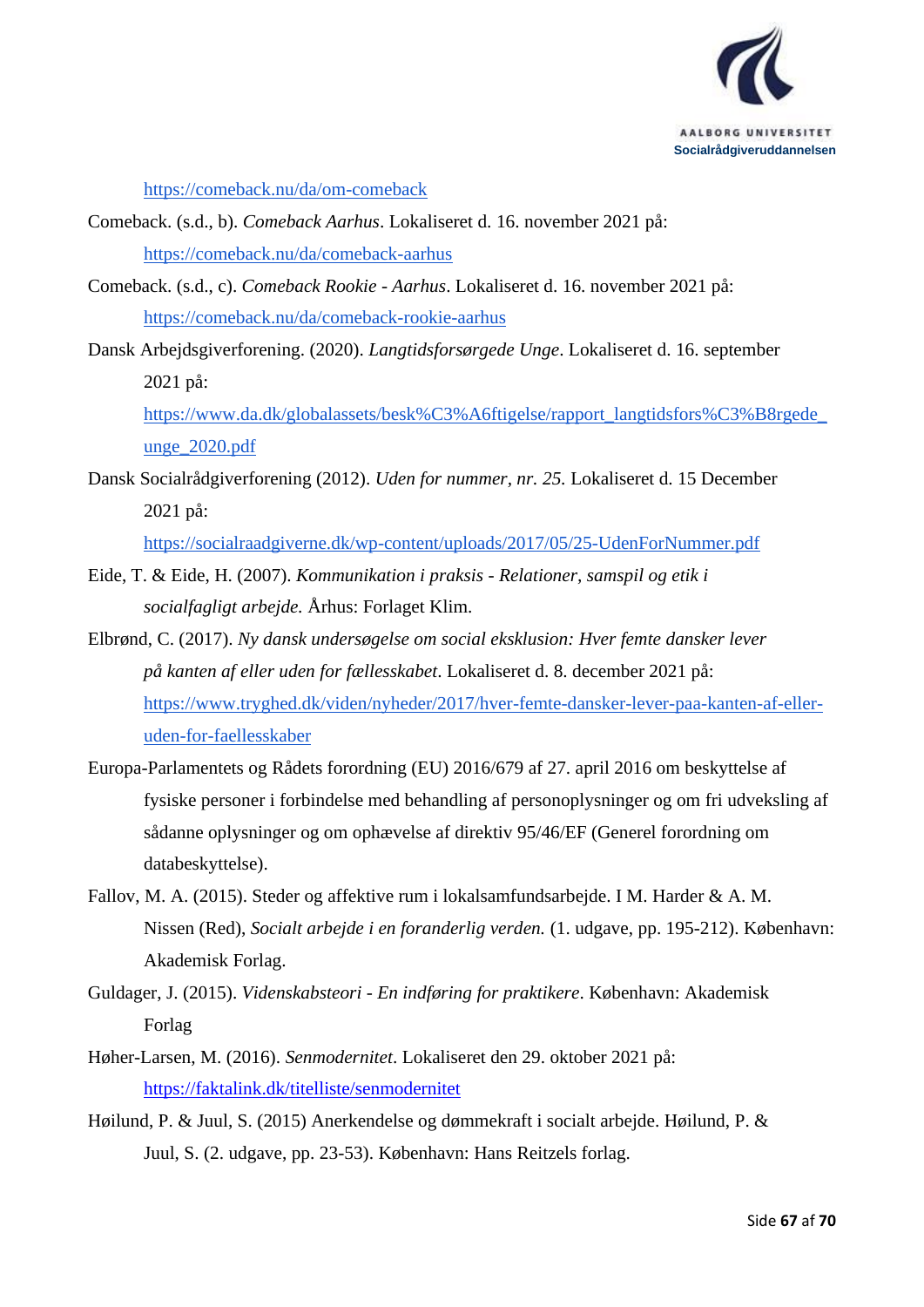

- Ingemann, J. H., Kjeldsen, L., Nørup, I. & Rasmussen, S. (2018). *Kvalitative undersøgelser i praksis - Viden om mennesker og samfund*. Frederiksberg: Samfundslitteratur.
- Iversen, K. (2021). *18 år og overladt sig selv.* Lokaliseret d. 16. september 2021 på: <https://www.vive.dk/da/udgivelser/18-aar-og-overladt-til-sig-selv-16247/>
- Kristiansen, S. (2007). Etik og Feltarbejde udfordringer og dilemmaer i sociologisk praksis. I R. Antoft, M. Hviid Jacobsen, A. Jørgensen & S. Kristiansen. (Red.), *Håndværk og Horisonter - tradition og nytænkning i kvalitativ metode.* (pp. 226-248). Odense: Syddansk Universitetsforlag.
- Kvale, S., & Brinkmann, S. (2009). Interview: Introduktion til et håndværk (2. udg.). København: Hans Reitzels Forlag.
- Møller, L. (2014). *Professionelle relationer.* København: Akademisk Forlag
- Mørk, M. (2020). Der er brug for at gentænke efterværn. *Socialrådgiveren.* 20(10), p. 14.
- Mørk, M. (2021). *Forskeren: "Vi ved, at vi taber for mange børn i over-gangen til voksenlivet".* Dansk Socialrådgiverforening. Lokaliseret d. 10 Oktober 2021 på: [https://socialraadgiverne.dk/faglig-artikel/vi-ved-at-vi-taber-for-mange-boern-i-over](https://socialraadgiverne.dk/faglig-artikel/vi-ved-at-vi-taber-for-mange-boern-i-over-gangen-til-voksenlivet/)[gangen-til-voksenlivet/](https://socialraadgiverne.dk/faglig-artikel/vi-ved-at-vi-taber-for-mange-boern-i-over-gangen-til-voksenlivet/)
- Lov om retssikkerhed og administration på det sociale område, LBK nr. 1647 af 4. august 2021 som senest ændret ved lov nr. 453 af 10. juni 1997
- Lov om social service, LBK nr. 1548 af 1. juli 2021 som senest ændret ved lov nr. 573 af 24/6 2005.
- Lysen, H. N. & Christensen, M. (2021). Skabelse og anvendelse af videnskabelig viden. I M. Christensen, R. Egaa Jørgensen, N. H. Lysen & C. Rosenberg. (Red.), *Videnskabsteori og socialt arbejde - en grundbog*. (pp. 19-48). Frederiksberg: Samfundslitteratur.
- Posborg, R (2016) Teorier og metoder i lokalsamfundsarbejde og i boligsocialt arbejde. I R. Posborg, H. Nørrelykke, & H. Antczak. (Red.), *Socialrådgivning og socialt arbejde - en grundbog.* (3. udgave, pp. 485-541) København: Hans Reitzels Forlag.
- Poulsen, S. (2016). Det andet menneske skal komme dig ved. *Socialrådgiveren.* 08(16), s. 18-21
- Retsinformationen. (2011). Bekendtgørelse om uddannelse til professionsbachelor som socialrådgiver. BEK nr. 766 af 24. juni 2011. Lokaliseret d. 8. december 2021 på: <https://www.retsinformation.dk/eli/lta/2011/766>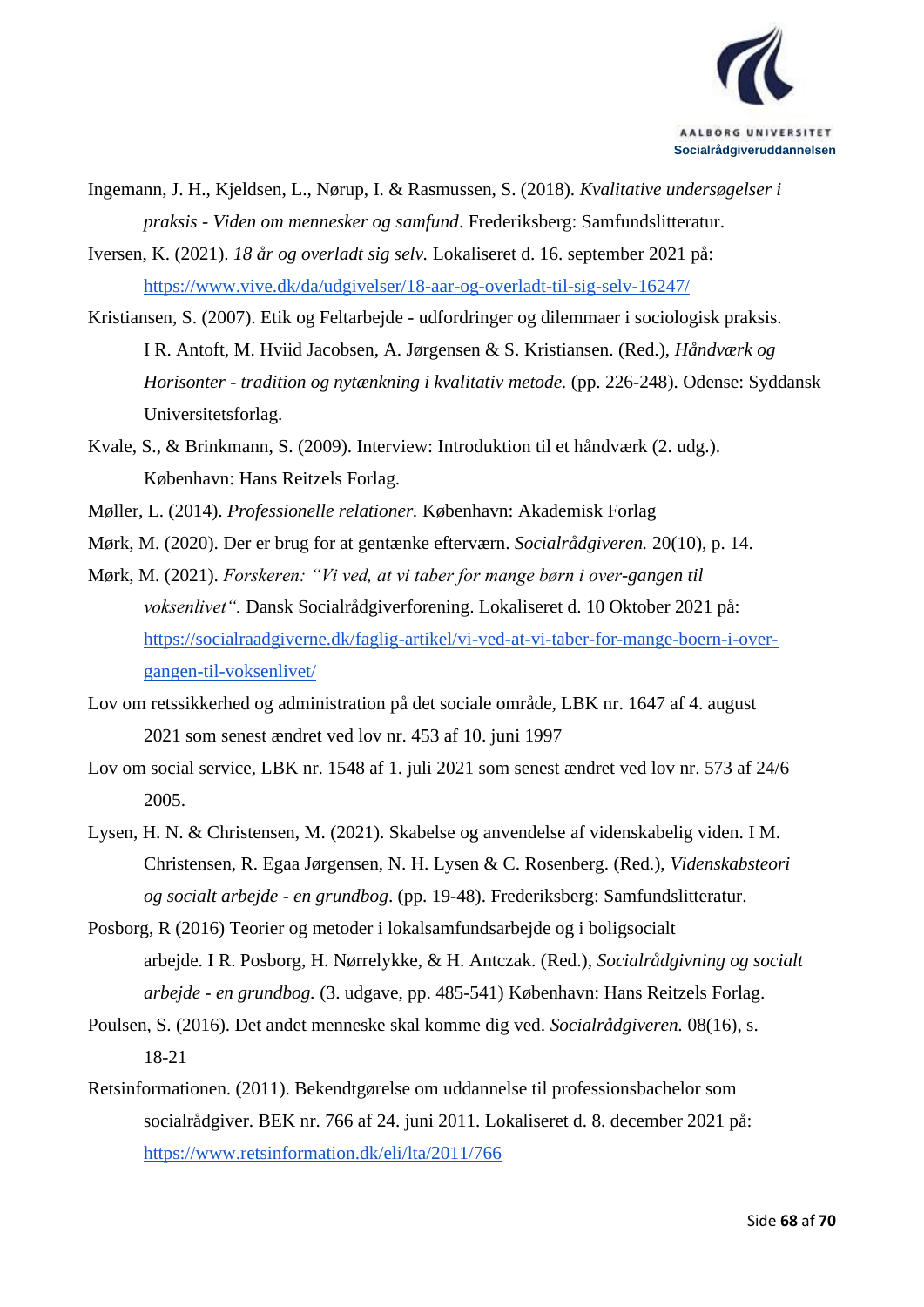

- Rogers, C. R. (s.d.). *De Nødvendige og Tilstrækkelige Betingelser for Terapeutisk Personlighedsforandring.* Lokaliseret d. 2. december 2021 på: [https://www.carlrogers.dk/onewebmedia/text0001\\_de%20noedvendige%20og%20tilstraekk](https://www.carlrogers.dk/onewebmedia/text0001_de%20noedvendige%20og%20tilstraekkelige%20betingelser%20for%20terapeutisk%20personlighedsforandring.pdf) [elige%20betingelser%20for%20terapeutisk%20personlighedsforandring.pdf](https://www.carlrogers.dk/onewebmedia/text0001_de%20noedvendige%20og%20tilstraekkelige%20betingelser%20for%20terapeutisk%20personlighedsforandring.pdf)
- Rådet for Socialt Udsatte. (2013)*. Man føler sig som en tennisbold der bliver kastet frem og tilbage i systemet - Samtaler med socialt udsatte unge om deres møde med systemet.*  Lokaliseret d. 14. oktober 2021 på: <https://www.ft.dk/samling/20121/almdel/sou/bilag/261/1256190.pdf>
- Råt&Godt. (s.d., a). *Råt&Godt - fordi mennesker og materialer fortjener en chance til*. Lokaliseret d. 16. november 2021 på:<https://raatoggodt.dk/om>
- Råt&Godt. (s.d., b). *Beskæftigelsestilbud*. Lokaliseret d. 16. november 2021 på: <https://raatoggodt.dk/beskaeftigelsestilbud/>
- Socialstyrelsen. (2018). *Pulje: Udviklingsstøtte til projekter målrettet sårbare og udsatte børn og unge*. Lokaliseret d. 14. oktober 2021 på: [https://socialstyrelsen.dk/nyheder/2018/pulje](https://socialstyrelsen.dk/nyheder/2018/pulje-udviklingsstotte-til-projekter-malrettet-sarbare-og-udsatte-born-og-unge)[udviklingsstotte-til-projekter-malrettet-sarbare-og-udsatte-born-og-unge](https://socialstyrelsen.dk/nyheder/2018/pulje-udviklingsstotte-til-projekter-malrettet-sarbare-og-udsatte-born-og-unge)
- Socialstyrelsen. (2021). *Om efterværn*. Lokaliseret d. 29. oktober 2021 på: <https://socialstyrelsen.dk/unge/eftervaern/om-eftervaern>
- Social- og Ældreministeriet. (2021, a). *Børnene Først - Et trygt hjem og flere rettigheder til udsatte børn*. Lokaliseret d. 16. september 2021 på: [https://sm.dk/media/40820/boernene\\_foerst\\_t.pdf](https://sm.dk/media/40820/boernene_foerst_t.pdf)
- Social- og Ældreministeret. (2021, b). *Bred politisk aftale om Børnene Først*. Lokaliseret d. 16. september 2021 på:

[https://sm.dk/nyheder/nyhedsarkiv/2021/maj/bred-politisk-aftale-om-boernene-foerst.](https://sm.dk/nyheder/nyhedsarkiv/2021/maj/bred-politisk-aftale-om-boernene-foerst)

Straarup, R. (2018). *Samfundet nedbryder børn og unge med præstationspres og drukner dem i mistrivsel.* Lokaliseret den 29. oktober 2021 på: [https://www.boerneraadet.dk/nyheder/nyheder-2018/samfundet-nedbryder-boern-og-unge](https://www.boerneraadet.dk/nyheder/nyheder-2018/samfundet-nedbryder-boern-og-unge-med-praestationspres-og-drukner-dem-i-mistrivsel)[med-praestationspres-og-drukner-dem-i-mistrivsel](https://www.boerneraadet.dk/nyheder/nyheder-2018/samfundet-nedbryder-boern-og-unge-med-praestationspres-og-drukner-dem-i-mistrivsel)

Tanggaard, L. & Brinkmann, S. (2010). Interviewet: Samtalen som forskningsmetode. I S. Brinkmann & L. Tanggaard. (Red.), *Kvalitative metoder - En grundbog*. (pp. 29-54). København: Hans Reitzels Forlag.

Thagaard, T. (2004). *Systematik og indlevelse - en indføring i kvalitativ metode.* København: